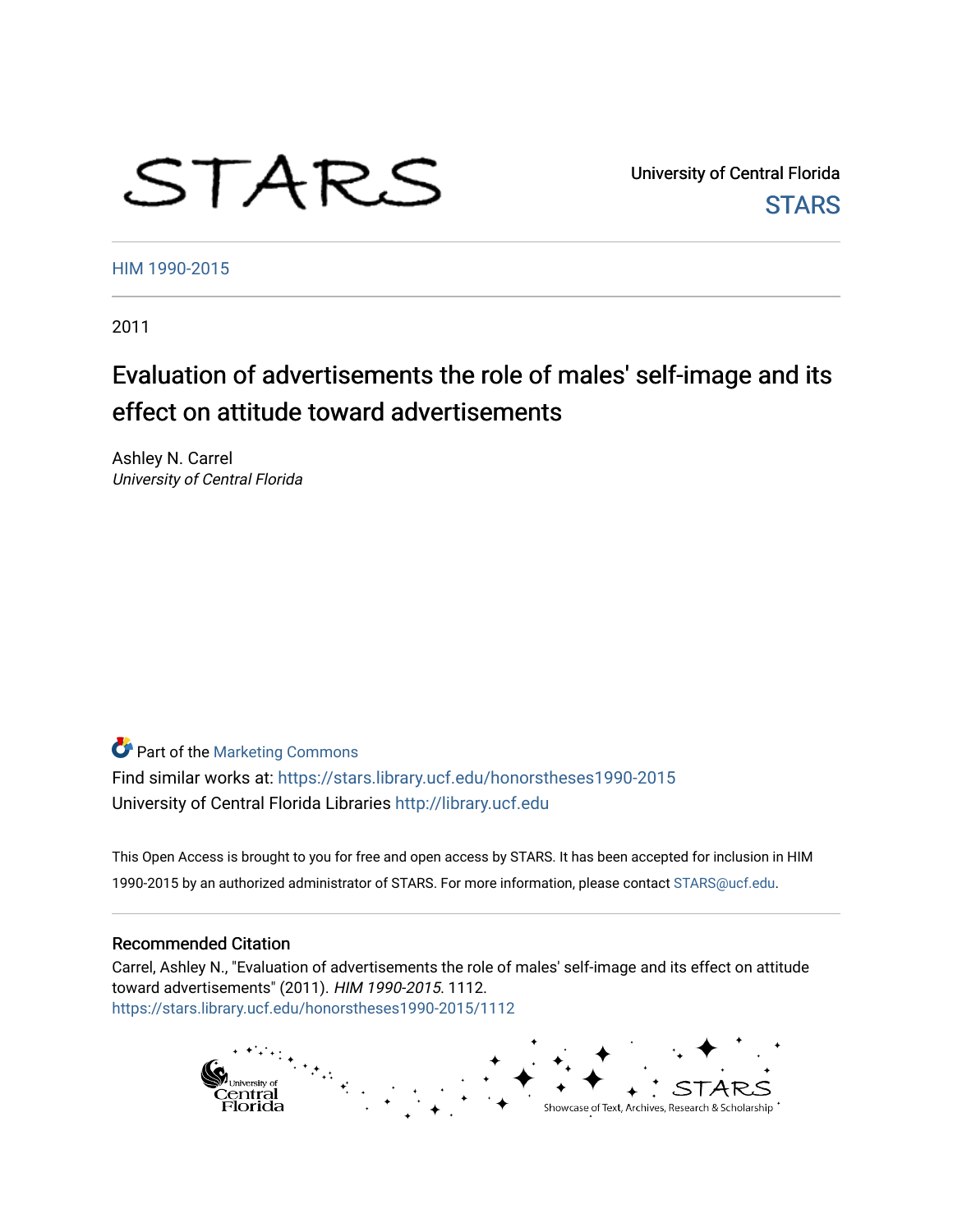# EVALUATION OF ADVERTISEMENTS: THE ROLE OF MALES' SELF-IMAGE AND ITS EFFECT ON ATTITUDE TOWARD ADVERTISEMENTS

by

## ASHLEY N. CARREL

A thesis submitted in partial fulfillment of the requirements for the Honors in the Major Program in Marketing in the College of Business and Administration and in The Burnett Honors College at the University of Central Florida Orlando, Florida

Spring Term 2011

Thesis Chair: Dr. Carolyn Massiah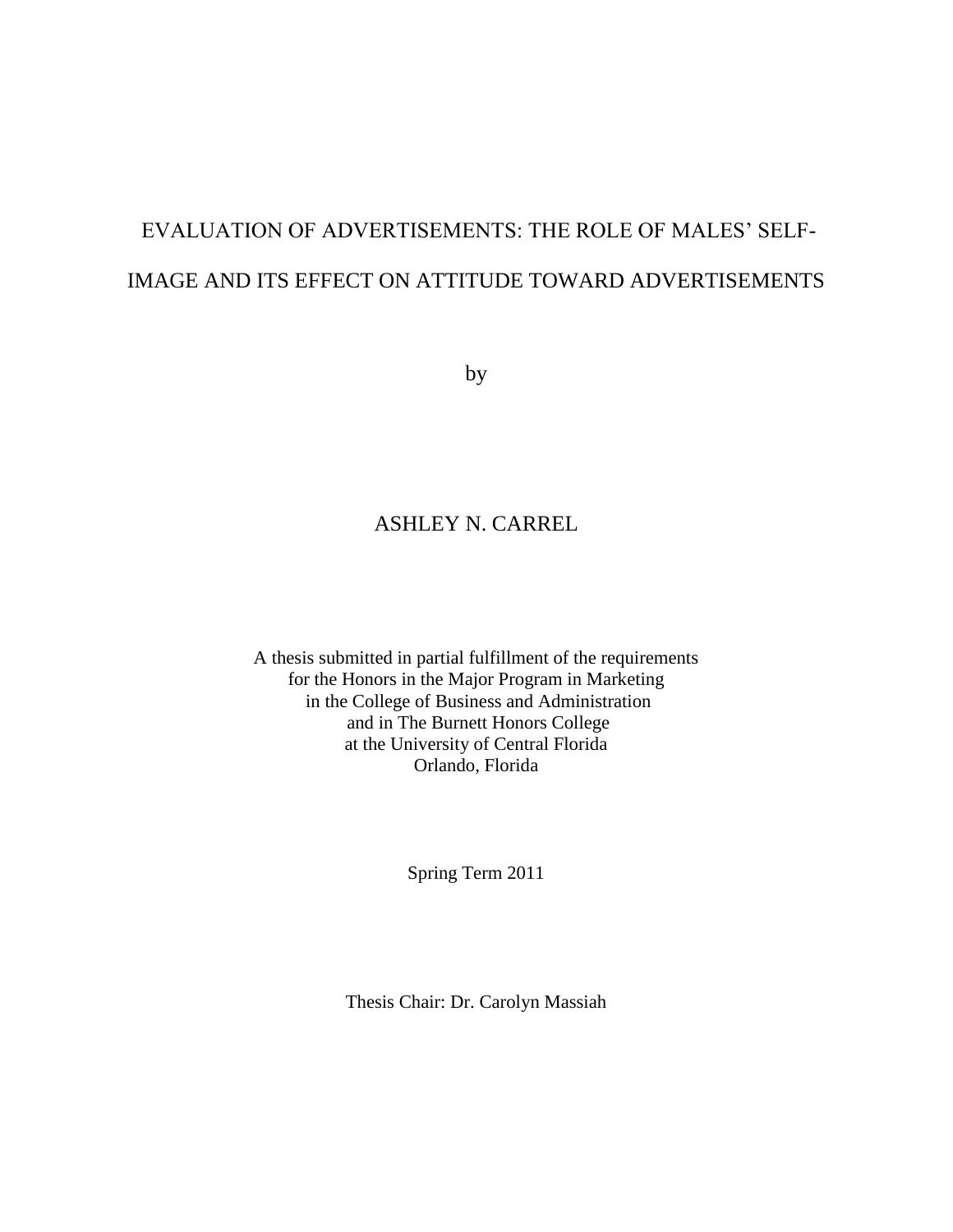©2011 Ashley N. Carrel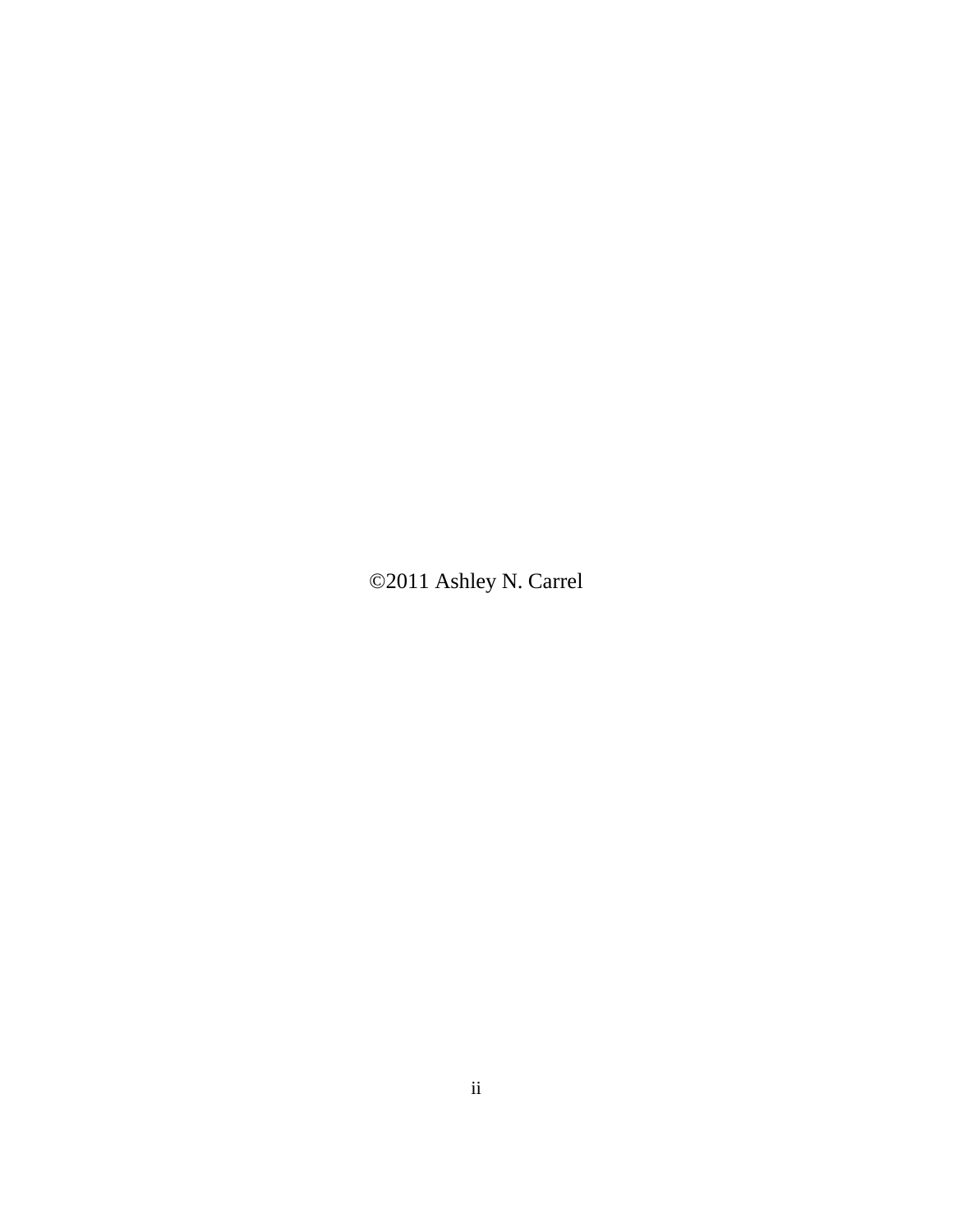## **ABSTRACT**

As consumers, we are bombarded daily with companies advertising their products and services. A growing concern is the unethical use of partially-clothed or nude models and their effects on consumers who often are not even actively searching for information about these products or services. No matter the ethical implications many companies choose this method of promoting their products to the general population. Much research has been done to study the effects that these risqué images have on consumers' self-image and feelings, most commonly though, on females. This research focuses on males as consumers and their attitudes towards advertisements and how it compares to the female consumer. Only when we understand the attitudes toward advertisements can we effectively inform our customer of products and services.

The purpose of this thesis is to explore males and how their self-image and exposure to images in advertising can affect their attitude towards the advertisement. Through the analysis of consumer surveys completed by both males and females, this thesis evaluates how males feel towards authentic advertisements and compare that to their female counterpart. Evidence shows that a consumer's attitude towards an advertisement has an impact on their attitude towards the brand. By discovering how males' attitudes towards advertisements are formed and comparing that to females' attitudes towards advertisements, this thesis aims to make an impact in the marketing discipline to improve advertiser's knowledge and ability to create advertisements that serve a purpose and are considered appealing by consumers- leading them to purchase.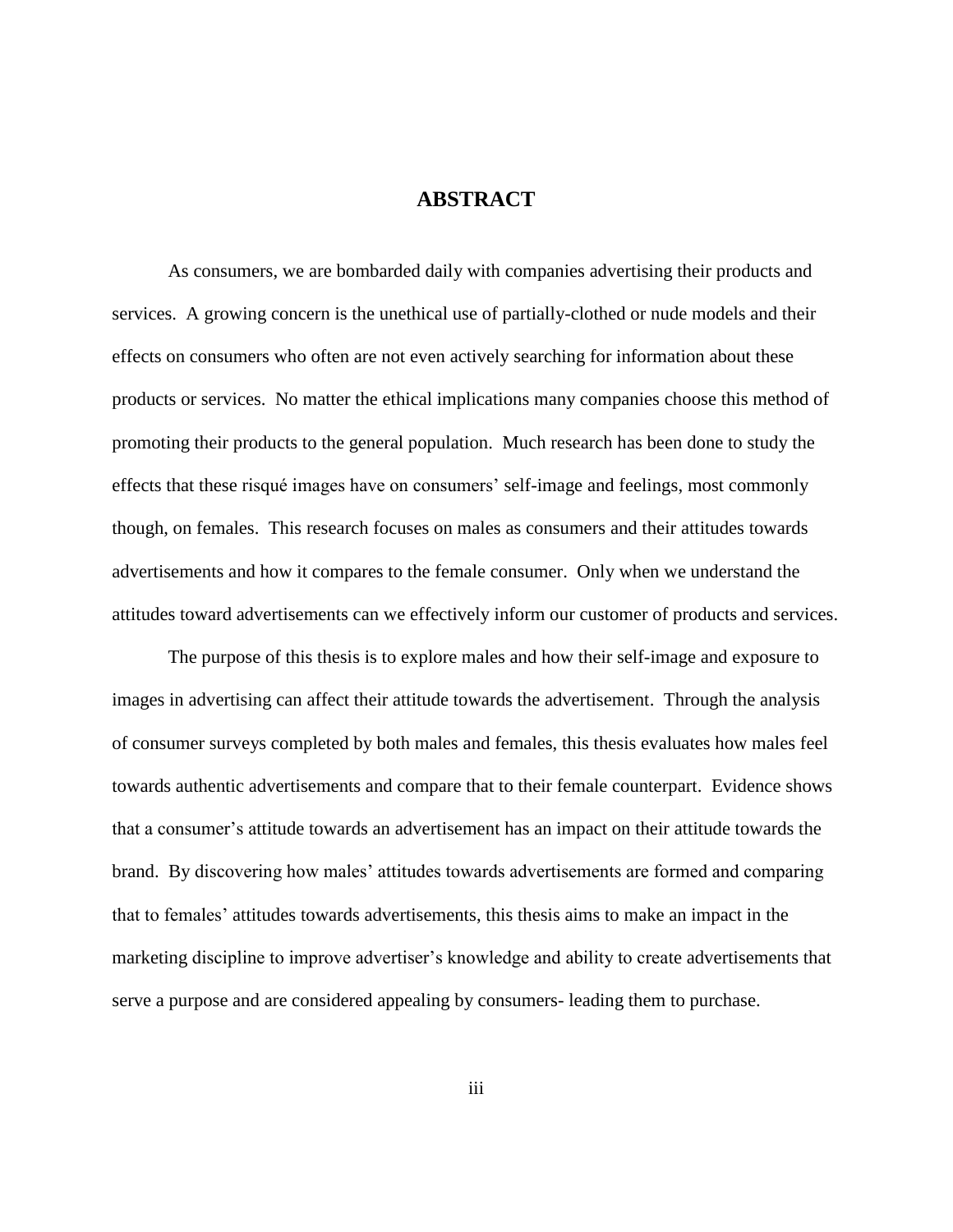For my mentor, Dr. Carolyn Massiah, for all you have taught me and for being there for me both professionally and personally through this life altering journey,

For my parents and grandparents, thank you for believing in me,

For John Moore, for being a great father to our son and your continued support,

And especially, for my son, Jonathan Moore, for your contagious smile and laughter.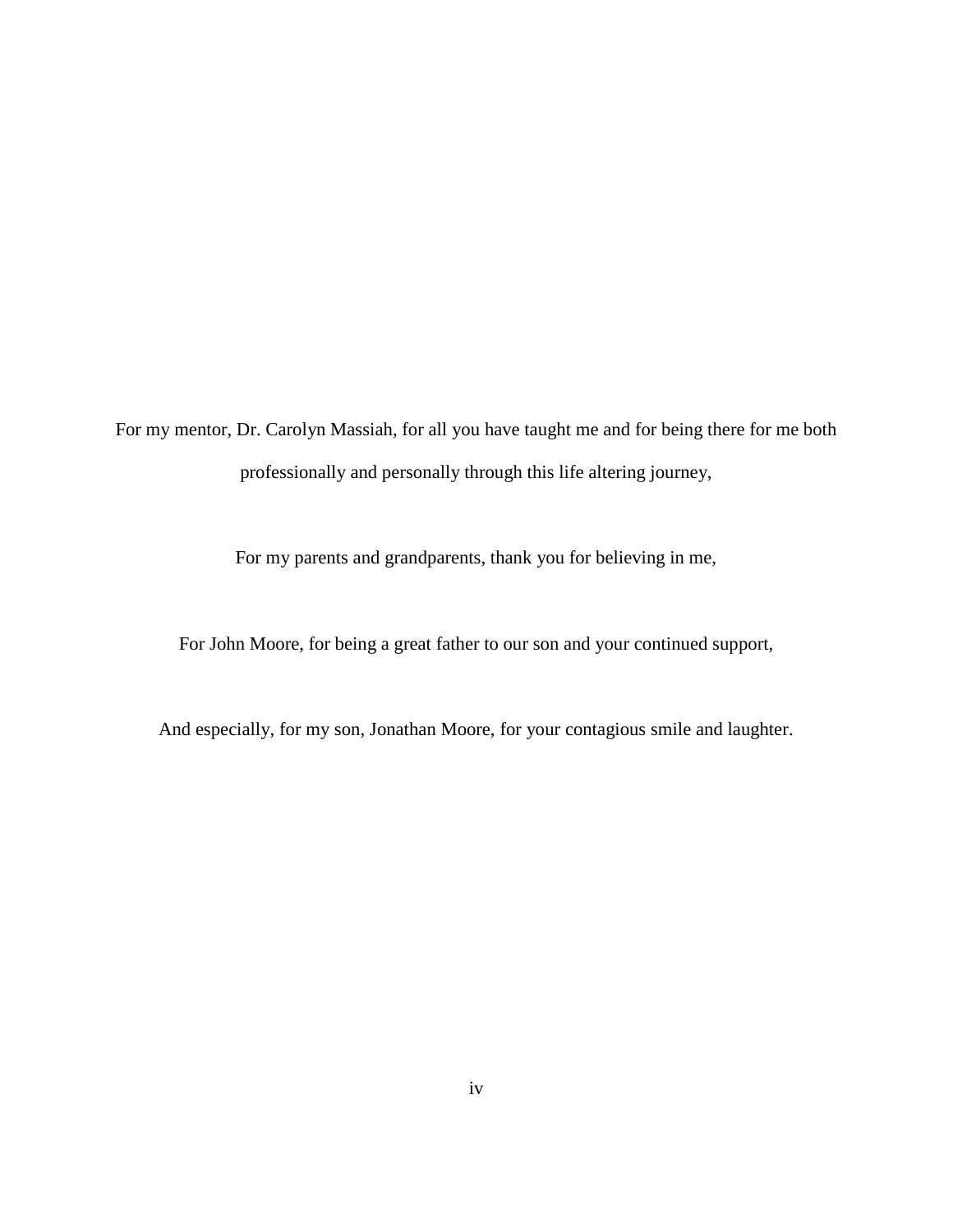## **ACKNOWLEDGMENTS**

I would like to express my deepest gratitude to all who made this thesis possible. Special thanks to Dr. Carolyn Massiah for serving as my thesis chair and assisting me in finding my purpose in the world of business. I admire your passion for marketing and teaching and am forever grateful for the impact you have made in my life. Thank you Dr. Huifang Mao and Dr. Erin Murdoch for serving on my committee, your advice and guidance are much appreciated. I would also like to thank Denise Crisafi and Kelly Astro for this wonderful opportunity as well as your advice and support.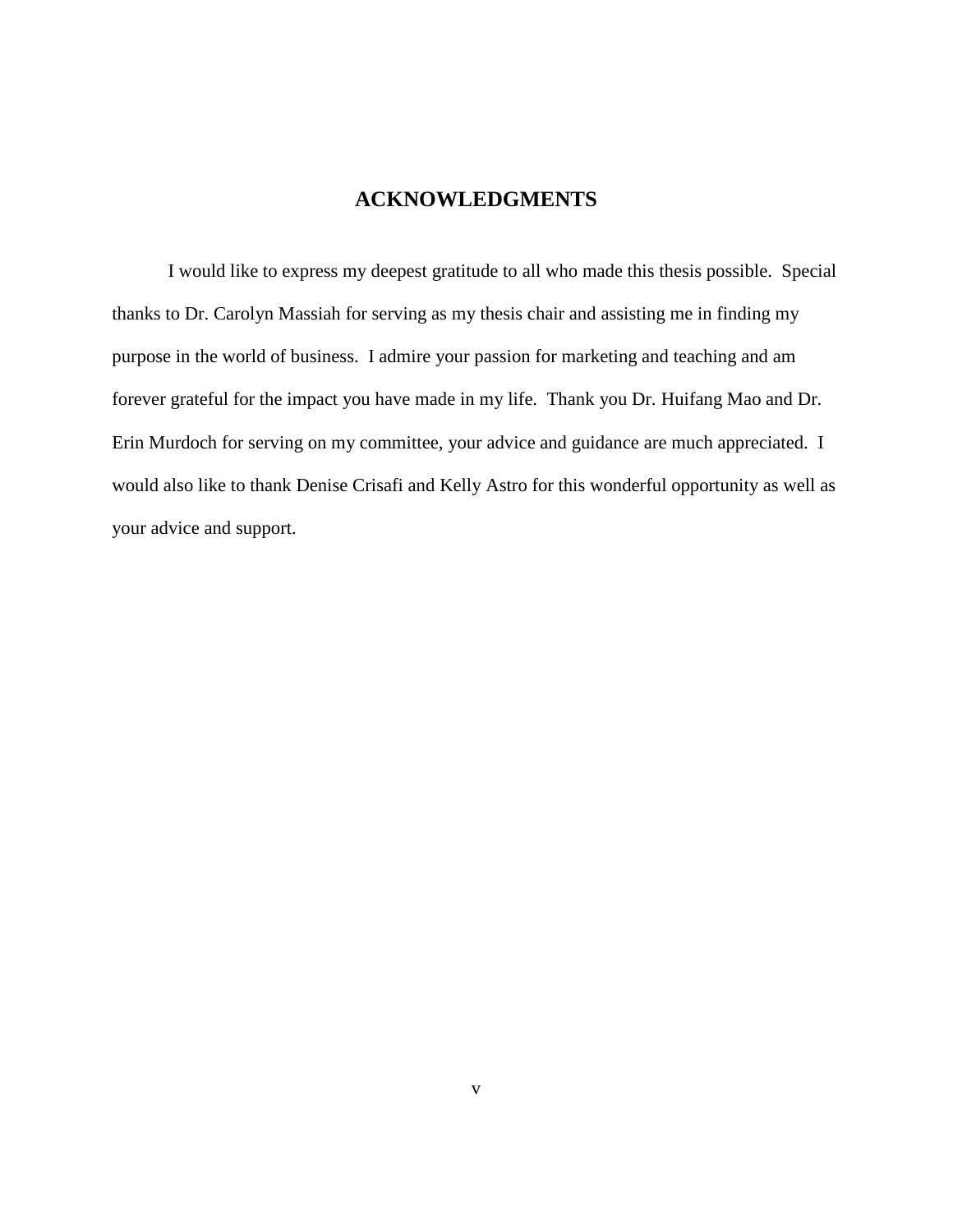## **TABLE OF CONTENTS**

| APPENDIX E: PARTIALLY-CLOTHED FEMALE MODEL AD TYPE  42 |
|--------------------------------------------------------|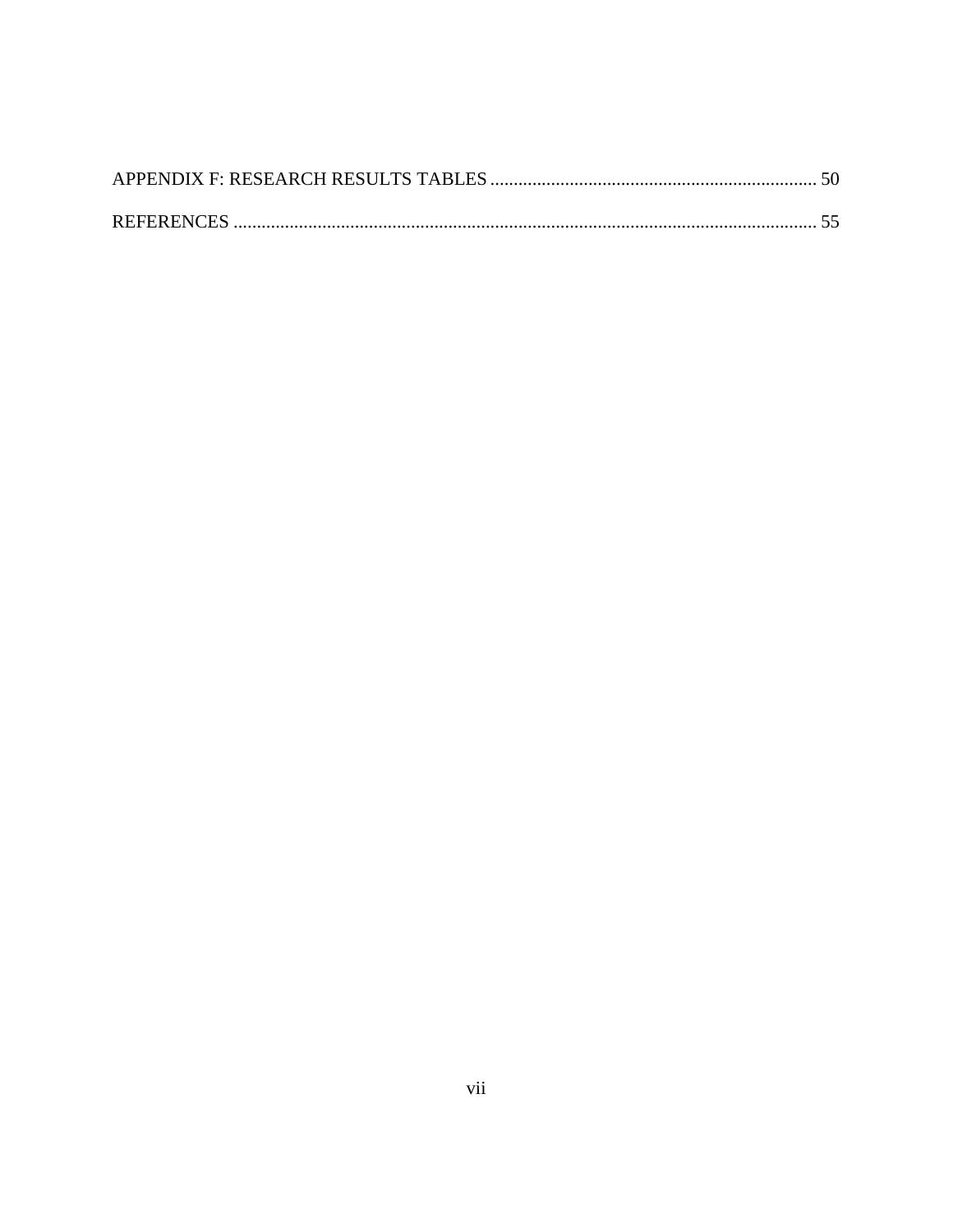## **LIST OF FIGURES**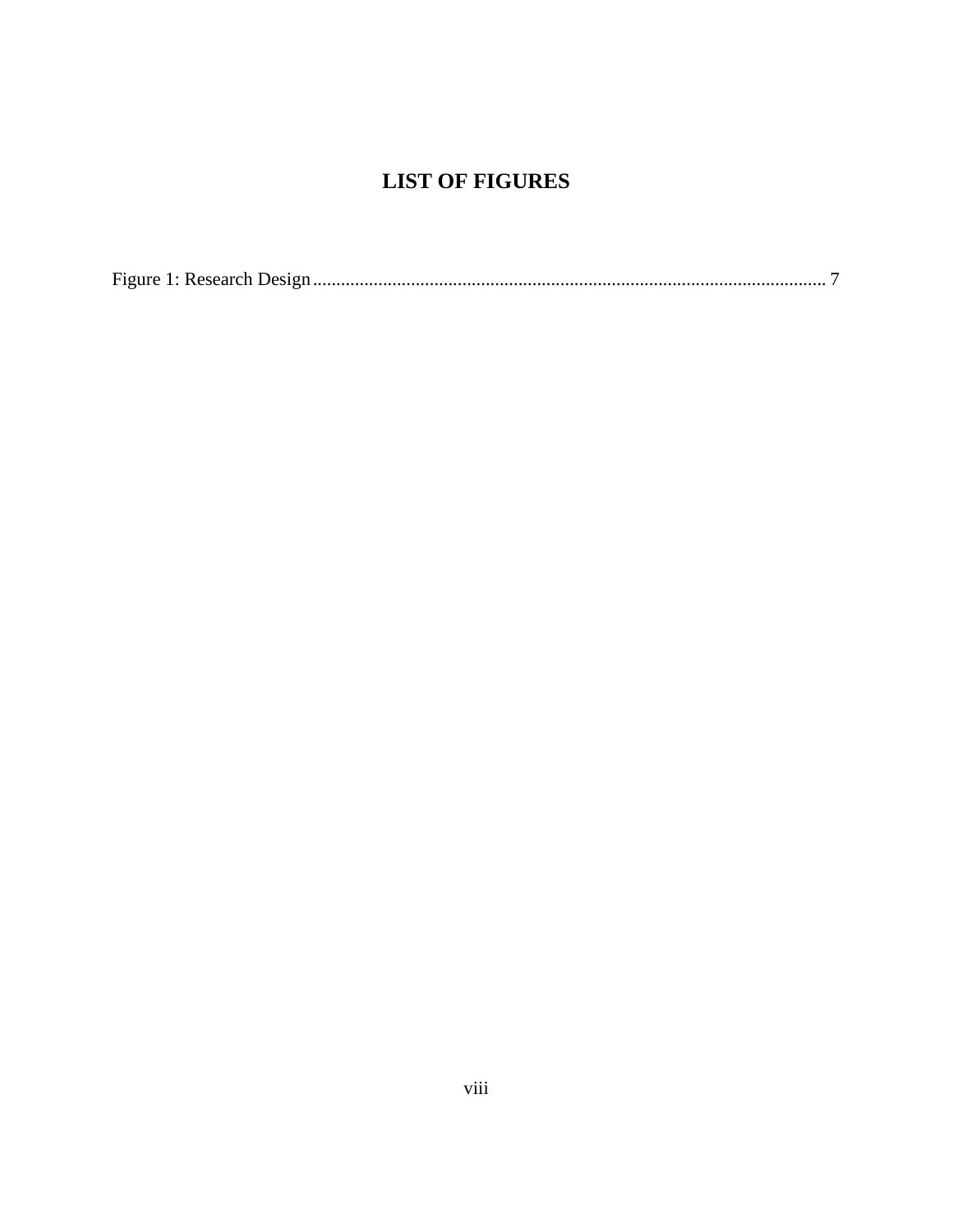## **INTRODUCTION**

<span id="page-9-0"></span>In contemporary culture, people come in contact with multiple marketing advertisements through both intentional and accidental exposure on a daily basis. "People are bombarded daily with their culture's stereotypical images of attractiveness from magazines, television, films, billboards, and other electronic and print media" (Lorenzen 2004, 743). This clutter of advertisements combined with consumers' busy lifestyles, leads companies to design the most shocking advertisements possible to get noticed quickly. With customer purchase being the goal, these risqué advertisements could actually work against their efforts.

The purpose of advertisements extends beyond grabbing the attention of consumers; they are designed to change attitudes and command behavior (Pollay 1986). Companies, such as a manufacturer of ice-cream, often use sexuality in their advertising to grab the attention of consumers even when it does not directly relate to their product (Elliott, Jones, Benfield & Barlow 1995). While these provocative advertisements capture the attention of consumers, the purpose of changing attitudes and commanding demands can go unfulfilled as offended consumers may refuse to purchase or use these products as a way to show their disapproval of the company. Pollay acknowledged that advertising has an influence on our culture, but its exact effects are unknown (1986).

A considerable amount of research has been done to understand how the use of sexuality in advertising can affect consumers' level of brand recall and intention to purchase with both favorable and unfavorable conclusions. Belch et al. (1981) found that advertisements with nudity were perceived as more offensive than other types of advertisements. In addition to this finding, females were shown to have stronger negative attitudes towards these advertisements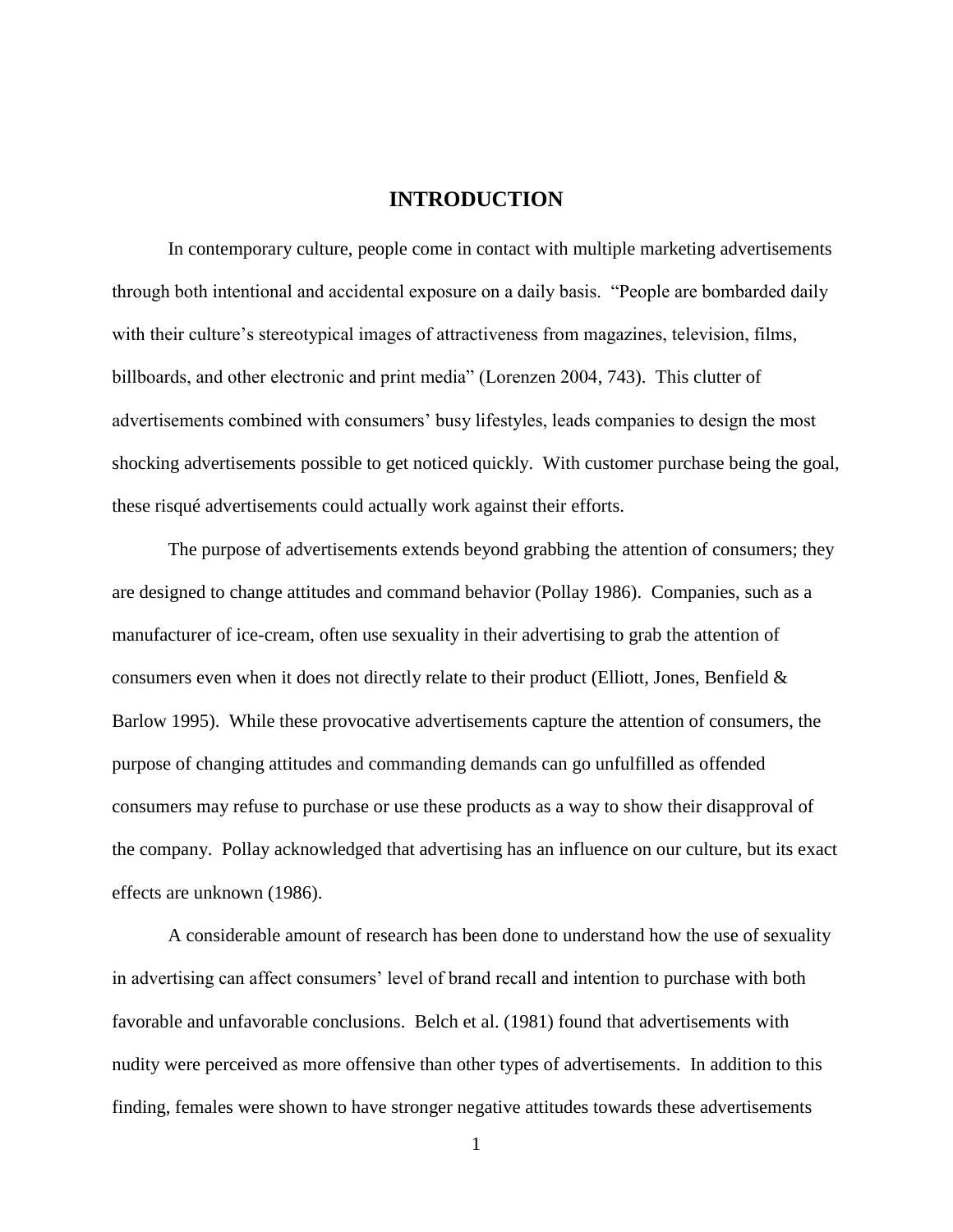than males (Belch et al. 1981). On the other hand, Reid and Soley (1983) had slightly contradicting findings in their study that showed a favorable attitude towards advertisements with attractive models of the opposite sex. Reidenbach and McCleary (1983) stated that if these sexual images are too offensive, they may be seen as more unrealistic. However, Severn et al. (1990) found that these sexually implicit images can actually result in favorable attitudes and increase purchase intention. Soley and Kurzbard (1986) stated that in print advertising, sexual images are less effective than those with images of a non-sexual nature.

#### <span id="page-10-0"></span>**Purpose of Research**

The purpose of this research is to explore males and how their self-image and exposure to images in advertising can affect their attitude towards the advertisement. Through the analysis of consumer surveys completed by both males and females, this research will evaluate how males feel towards authentic advertisements with models in various stages of dress and compare that to their female counterpart. Researching the consumers' self-image level prior to exposure to the advertisement is expected to provide more insight, than has been done in previous research, into how consumer attitudes toward the advertisements are formed. Evidence shows that a consumer's attitude towards an advertisement has an impact on their attitude towards the brand which can affect the likelihood of product purchase. By discovering how males' attitudes towards advertisements are formed and comparing that to females', this research will also provide more insight into creating advertisements that serve their purpose, are tailored to and considered appealing by the targeted consumers, and lead to purchase.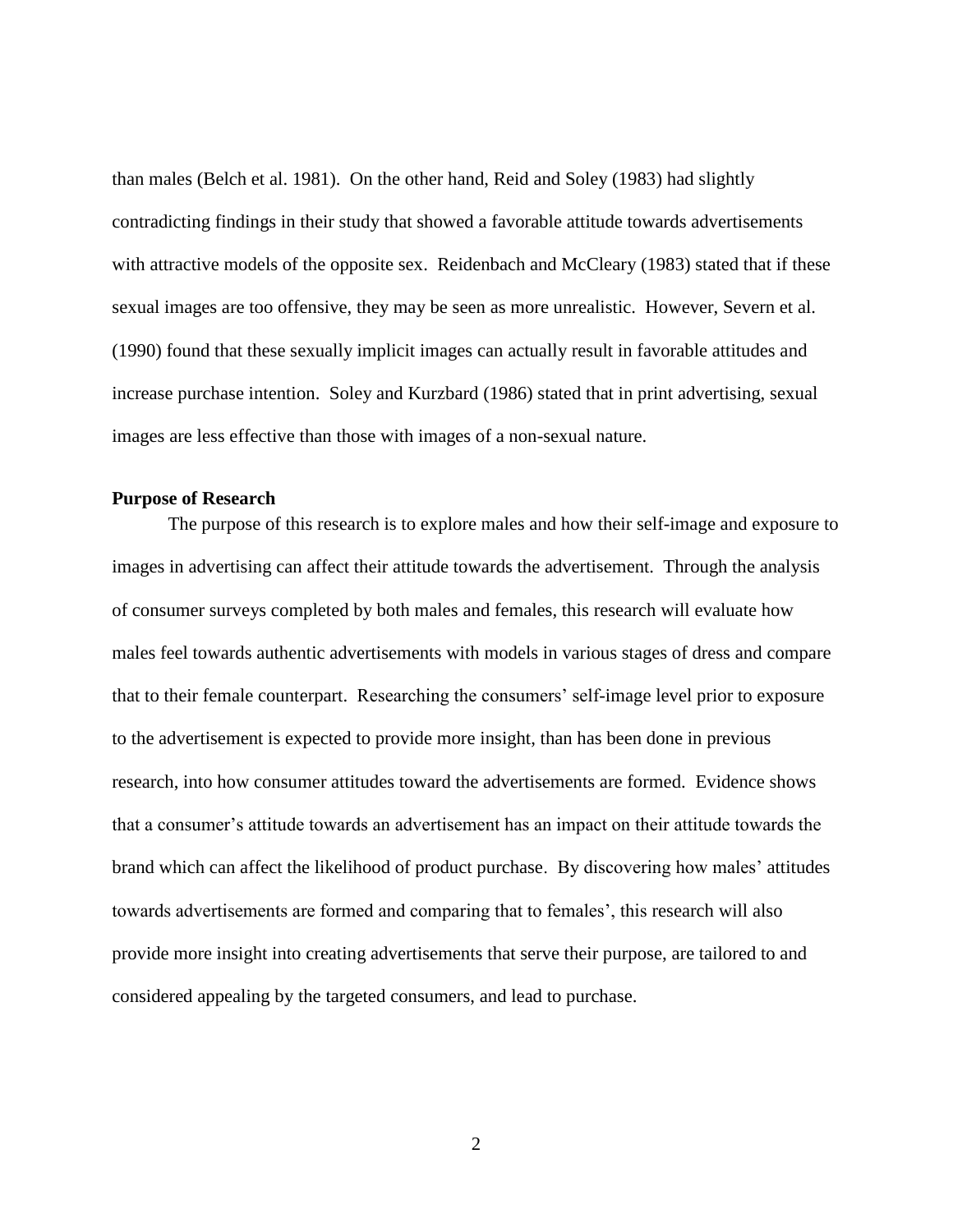#### <span id="page-11-0"></span>**Research Questions**

Previous research finds that males do respond differently, with less negative attitudes, towards advertisements with overt sexuality of models than do women. This study is intended to provide more insight into this effect from the perspectives of male consumers and hopes to answer these specific questions:

- Do the perceived self-images of males affect their attitude towards advertisements?
- Are males' attitudes towards the advertisements negatively impacted by the models in various stages of undress?
- Is there a notable difference between males and females and their attitudes towards the advertisements?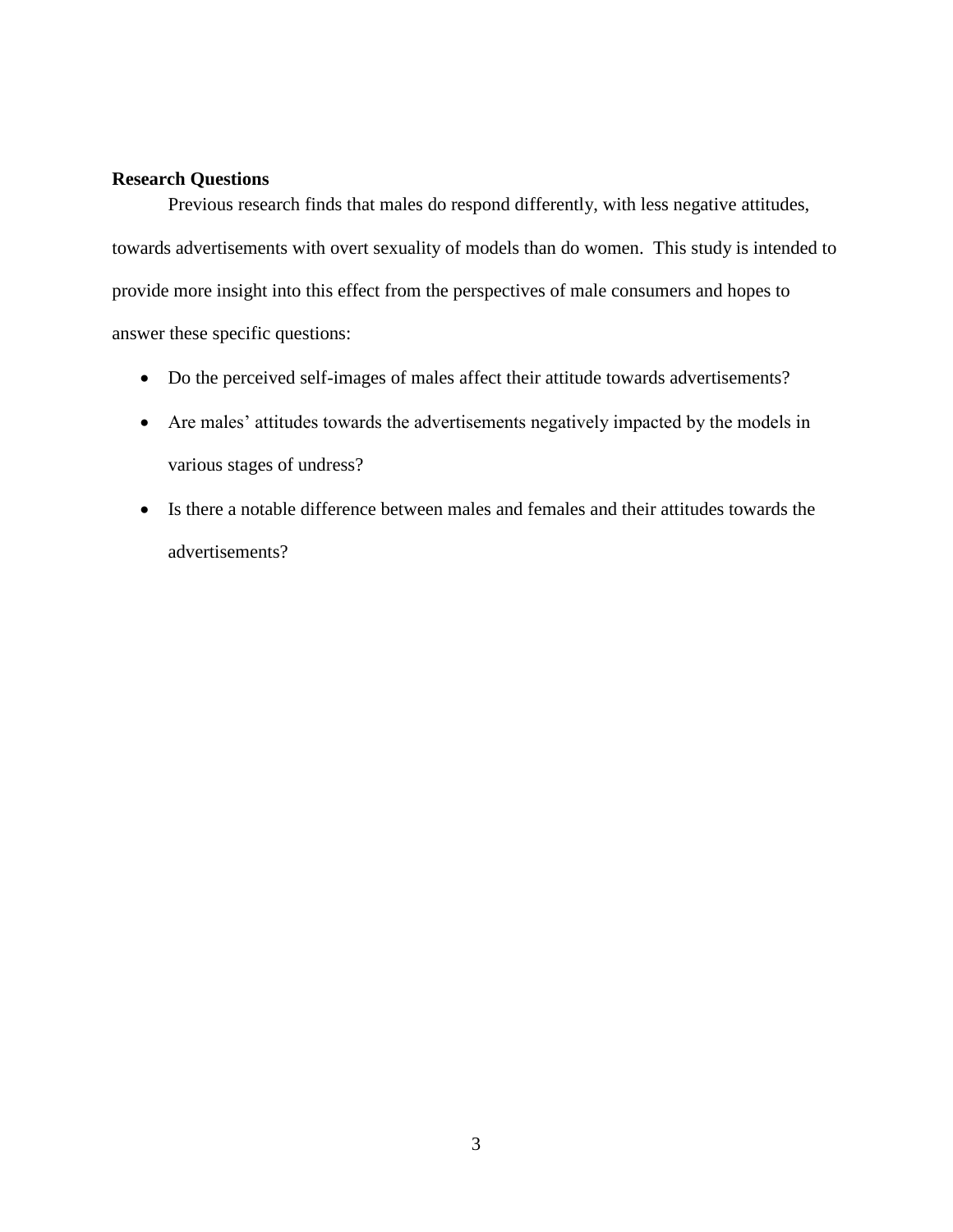## **LITERATURE REVIEW**

<span id="page-12-0"></span>Advertisements are designed to program our thoughts and behavior through the art of persuasion. The use of sex appeal in advertising is increasing and becoming more overt as advertisers try to break through the media clutter to capture the attention of consumers and persuade them to purchase their products and services. While female models are used more often than males in these sexually suggestive advertisements, we have seen an increase in the use of male models. "Since the 1980s men's bodies have appeared more frequently in advertising, offering a similarly idealized body to that presented to women" (Elliott & Elliott 2005, 4). Through this advertising, men are being bombarded with images of objectified men in various stages of undress and sexual positioning while showing off unnaturally muscular and lean bodies. Some have likened this objectification of males to that of what females have been facing for decades. However, in spite of the surge in this type of advertising, little research, compared to that focused on women, has explored the exposure of men to the ideal body type (Lorenzen 2004).

While it has been reported that women use models as a point of comparison, it has been assumed that men do not. In a study done by Elliott and Elliott (2005), male respondents attributed body consciousness and vanity to be a female trait. Most males, in the study by Elliott and Elliott (2005), acknowledged the use of males to be just another marketing ploy and that they were not tricked into believing the ideal body type is achievable and therefore realistic. They responded that they understood that advertisers use these images to essentially seduce customers into buying the product by using the shockingly suggestive images. However, many researchers, like Pollay (1986), believe that men are no different from women when confronted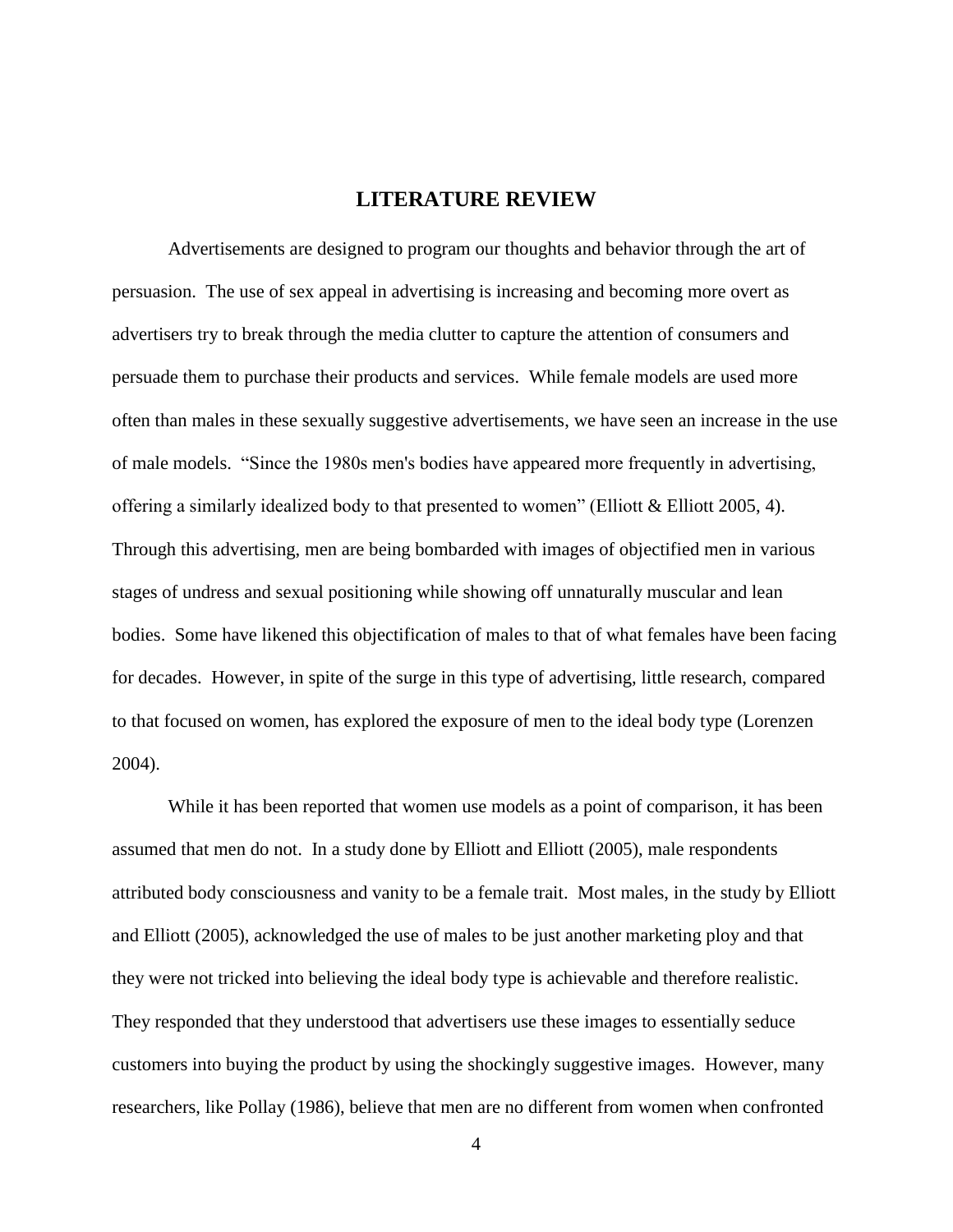with these ideal bodies in advertising. Pollay (1986) also stated that this use of sexuality in advertising is viewed by some as being pornographic and indecent. This discussion leads to hypothesis H1 and H2.

- **H1:** Consumers will respond more negatively to advertisements with partially-clothed models rather than fully-clothed models.
- **H2:** Males will respond as negatively to the partially-clothed male models used in advertising as females will.

While numerous attributes are utilized to measure the attractiveness of a person, it is body type that is most commonly assessed in men. In advertisements using male models, the ideal image tends to be a strong and physical body type (Kolbe & Albanese 1996). In most instances where a thin male body type is used, the advertisement is for clothing and the male model is most commonly fully dressed. Lorenzen (2004) acknowledges that research conducted with male respondents does show body dissatisfaction amongst men and that the idealized image so common in advertisements today tends to be the muscular physique. Gulas and McKeage said, "Advertising remains largely the realm of beautiful people" (2000, 17, 18). Baird and Grieve (2006) believe that most people compare their bodies to those that they see in advertisements. With this internal comparison of male models' ideal bodies and male consumers' self-image, their attitude towards the advertisement can be affected which leads us to H3.

**H3:** Males with positive self-images will respond less negatively than those with negative self-images in response to the male models used in advertising.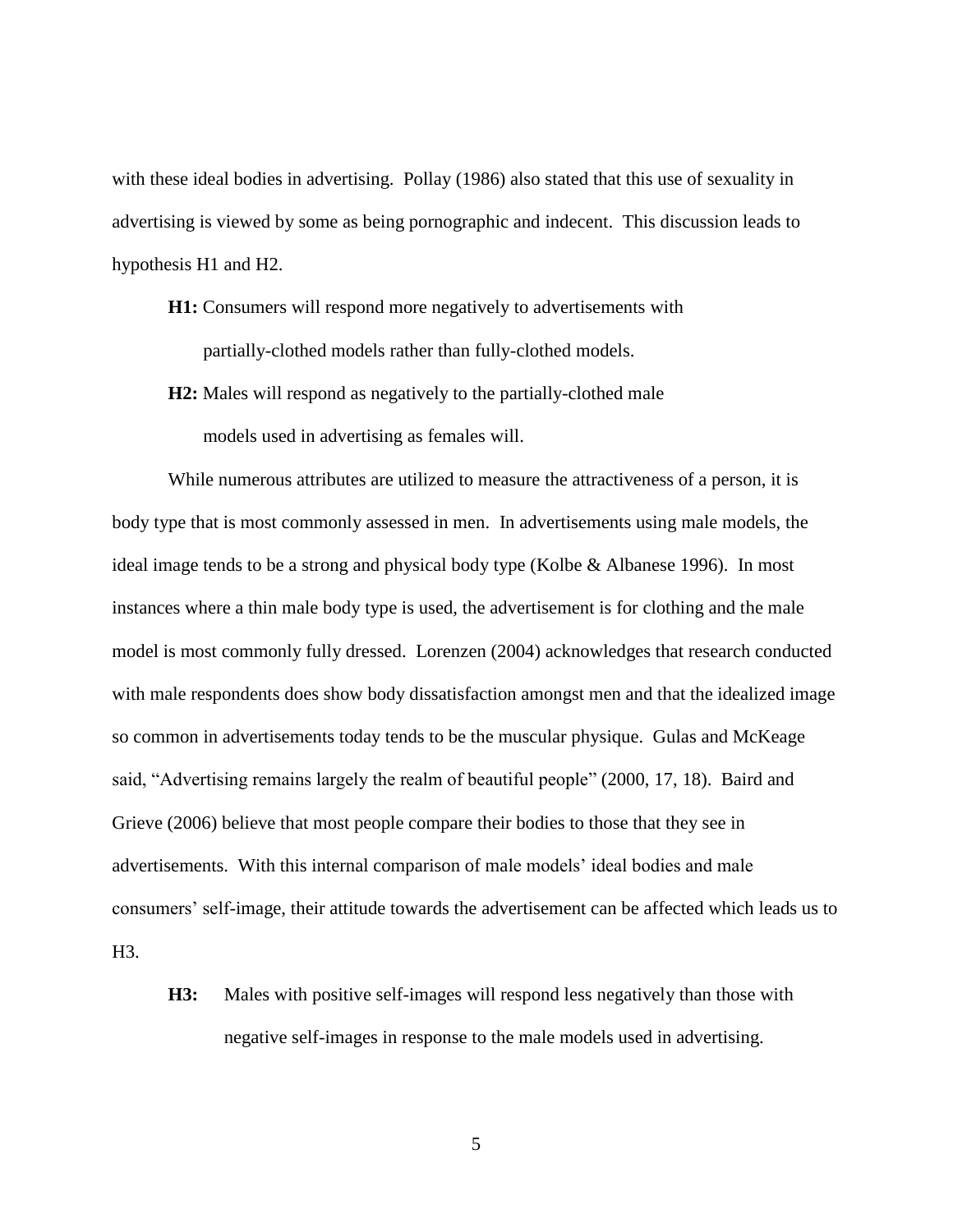Advocates believe that advertisers should use realistic shaped models in their advertising to protect both men and women from the implications of negative self-image that plague our culture. Another argument is that advertisers should not use realistic models in their advertising campaigns because it is believed that consumers are happy with the advertisements as they are. In the study by Elliott and Elliott (2005) many of the male respondents had negative reactions such as flipping the advertisements over, making jokes and even swearing when the images were perceived as being "too feminine", "too overtly sexual", "not manly enough" or "gay". Since the muscular body type portrays a level of masculinity and with masculinity being an important trait of an advertisement, from the male perspective, the use of these ideal body types appear to be warranted. Richins (1996) believes that some consumers may even enjoy the fantasy of the commercials like that of television and movies. To determine the validity of the research performed by Richins, one could measure the opinions of males on advertisements using male models in various stages of undress and their level of self-perception. The related hypothesis is H4.

**H4:** Males exposed to models in advertising will more likely experience a negative reaction to the advertisement when models are partially-clothed.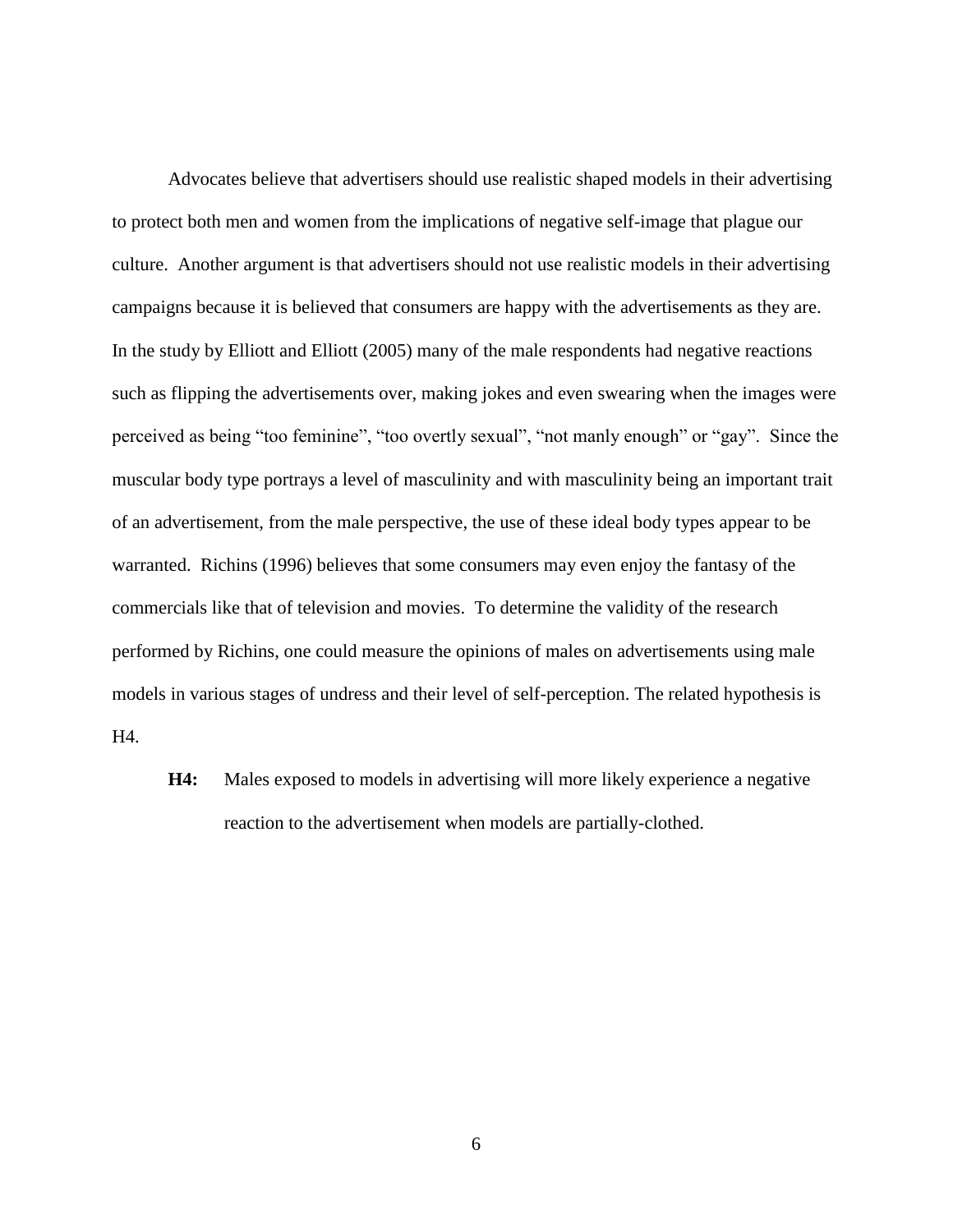## **METHODOLOGY**

#### <span id="page-15-1"></span><span id="page-15-0"></span>**Participants**

A power analysis was conducted to determine the number of participants required for this study (Cohen, 1988). The alpha for ANOVA was set at 0.05. To achieve power of 0.80 and a large effect size of ( $f^2 = 0.50$ ), it was determined that a minimum sample size of 160 was required to detect a significant model.

The research sample for the present study consists of undergraduate students enrolled in a Principles of Marketing course at a major southeastern university. Data were collected from 195 participants. The average age of participants was 21.9 years; 48.7 percent were women and 51.3 percent were men. Participants were provided extra credit in their course for participation in the study.

#### <span id="page-15-2"></span>**Research Design**

Respondents were asked to participate in a study about advertising. They were then provided the survey instrument which first measured individual self-image levels. The survey instrument then showed one of the four types of advertisements that were used in the study which assessed attitude towards the advertisement. The basic model of this research design is illustrated below.



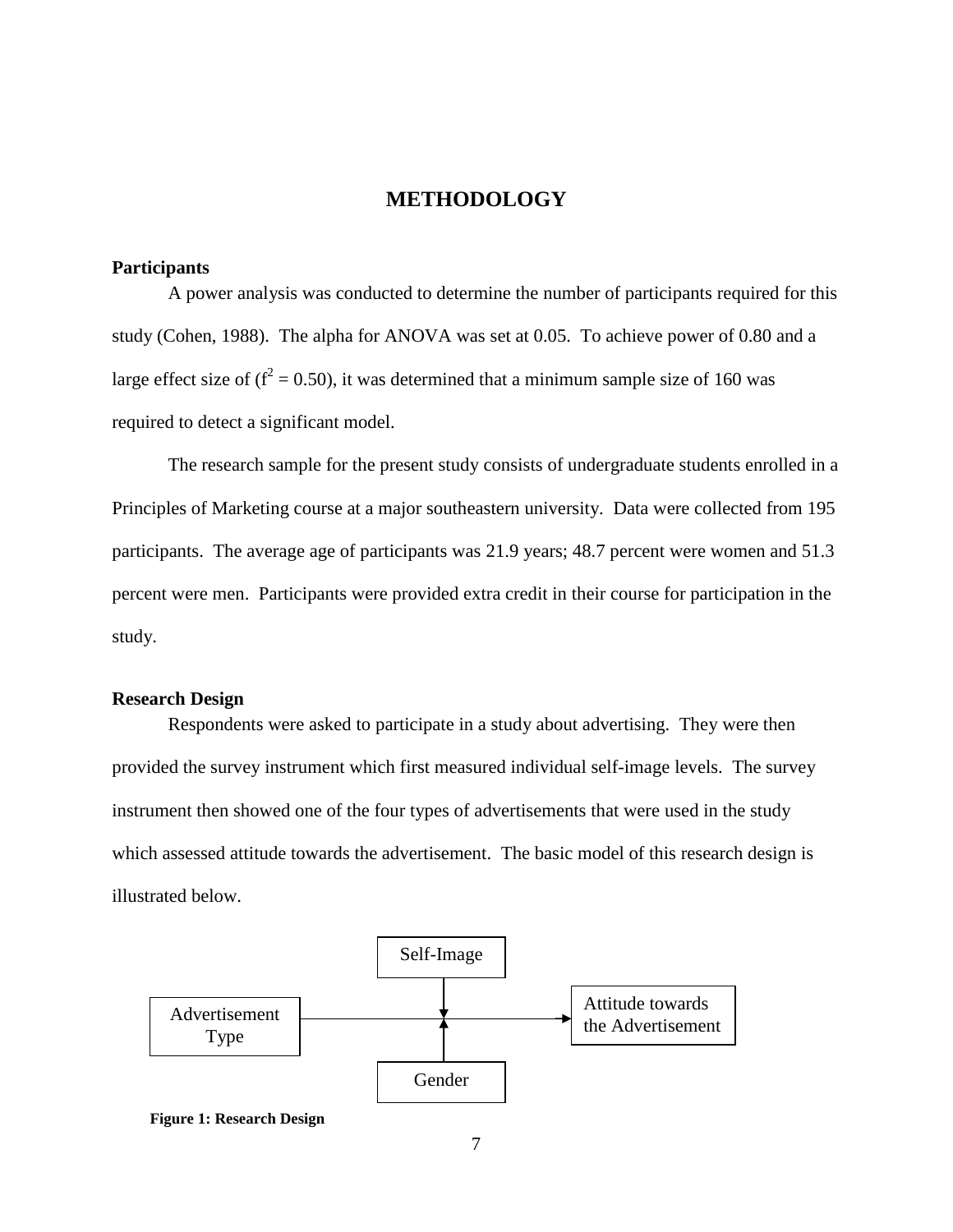#### <span id="page-16-0"></span>**Measures**

*Self-Image.* Body self- image was assessed by a subscale of the Offer Self-Image Questionnaire (OSIQ) (Offer, Ostrov, & Howard, 1981). It measures the degree of satisfaction with body image of the respondent on a 7-item scale. Each item is scored on a 6-point Likert scale (1= describes me very well,  $6 =$  does not describe me at all). Marcotte et. al. (2002) report an internal consistency coefficient alpha of .70 with this subset scale. In the present study, the coefficient alpha for the seven-item scale was .79.

*Attitude Toward the Ad.* Attitude toward the ad was assessed using an 18-item scale designed by Burke and Edell (1986). Each item is scored on a 5-point Likert scale ( $1 =$  describes the ad extremely well,  $5 =$  describes the ad not at all well). Burke and Edell (1986) report an internal consistency coefficient alpha of .93 with this scale. In the present study, the coefficient alpha for the 18-item scale was .88.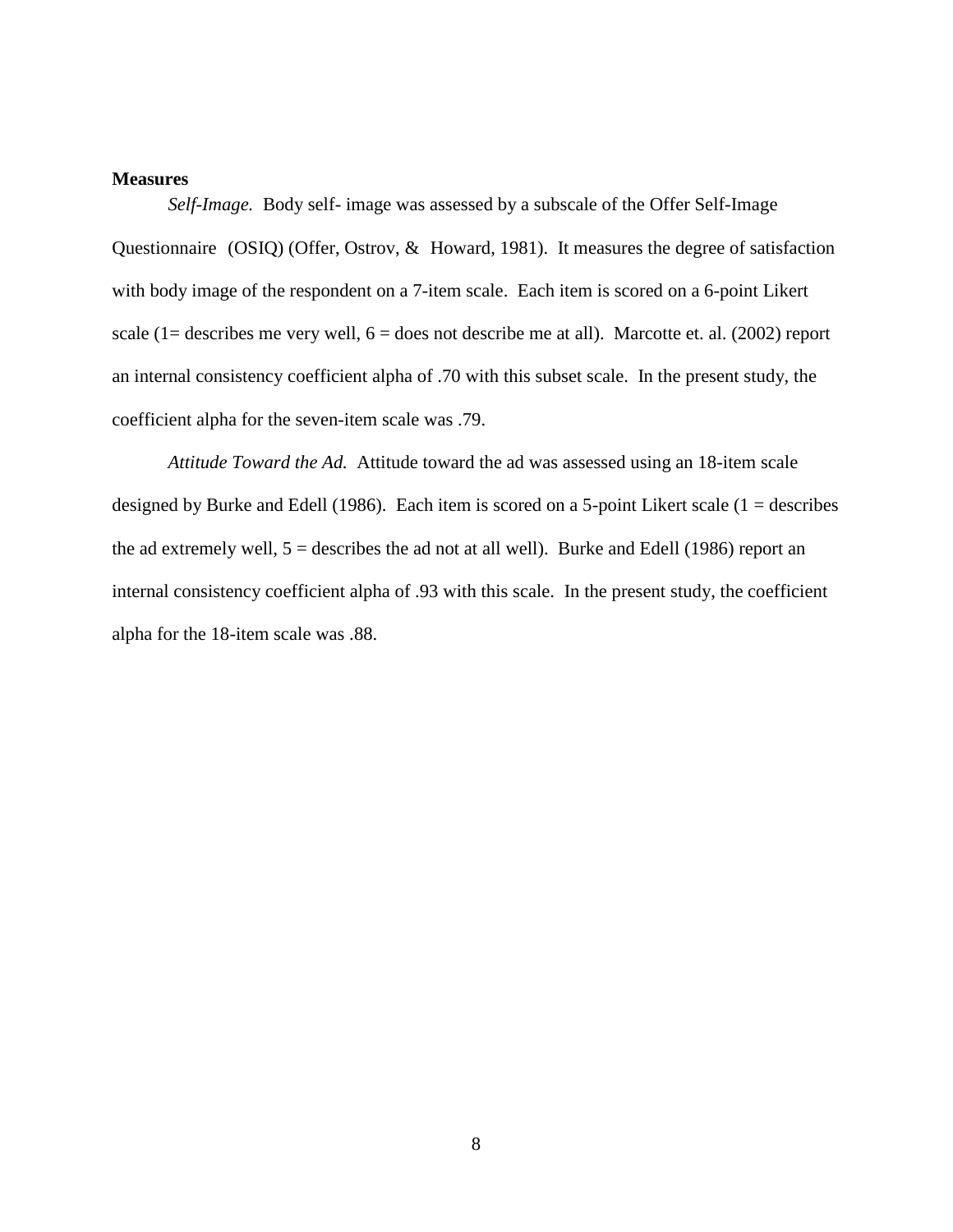## **RESULTS**

#### <span id="page-17-1"></span><span id="page-17-0"></span>**Analyses of Variance**

In order to test the hypotheses, participants were assigned to one of eight conditions. The participants were exposed to one of four different advertisement types. During the analysis, the respondents were categorized in regards to their responses to the self-image questions as having either high or low self-image. The eight conditions include low self-image and fully-clothed male, high self-image and fully-clothed male, low self-image and partially-clothed male, high self-image and partially-clothed male, low self-image and fully-clothed female, high self-image and fully-clothed female, low self-image and partially-clothed female and lastly high self-image and partially-clothed female. Also, gender was considered a key predictor of variance in the dependent variable of interest. The Appendix provides the surveys with the actual stimuli used. The dependent variable was attitude towards the advertisement.

#### <span id="page-17-2"></span>**Tests of Hypotheses**

A two-way between-subjects analysis of variance was conducted to evaluate the effect of Advertising Type and Self-Image Level on Attitude Towards the Advertisement. The dependent variable was an Attitude toward the Ad rating of 1 to 5. The between subjects factors were Advertising Type with four levels (fully-clothed male model, partially-clothed male model, fully-clothed female model, partially-clothed female model) and Self-Image with two levels (high self-image and low self-image). The means and standard deviations for Attitude Towards the Advertisement as a function of the two factors are presented in Table 1 of the Appendix. The ANOVA indicated no significant interaction between Advertising Type and Self-Image, *F*(3,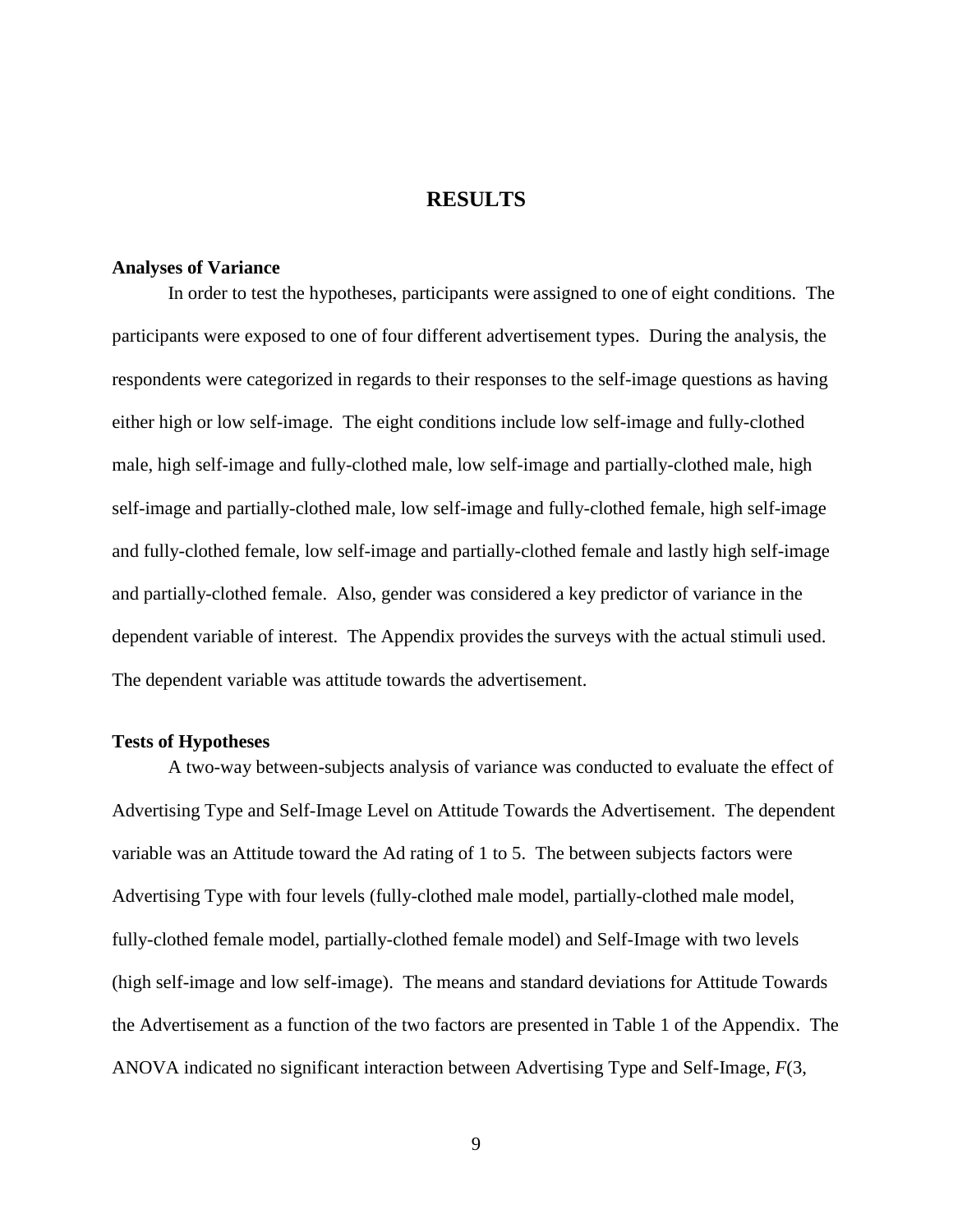$187$ ) = .90,  $p = .44$ , partial  $\eta^2 = .01$ . The ANOVA also showed no significant main effect for Self-Image,  $F(1, 187) = .61$ ,  $p = .43$ , partial  $\eta^2 = .00$ . There was a statistically significant main effect for Advertising Type,  $F(1, 187) = 4.15$ ,  $p = .00$ ; however, the effect size was small (partial eta squared = .06. Post-hoc comparisons using the Tukey HSD test indicated that the mean score for the advertisement with the fully-clothed male model ( $M = 2.77$ ,  $SD = .65$ ) was significantly different from that of advertisements with the partially-clothed female model ( $M = 2.42$ , SD = .49) and the partially-clothed male model ( $M = 2.45$ ,  $SD = .59$ ). The advertisement with the fully-clothed female model ( $M=2.66$ ,  $SD = .42$ ) did not differ significantly from either of the other groups. The results of this analysis show support for H1. See Table 2 in the Appendix for a summary of the 2-way ANOVA.

A two-way between-subjects analysis of variance was conducted to evaluate the effect of Advertising Type and Gender on Attitude Towards the Advertisement. The dependent variable was an Attitude toward the Ad rating of 1 to 5. The between subjects factors were Advertising Type with four levels (fully-clothed male model, partially-clothed male model, fully-clothed female model, partially-clothed female model) and Gender. The means and standard deviations for Attitude Towards the Advertisement as a function of the two factors are presented in Table 3 of the Appendix. The ANOVA indicated no significant interaction between Advertising Type and Gender,  $F(3, 187) = 2.00$ ,  $p = .12$ , partial  $\eta^2 = .03$ . The ANOVA also showed no significant main effect for Gender,  $F(1, 187) = .20$ ,  $p = .66$ , partial  $\eta^2 = .00$ . The results of this analysis show support for H2. See Table 4 in the Appendix for a summary of the 2-way ANOVA.

In order to test Hypotheses 3 and 4, the respondents were split into two samples by Gender and then a 4 (Advertising Types) x 2 (Self-Image Levels) between subjects analysis of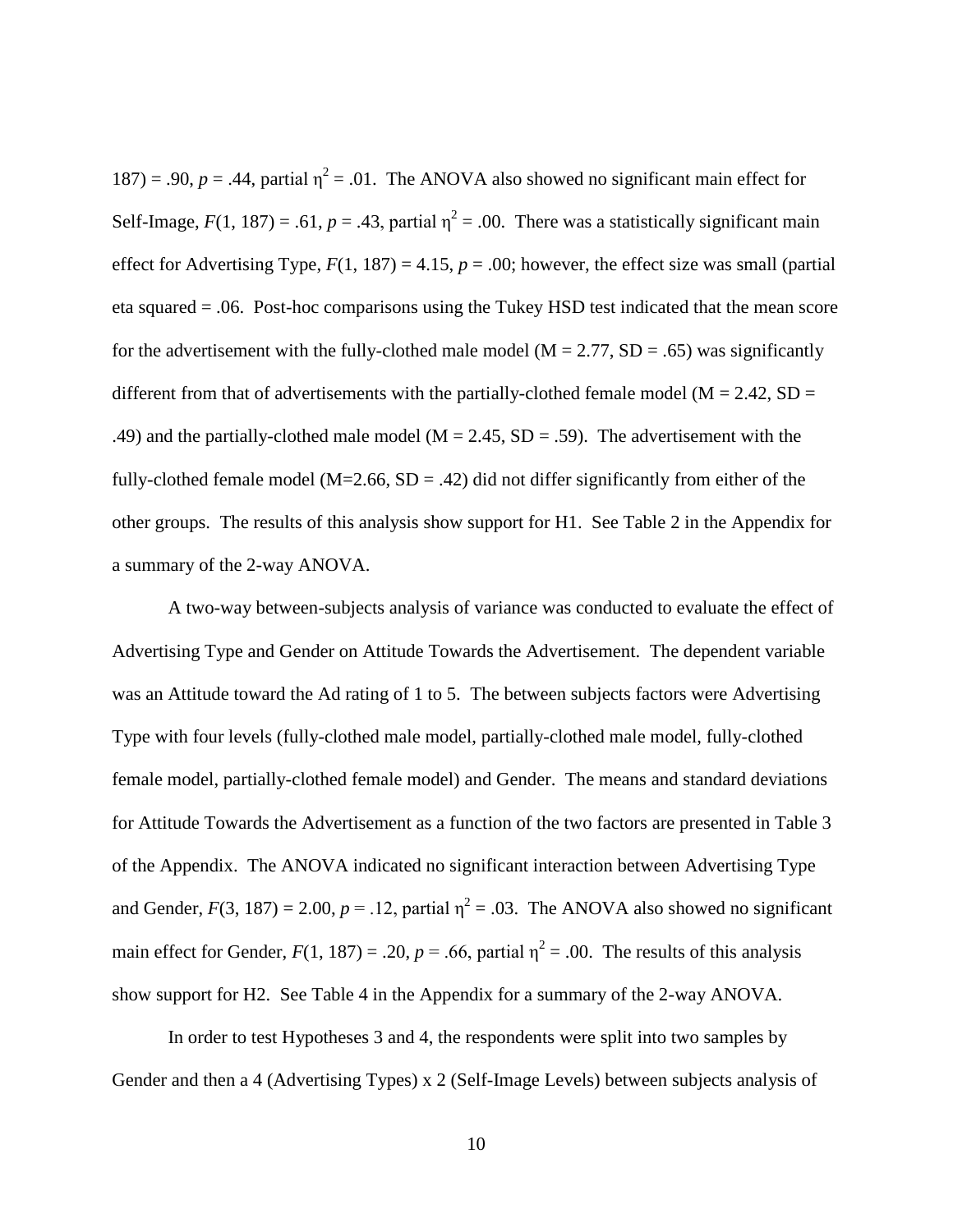variance was performed on the male data set with Attitude Towards Ad as the dependent variable. The means and standard deviations for Attitude Towards the Advertisement as a function of the two factors are presented in Table 5 of the Appendix. The ANOVA indicated no significant interaction between Advertising Type and Self-Image Level, *F*(3, 92) = .43, *p* = .73, partial  $\eta^2$  = .01. The ANOVA also showed no significant main effects for Advertisement Type,  $F(1, 92) = 1.15$ ,  $p = .33$ , partial  $\eta^2 = .04$  or self-Image level,  $F(1, 92) = .00$ ,  $p = .08$ , partial  $\eta^2 =$ .00. The results of this analysis do not show support for H3 or H4. See Table 6 in the Appendix for a summary of the 2-way ANOVA.

Finally, a 4 (Advertising Types) x 2 (Self-Image Levels) between subjects analysis of variance was performed on the female data set with Attitude Towards Ad as the dependent variable. The means and standard deviations for Attitude Towards the Advertisement as a function of the two factors are presented in Table 7 of the Appendix. The ANOVA indicated no significant interaction between Advertising Type and Self-Image Level,  $F(3, 87) = 2.15$ ,  $p = .10$ , partial  $\eta^2$  = .07. The ANOVA also showed no significant main effects for Self-Image Level,  $F(1, 87) = 1.21$ ,  $p = .27$ , partial  $\eta^2 = .01$  or Self-Image Level,  $F(1, 92) = .00$ ,  $p = .98$ , partial  $\eta^2 =$ .00.

With the female sample, there was a statistically significant main effect for Advertising Type,  $F(3, 87) = 5.85$ ,  $p = .00$ , partial  $\eta^2 = .17$ . Post-hoc comparisons using the Tukey HSD test indicated that the mean score for the advertisement with the fully-clothed male model ( $M = 2.91$ ,  $SD = .66$ ) was significantly different from that of advertisements with the partially-clothed female model ( $M = 2.32$ ,  $SD = .46$ ) and the partially-clothed male model ( $M = 2.49$ ,  $SD = .55$ ). The advertisement with the fully-clothed female model ( $M=2.59$ ,  $SD = .43$ ) did not differ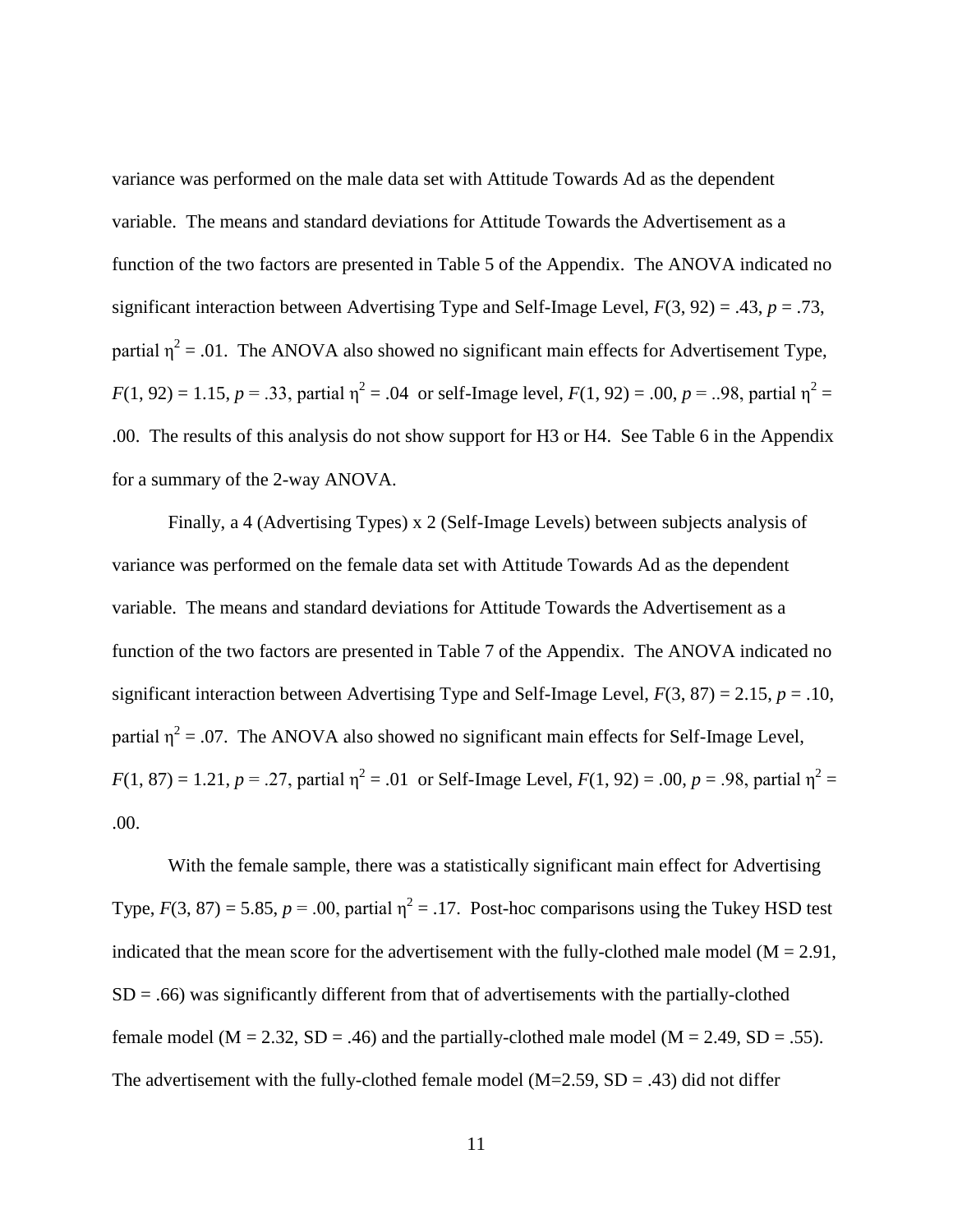significantly from either of the other groups. See Table 8 in the Appendix for a summary of the 2-way ANOVA.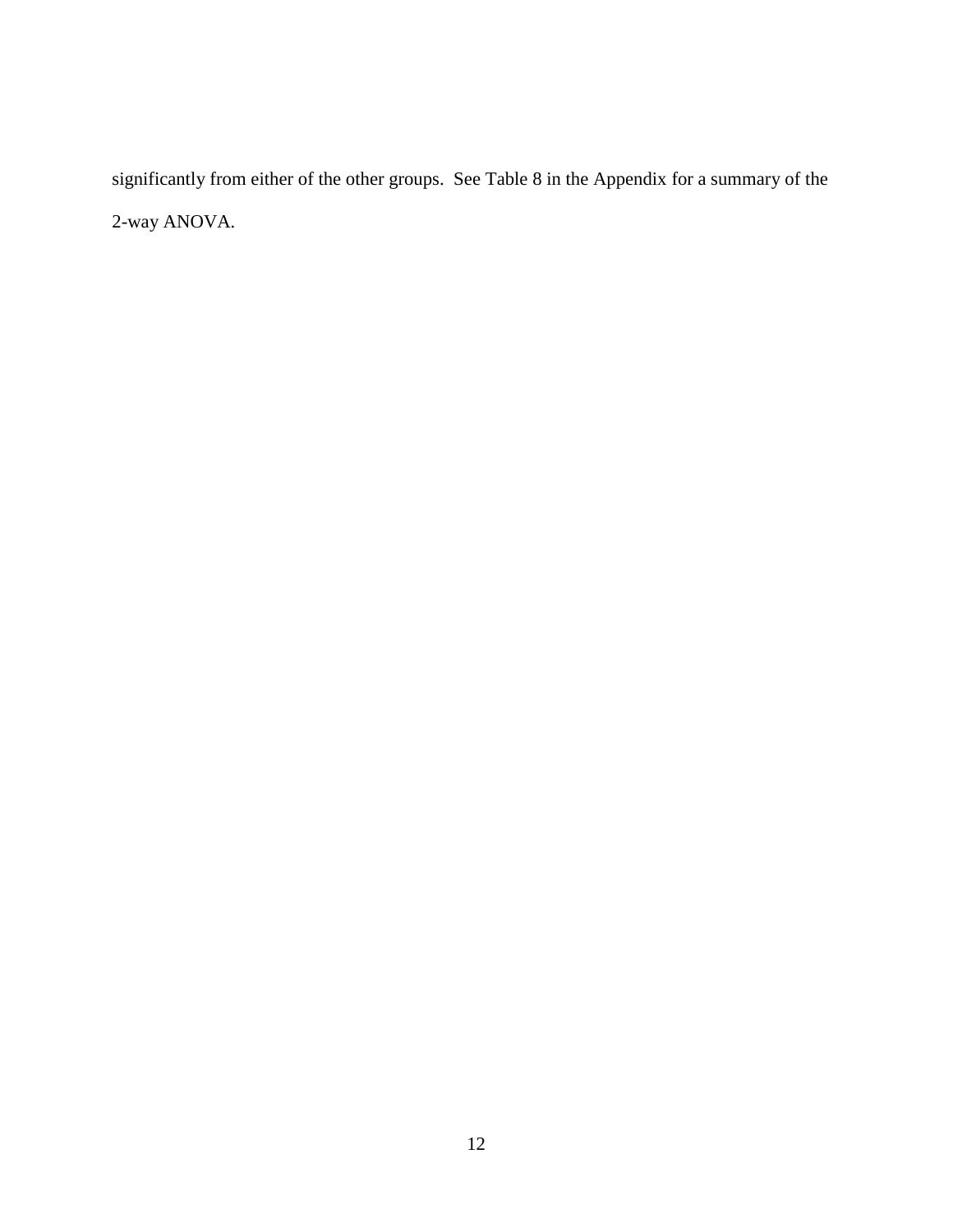## **DISCUSSION**

#### <span id="page-21-1"></span><span id="page-21-0"></span>**Conclusions**

This study shows that when consumers view advertisements, there is a more positive attitude towards advertisements with fully-clothed models than those advertisements with models that are partially-clothed. While this study suggests that consumers do react more negatively to advertisements with partially-clothed models than to those advertisements with fully-clothed models, it is due to the type of advertisement viewed and not to the consumers' self-images. Interestingly, gender did not play a role in the Attitude Towards the Advertisements as it was found that there was not a significant difference in how males and females reacted to the advertisements shown. It was also found that the Attitude Towards the Advertisement in both males and females were not affected by self-image. However, it was established that females' Attitude Towards the Advertisement was affected by the advertisement type whereas males' attitudes were not.

#### <span id="page-21-2"></span>**Implications for Marketing Managers**

The conclusions formed from this study are helpful to marketing managers when making decisions regarding the types of advertisements created to not only reach their target markets but to entice them to purchase. In our culture it is becoming ever more common to see advertisements with images of models in little to no dress which are deemed by today's society as "risqué" and unethical; and just as a child who behaves poorly to gain acknowledgement, while successful, the attention received by these actions are negative in nature.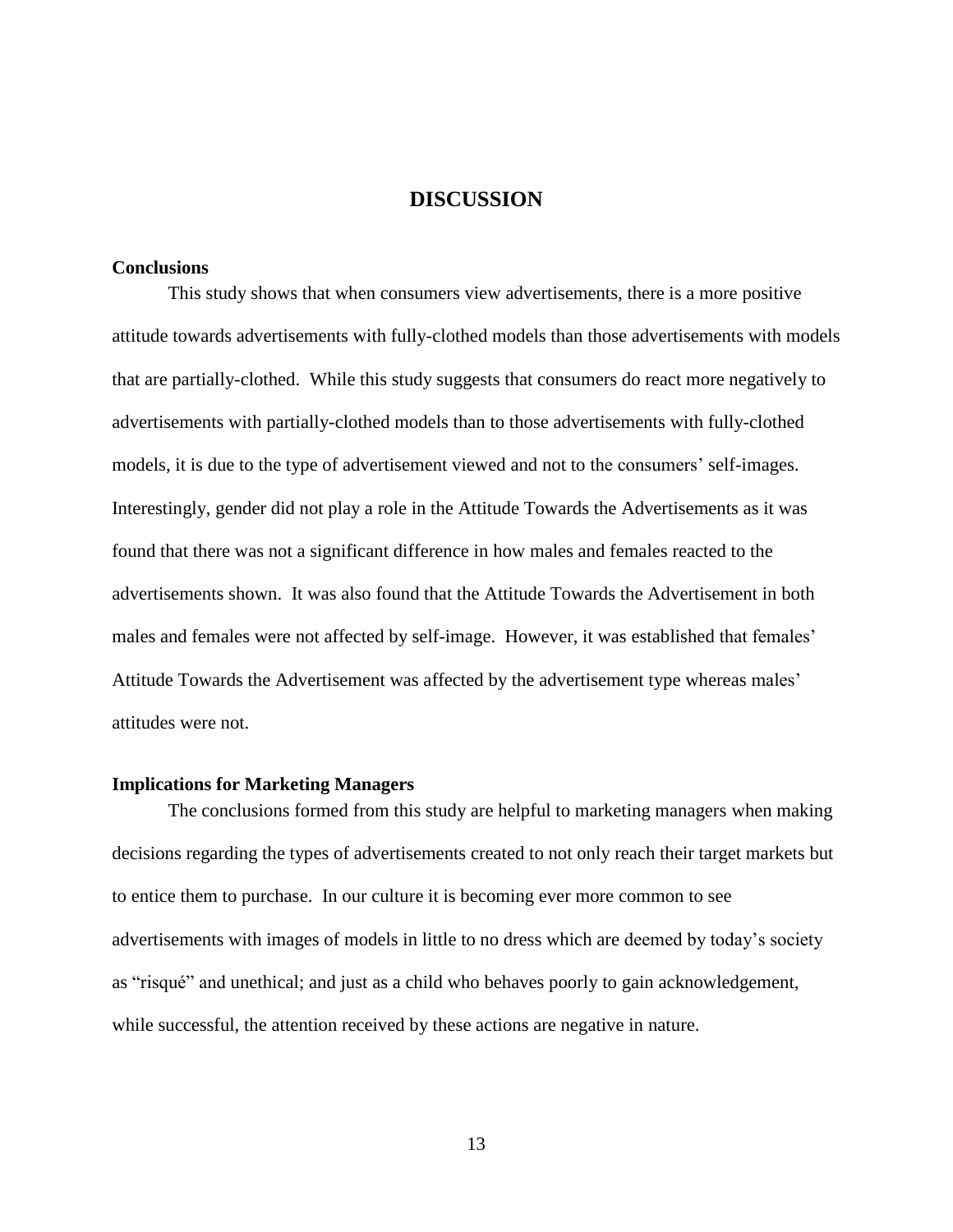Most marketers understand that success is dependent on many factors, but one key component is a loyal customer. Furthermore, they understand that to sell their company's products, they must build relationships with their customers in order to survive long term. To reach consumers, marketers create advertisements to entice the consumer to desire a product which in turn will lead to purchase of the product or service. With consumer purchasing behavior being dependent not only on external influences but also internal influences such as attitudes, beliefs and feelings, it is important for these marketers to start the relationship building process with their advertisements. If a consumer is disgusted or angered by a company's advertisement there is little chance of purchase and even a smaller chance of that consumer becoming loyal to the company. In cases of intense competition, an advertising mistake can work against the company and drive a consumer in to the "arms" a competitor.

With this research, marketing managers will see that the type of advertisement does have an impact on the attitudes of customers which as stated before is an internal influence that drives customer purchasing behavior. While true that in this study males were shown to be unaffected by both advertisement type and self-image, females were shown to be affected by advertisement type. This is important to note because as Razzouk, Seitz and Capo acknowledged, advertisements should be geared to both sexes rather than one over the other since either may be making the purchasing decision (2007). It is through the initial purchase that a customer can experience the product and brand as a whole which may or may not lead to customer loyalty and repeat purchase. With advertisements being a tool used to promote product adoption and the realization through this study that there was a more positive attitude towards fully-clothed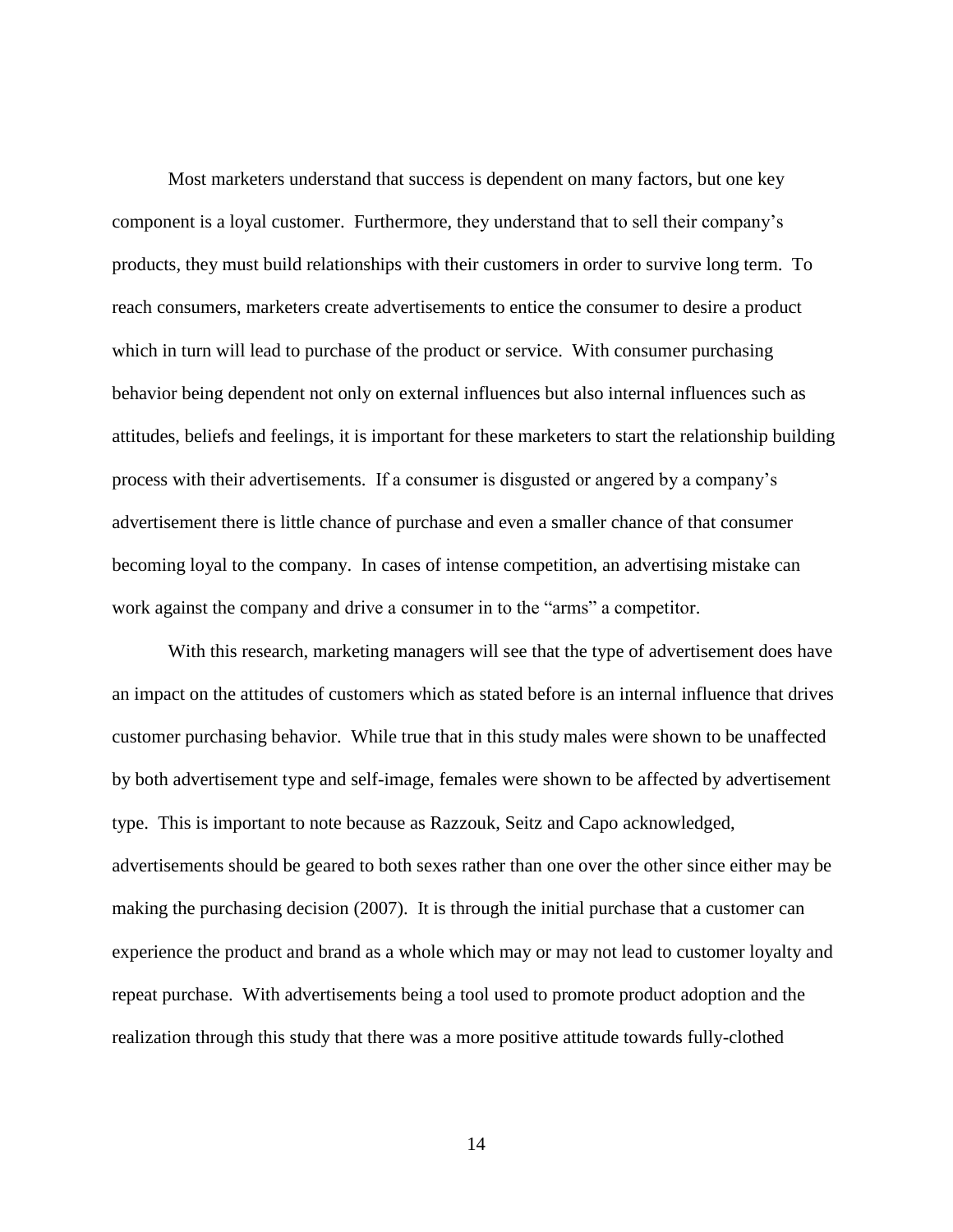models than models only partially-clothed one could infer that to have a greater consumer purchase impact, marketers would choose the more ethical option.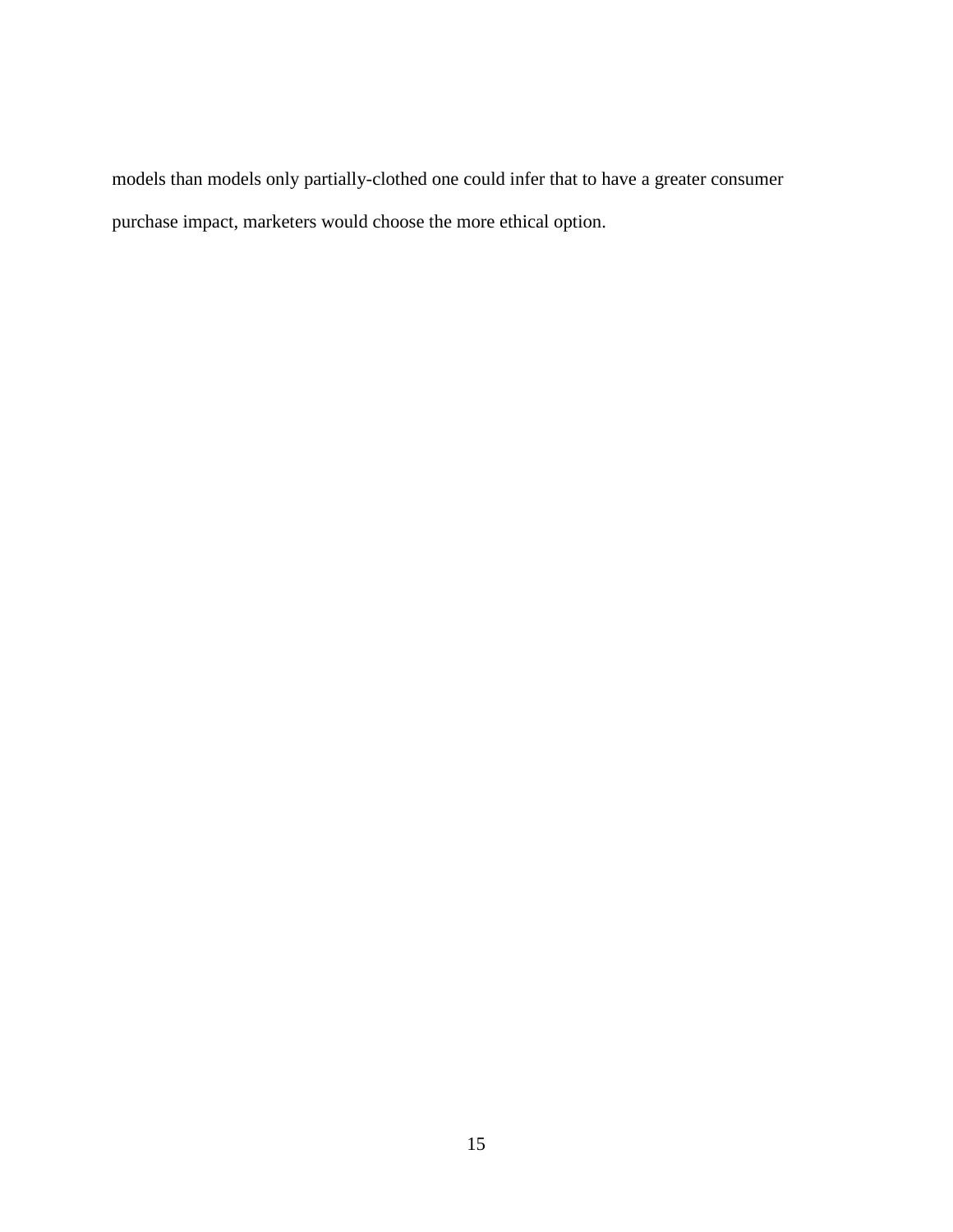<span id="page-24-0"></span>**APPENDIX A: INSTITUTIONAL REVIEW BOARD APPROVAL**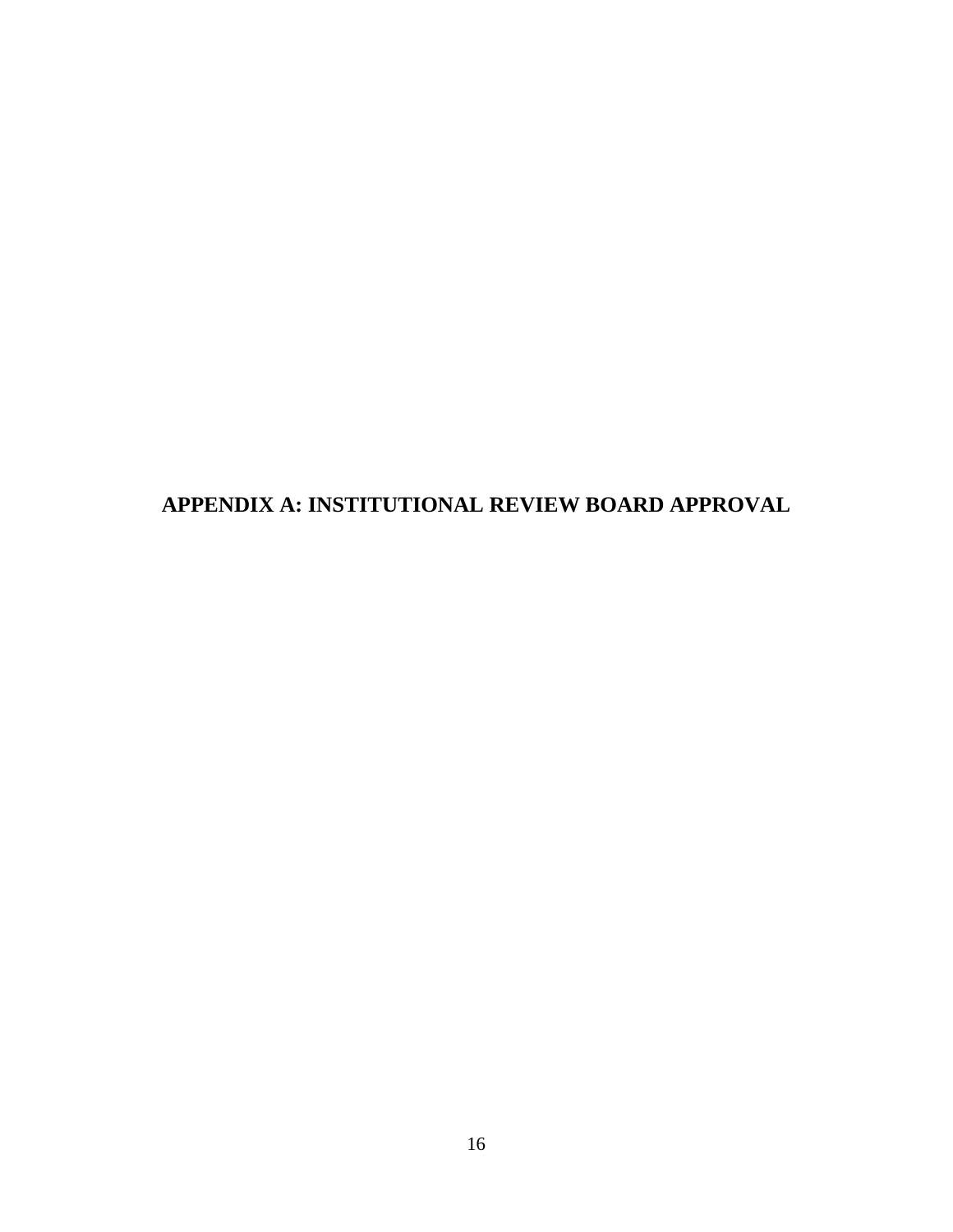

University of Central Florida Institutional Review Board Office of Research & Commercialization 12201 Research Parkway, Suite 501 Orlando, Florida 32826-3246 Telephone: 407-823-2901 or 407-882-227[6](http://www.research.ucf.edu/compliance/irb.html) [www.research.ucf.edu/compliance/irb.html](http://www.research.ucf.edu/compliance/irb.html)

## **Approval of Exempt Human Research**

From: **UCF Institutional Review Board #1 FWA00000351, IRB00001138**

To: **Ashley N Carrel**

Date: **March 03, 2011**

Dear Researcher:

On 3/3/2011, the IRB approved the following activity as human participant research that is exempt from regulation:

|                 | Type of Review: UCF Initial Review Submission Form                          |
|-----------------|-----------------------------------------------------------------------------|
|                 | Project Title: Advertising's Ideal Male and His Effect on the Self-Image of |
|                 | Males                                                                       |
|                 | Investigator: Ashley N Carrel                                               |
|                 | IRB Number: $SBE-11-07432$                                                  |
| Funding Agency: | N/A                                                                         |

This determination applies only to the activities described in the IRB submission and does not apply should any changes be made. If changes are made and there are questions about whether these changes affect the exempt status of the human research, please contact the IRB. When you have completed your research, please submit a Study Closure request in iRIS so that IRB records will be accurate.

In the conduct of this research, you are responsible to follow the requirements of the Investigator Manual.

On behalf of Joseph Bielitzki, DVM, UCF IRB Chair, this letter is signed by:

Signature applied by Janice Turchin on 03/03/2011 12:34:38 PM EST<br>
Jancie Mullecher

IRB Coordinator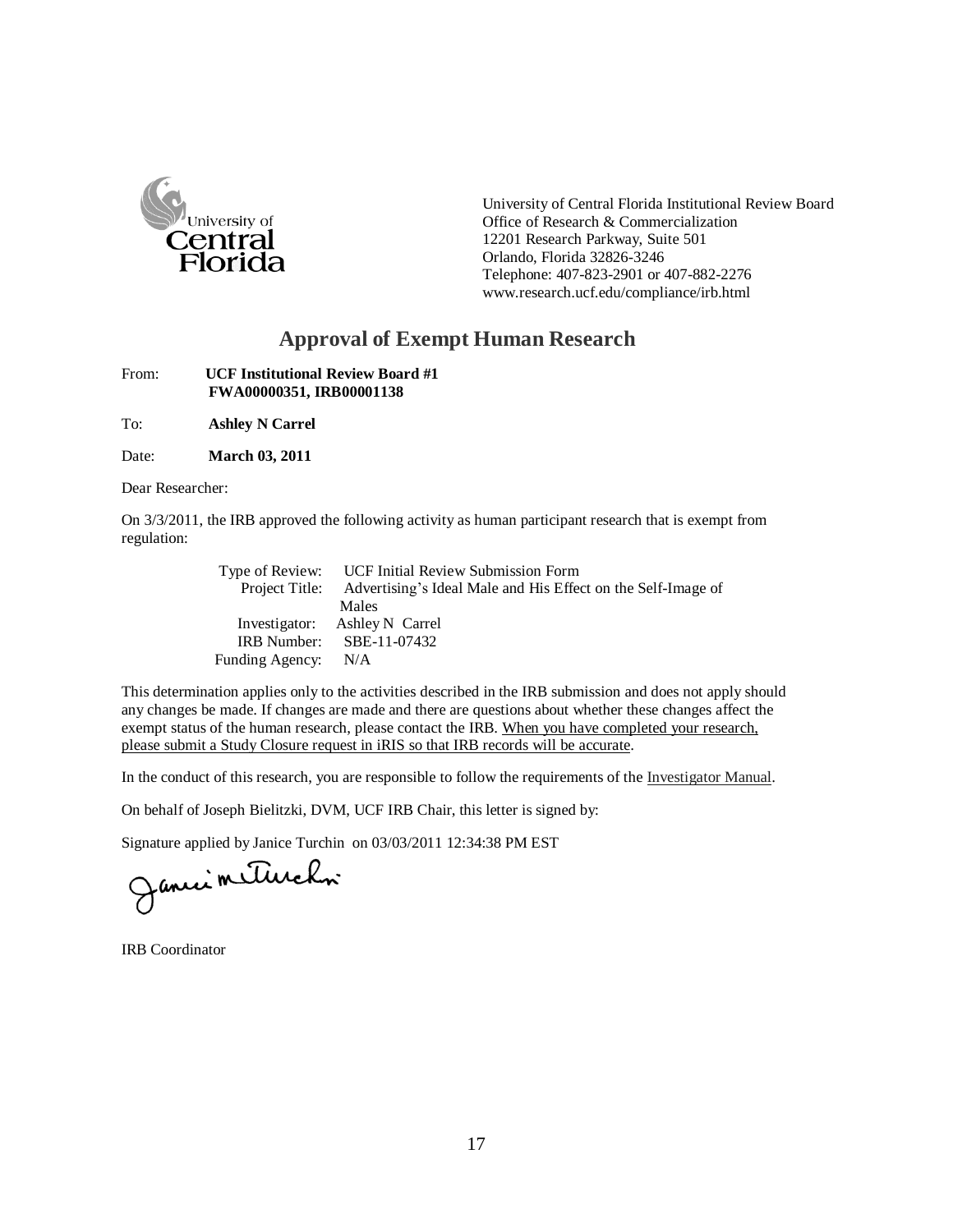<span id="page-26-0"></span>**APPENDIX B: FULLY-CLOTHED MALE MODEL AD TYPE**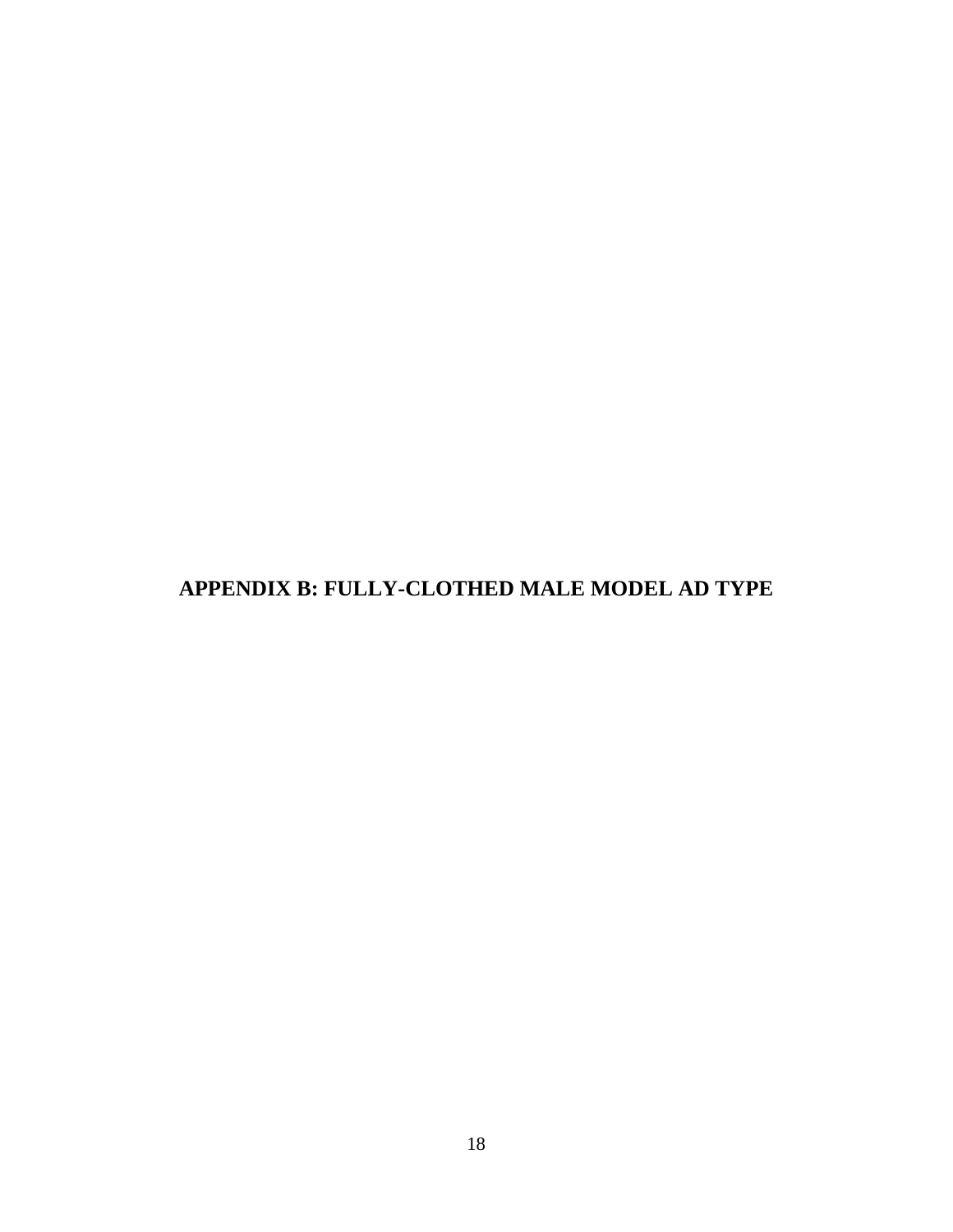## **Ad Survey-3**

**Instructions:** Please tell us how much you agree or disagree with the following statements by circling the corresponding number.

#### **1. The recent changes in my body have given me some satisfaction.**

| Strongly        |                 |         |       | Strongly |
|-----------------|-----------------|---------|-------|----------|
| <b>Disagree</b> | <b>Disagree</b> | Neutral | Agree | Agree    |
|                 |                 |         |       |          |

#### **2. In the past year I have been very worried about my health.**

| Strongly        |          |         |       | Strongly |
|-----------------|----------|---------|-------|----------|
| <b>Disagree</b> | Disagree | Neutral | Agree | Agree    |
|                 |          |         | Д     |          |

#### **3. The picture I have of myself in the future satisfies me.**

| Strongly        |                 |         |       | Strongly |
|-----------------|-----------------|---------|-------|----------|
| <b>Disagree</b> | <b>Disagree</b> | Neutral | Agree | Agree    |
| --              |                 |         |       |          |

#### **4. I am proud of my body.**

| Strongly        |                 |                |       | Strongly |
|-----------------|-----------------|----------------|-------|----------|
| <b>Disagree</b> | <b>Disagree</b> | <b>Neutral</b> | Agree | Agree    |
|                 |                 |                |       |          |

#### **5. I seem to be forced to imitate the people I like.**

| Strongly        |                 |                |       | Strongly |
|-----------------|-----------------|----------------|-------|----------|
| <b>Disagree</b> | <b>Disagree</b> | <b>Neutral</b> | Agree | Agree    |
| ∸               |                 |                |       |          |

#### **6. Very often I think I am not at all the person I would like to be.**

| Strongly |          |         |       | Strongly |
|----------|----------|---------|-------|----------|
| Disagree | Disagree | Neutral | Agree | Agree    |
| -        |          |         |       |          |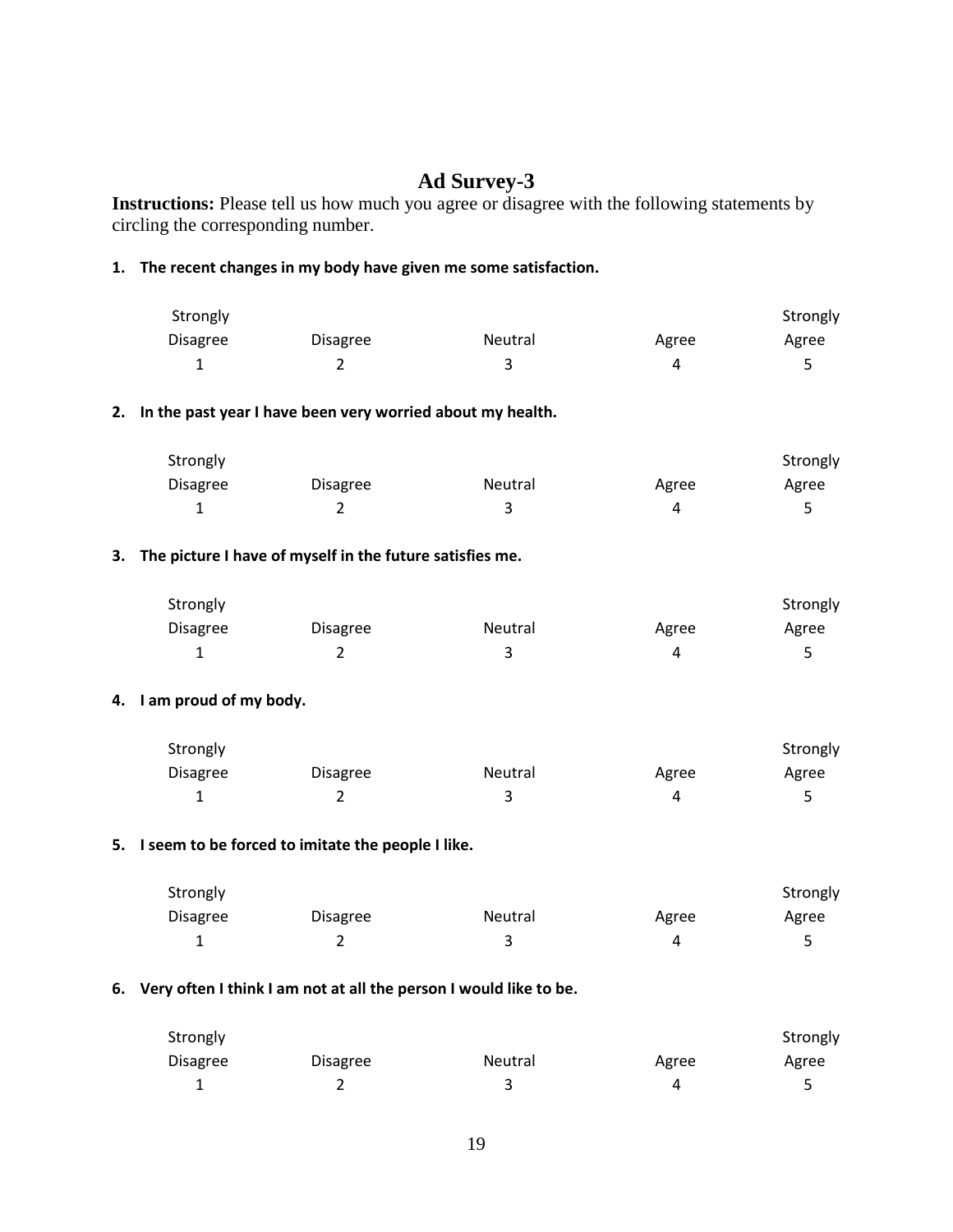## **7. I frequently feel ugly and unattractive.**

| Strongly        |          |         |       | Strongly |
|-----------------|----------|---------|-------|----------|
| <b>Disagree</b> | Disagree | Neutral | Agree | Agree    |
| -               |          |         |       |          |

## **8. When others look at me they must think that I am poorly developed.**

| Strongly        |                 |                |       | Strongly |
|-----------------|-----------------|----------------|-------|----------|
| <b>Disagree</b> | <b>Disagree</b> | <b>Neutral</b> | Agree | Agree    |
|                 |                 |                |       |          |

## **9. I feel strong and healthy.**

| Strongly        |          |         |       | Strongly |
|-----------------|----------|---------|-------|----------|
| <b>Disagree</b> | Disagree | Neutral | Agree | Agree    |
|                 |          |         | Δ     |          |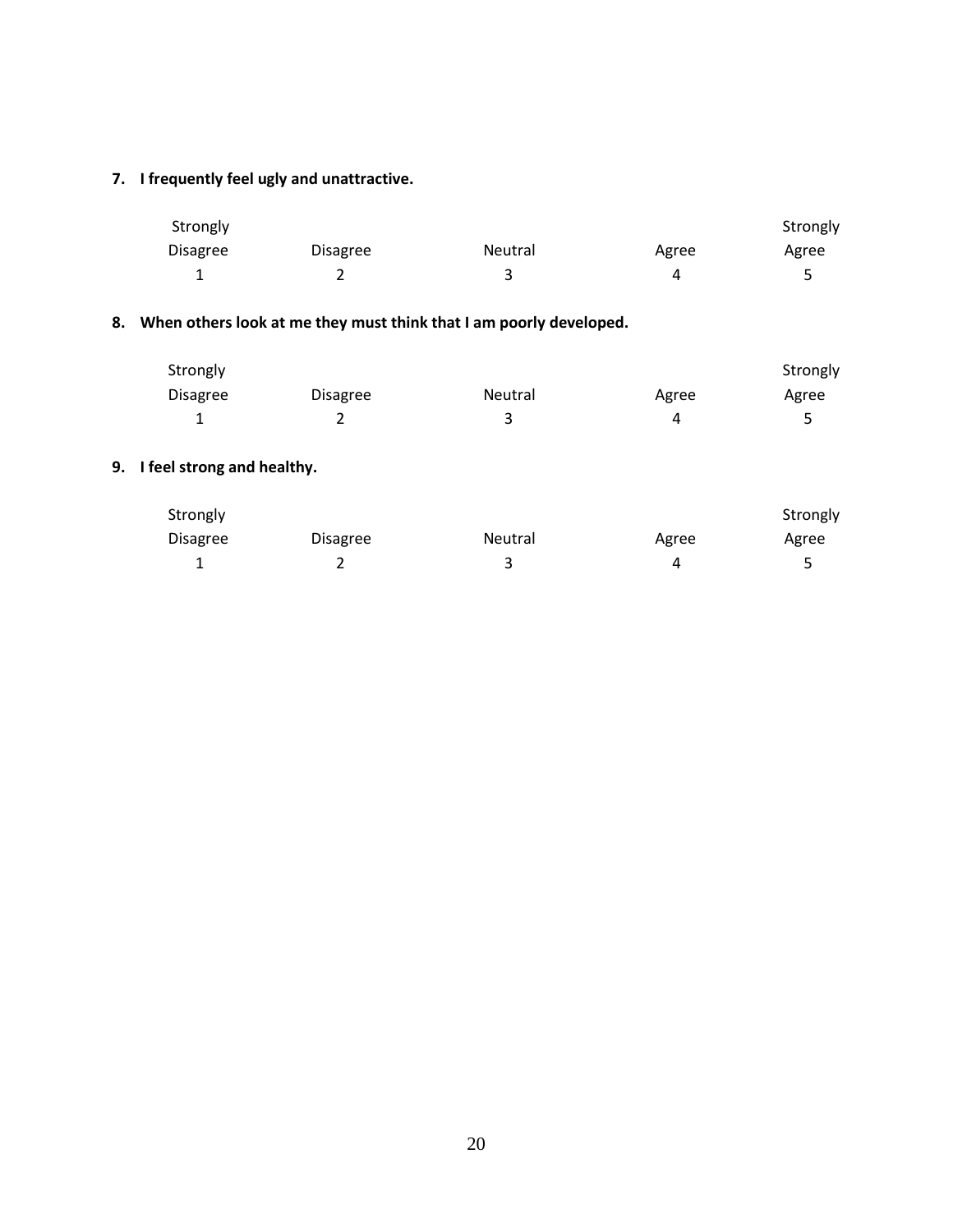**Instructions:** Please view the following ad and tell us how well you think each of the words listed below describes the ad you have just seen by circling the corresponding number. We are interested in your thoughts about the ad, not the brand or product class.



## **1. Believable**

|    | Not at all<br>Well | Not Very<br>Well | Fairly<br>Well | Very<br>Well | Extremely<br>Well |
|----|--------------------|------------------|----------------|--------------|-------------------|
|    | 1                  | 2                | 3              | 4            | 5                 |
| 2. | For Me             |                  |                |              |                   |
|    | Not at all         | Not Very         | Fairly         | Very         | Extremely         |
|    | Well               | Well             | Well           | Well         | Well              |
|    | 1                  | 2                | 3              | 4            | 5                 |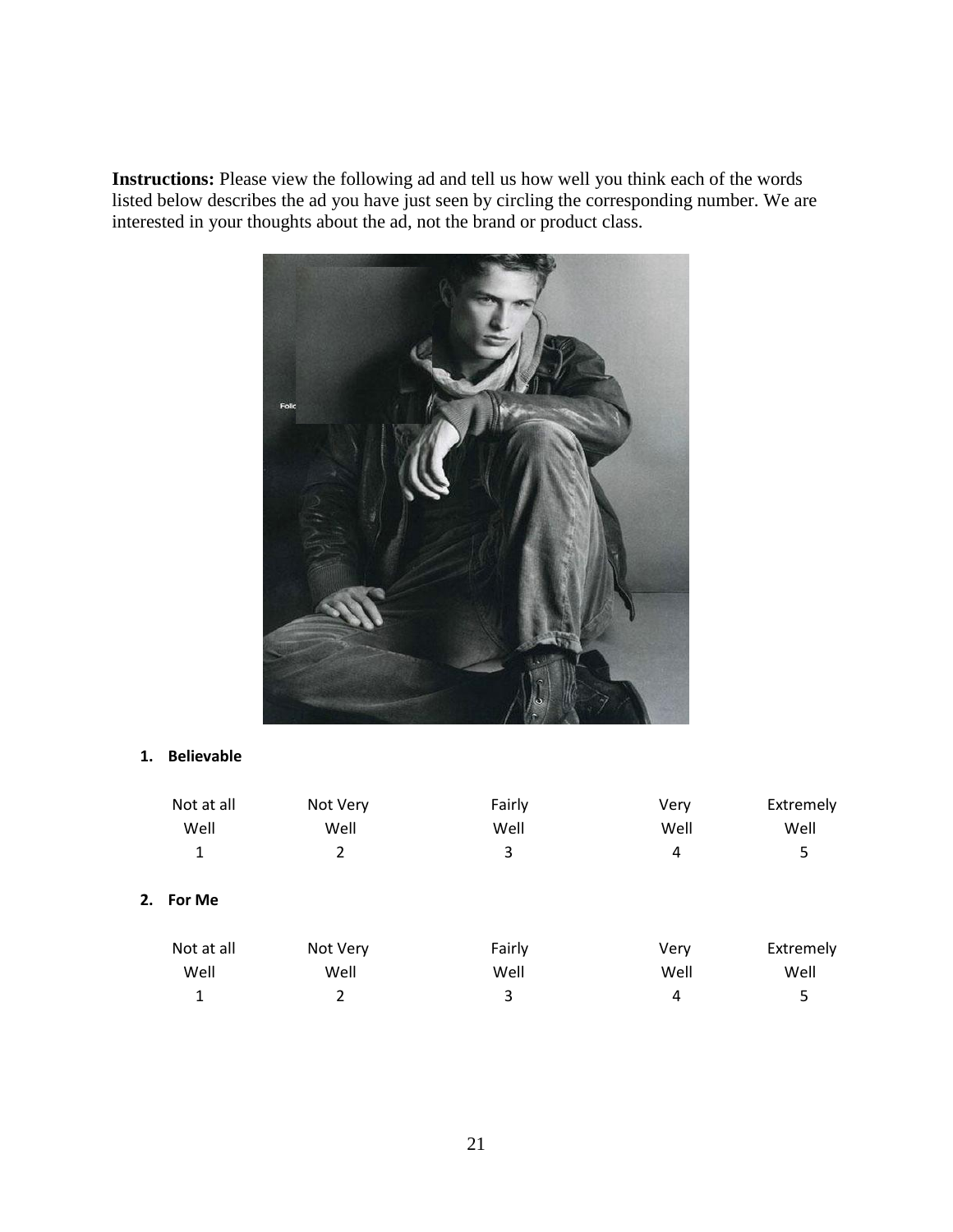#### **3. Informative**

|    | Not at all              | Not Very       | Fairly                  | Very           | Extremely |
|----|-------------------------|----------------|-------------------------|----------------|-----------|
|    | Well                    | Well           | Well                    | Well           | Well      |
|    | $\mathbf{1}$            | $\overline{2}$ | 3                       | $\overline{4}$ | 5         |
| 4. | Interesting             |                |                         |                |           |
|    | Not at all              | Not Very       | Fairly                  | Very           | Extremely |
|    | Well                    | Well           | Well                    | Well           | Well      |
|    | $\mathbf{1}$            | $\overline{2}$ | $\overline{3}$          | $\overline{4}$ | 5         |
| 5. | <b>Irritating</b>       |                |                         |                |           |
|    | Not at all              | Not Very       | Fairly                  | Very           | Extremely |
|    | Well                    | Well           | Well                    | Well           | Well      |
|    | $\mathbf{1}$            | $\overline{2}$ | $\overline{\mathbf{3}}$ | $\overline{4}$ | 5         |
| 6. | <b>Meaningful to me</b> |                |                         |                |           |
|    | Not at all              | Not Very       | Fairly                  | Very           | Extremely |
|    | Well                    | Well           | Well                    | Well           | Well      |
|    | $\mathbf 1$             | $\overline{2}$ | $\overline{\mathbf{3}}$ | $\overline{4}$ | 5         |
| 7. | Phony                   |                |                         |                |           |
|    | Not at all              | Not Very       | Fairly                  | Very           | Extremely |
|    | Well                    | Well           | Well                    | Well           | Well      |
|    | $\mathbf{1}$            | $\overline{2}$ | 3                       | $\overline{4}$ | 5         |
| 8. | <b>Ridiculous</b>       |                |                         |                |           |
|    | Not at all              | Not Very       | Fairly                  | Very           | Extremely |
|    | Well                    | Well           | Well                    | Well           | Well      |
|    | $\mathbf{1}$            | $\overline{2}$ | $\mathbf{3}$            | $\overline{4}$ | 5         |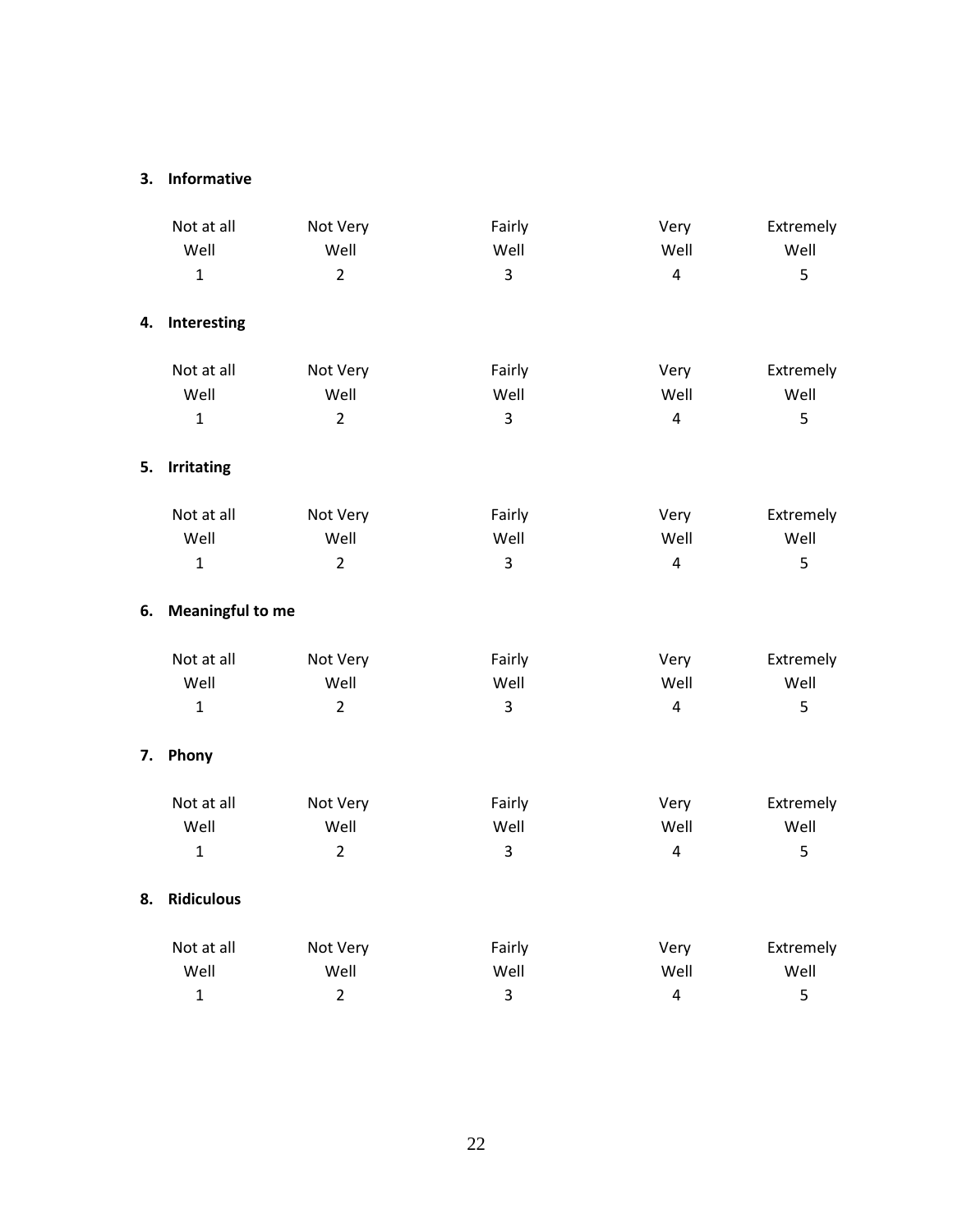## **9. Terrible**

| Not at all            | Not Very       | Fairly         | Very           | Extremely |
|-----------------------|----------------|----------------|----------------|-----------|
| Well                  | Well           | Well           | Well           | Well      |
| $\mathbf{1}$          | $\overline{2}$ | $\overline{3}$ | $\overline{4}$ | 5         |
| 10. Valuable          |                |                |                |           |
| Not at all            | Not Very       | Fairly         | Very           | Extremely |
| Well                  | Well           | Well           | Well           | Well      |
| $\mathbf{1}$          | $\overline{2}$ | $\overline{3}$ | $\overline{4}$ | 5         |
| 11. Worth Remembering |                |                |                |           |
| Not at all            | Not Very       | Fairly         | Very           | Extremely |
| Well                  | Well           | Well           | Well           | Well      |
| $\mathbf{1}$          | $\overline{2}$ | $\overline{3}$ | $\overline{4}$ | 5         |
| 12. Convincing        |                |                |                |           |
| Not at all            | Not Very       | Fairly         | Very           | Extremely |
| Well                  | Well           | Well           | Well           | Well      |
| $\mathbf{1}$          | $\overline{2}$ | 3              | $\overline{4}$ | 5         |
| 13. Important to me   |                |                |                |           |
| Not at all            | Not Very       | Fairly         | Very           | Extremely |
| Well                  | Well           | Well           | Well           | Well      |
| $\mathbf{1}$          | $\overline{2}$ | $\overline{3}$ | $\overline{4}$ | 5         |
| 14. Stupid            |                |                |                |           |
| Not at all            | Not Very       | Fairly         | Very           | Extremely |
| Well                  | Well           | Well           | Well           | Well      |
| $\mathbf{1}$          | $\overline{2}$ | 3              | $\overline{4}$ | 5         |
|                       |                |                |                |           |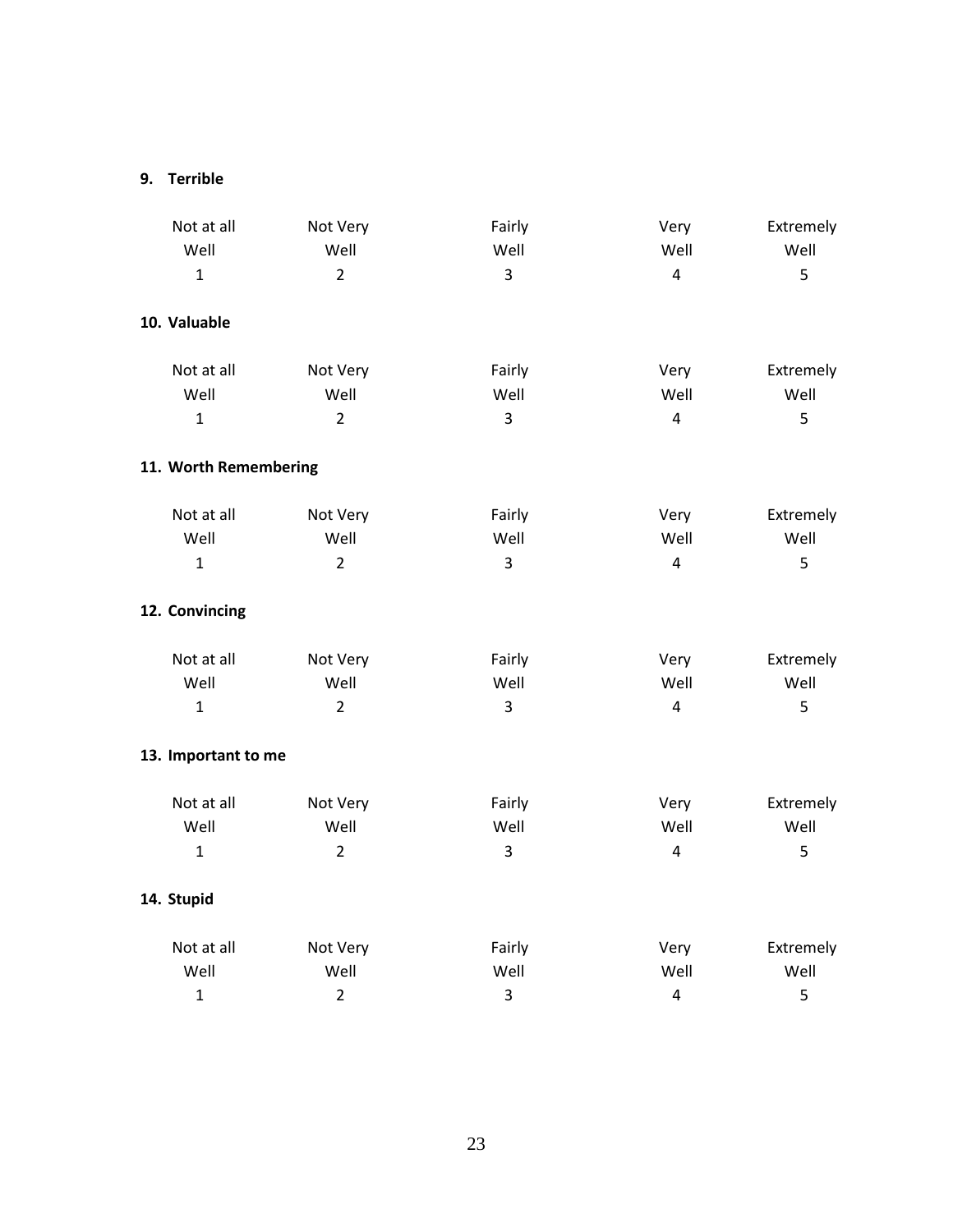#### **15. Realistic Situation**

| Not at all               | Not Very       | Fairly | Very | Extremely |
|--------------------------|----------------|--------|------|-----------|
| Well                     | Well           | Well   | Well | Well      |
| $\mathbf{1}$             | $\overline{2}$ | 3      | 4    | 5         |
| 16. Original             |                |        |      |           |
| Not at all               | Not Very       | Fairly | Very | Extremely |
| Well                     | Well           | Well   | Well | Well      |
| $\mathbf 1$              | $\overline{2}$ | 3      | 4    | 5         |
| 17. Intelligent          |                |        |      |           |
| Not at all               | Not Very       | Fairly | Very | Extremely |
| Well                     | Well           | Well   | Well | Well      |
| $\mathbf{1}$             | $\overline{2}$ | 3      | 4    | 5         |
| 18. Makes me want to buy |                |        |      |           |
| Not at all               | Not Very       | Fairly | Very | Extremely |
| Well                     | Well           | Well   | Well | Well      |
| $\mathbf 1$              | $\overline{2}$ | 3      | 4    | 5         |

**Instructions:** Please tell us about yourself. This information will help us in our research efforts. Your cooperation is greatly appreciated and your answers will be held in strictest confidence.

**1. What is your gender?** (please circle one)

Male Female

- **2. What is your age?** \_\_\_\_\_\_\_
- **3. What is your own yearly income?** (please circle one)

\$0 - \$5,000 \$5,001 - \$10,000 \$10,001 - \$15,000 \$15,001 - \$20,000 \$20,001 or more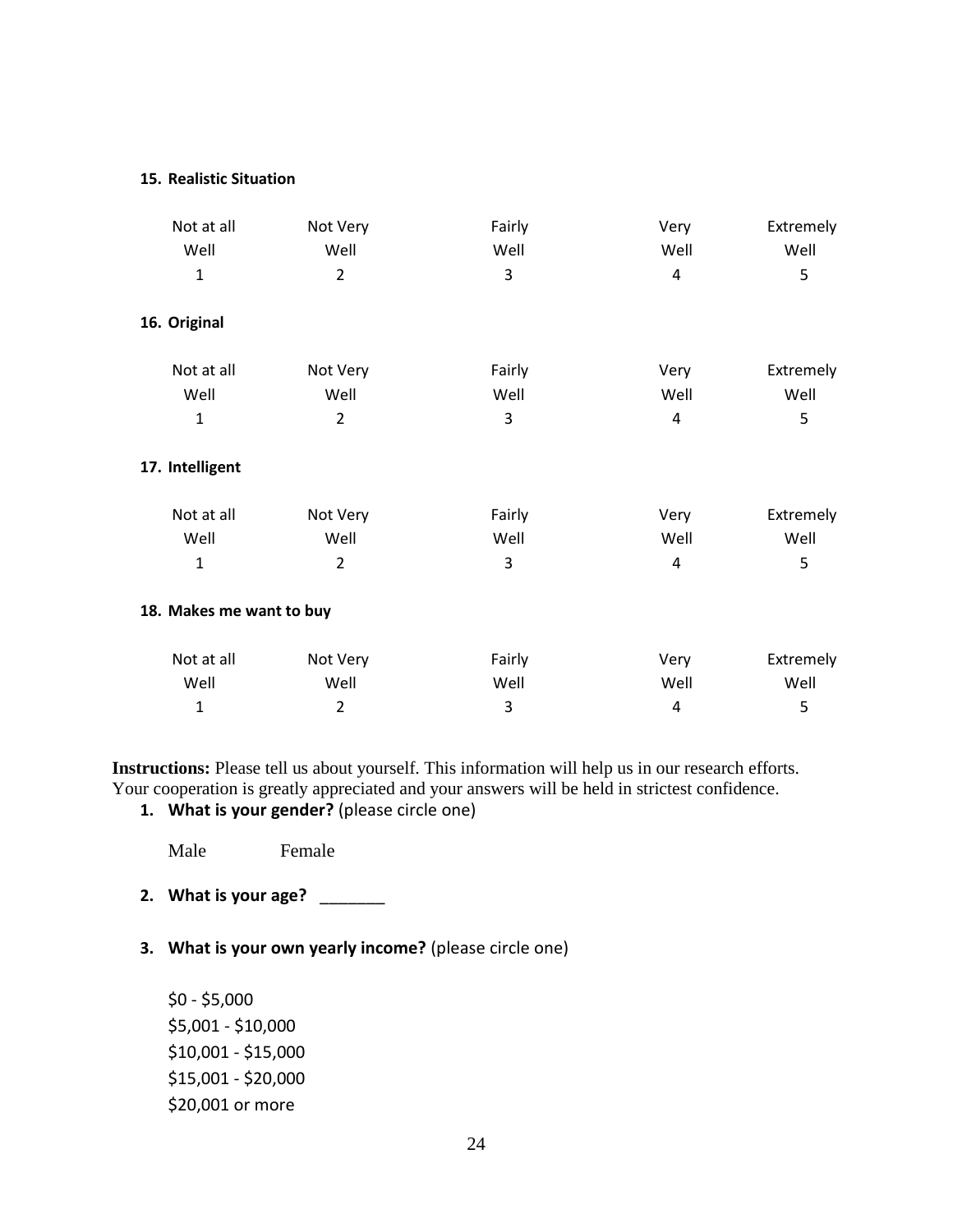## **4. What is your marital status?** (please circle one)

Single Living with Partner Married Divorced

## **5. What is your race?** (please circle one)

Caucasian or White African American or Black Hispanic Asian American Indian or Alaska Native Other: \_\_\_\_\_\_\_\_\_\_\_\_\_\_\_\_\_\_\_\_\_\_\_\_\_\_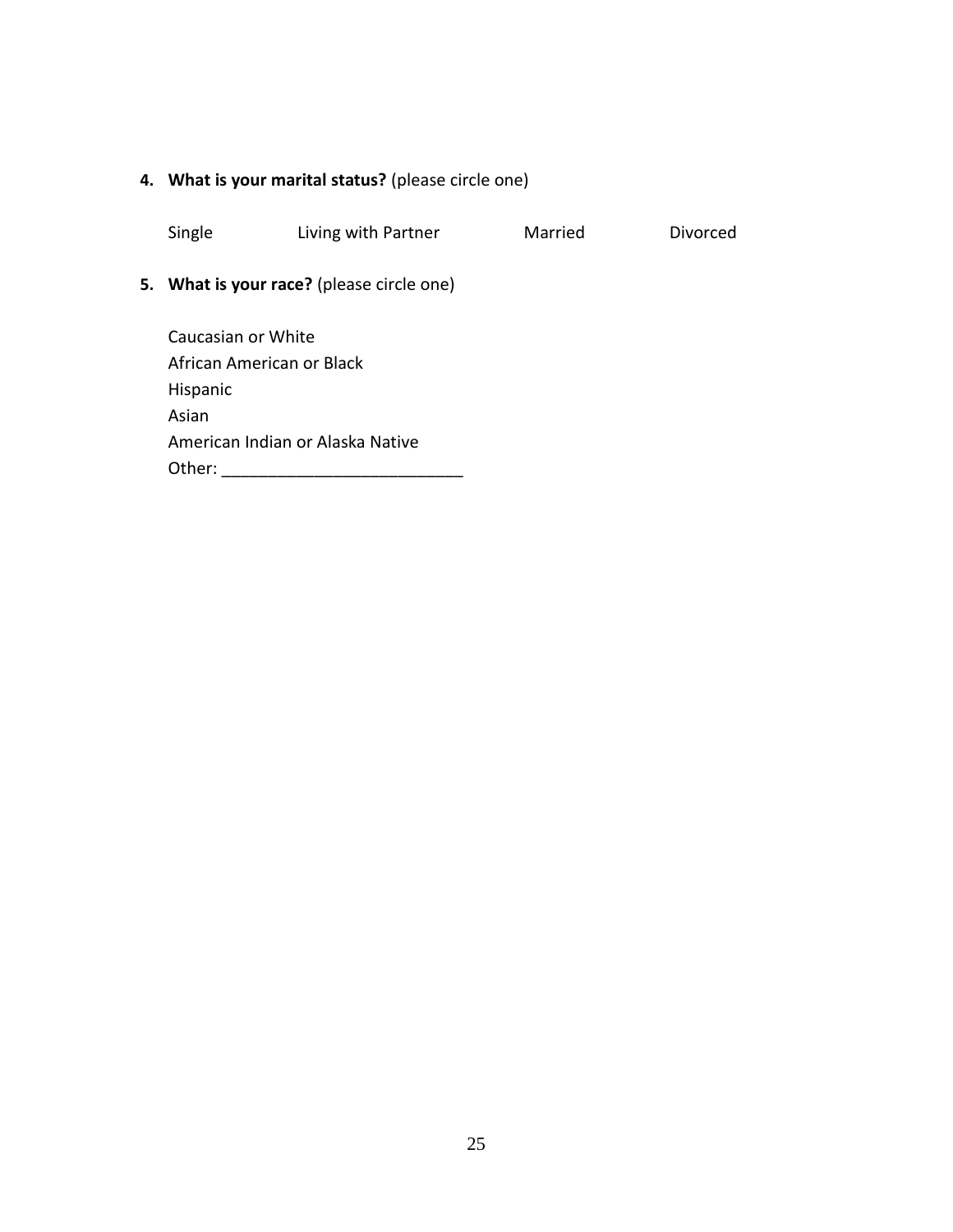<span id="page-34-0"></span>**APPENDIX C: PARTIALLY-CLOTHED MALE MODEL AD TYPE**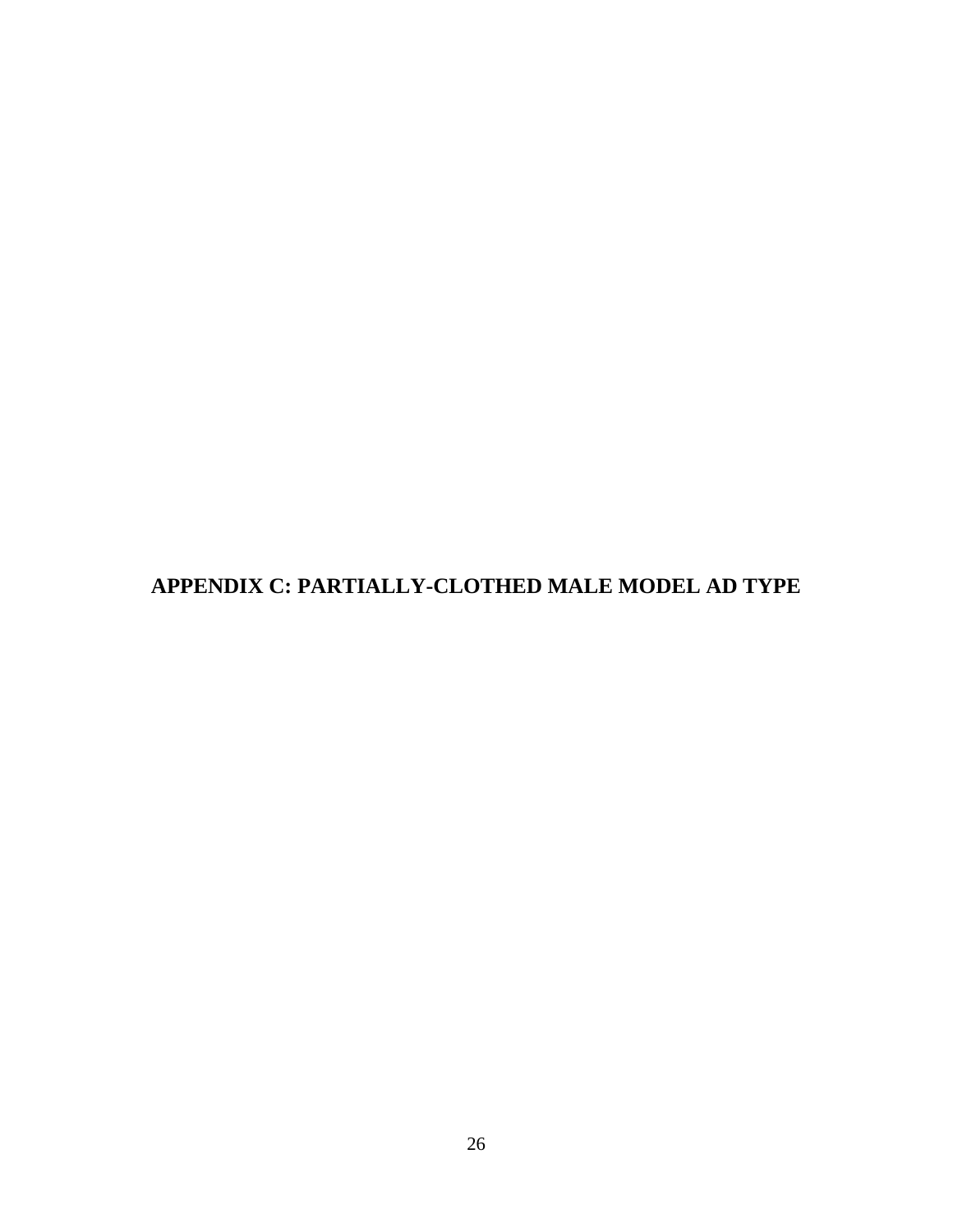## **Ad Survey-4**

**Instructions:** Please tell us how much you agree or disagree with the following statements by circling the corresponding number.

#### **1. The recent changes in my body have given me some satisfaction.**

| Strongly        |          |         |       | Strongly |
|-----------------|----------|---------|-------|----------|
| <b>Disagree</b> | Disagree | Neutral | Agree | Agree    |
|                 |          |         |       |          |

#### **2. In the past year I have been very worried about my health.**

| Strongly        |                 |                |       | Strongly |
|-----------------|-----------------|----------------|-------|----------|
| <b>Disagree</b> | <b>Disagree</b> | <b>Neutral</b> | Agree | Agree    |
|                 |                 |                |       |          |

#### **3. The picture I have of myself in the future satisfies me.**

| Strongly        |                 |         |       | Strongly |
|-----------------|-----------------|---------|-------|----------|
| <b>Disagree</b> | <b>Disagree</b> | Neutral | Agree | Agree    |
| -               |                 |         |       |          |

#### **4. I am proud of my body.**

| Strongly        |                 |         |       | Strongly |
|-----------------|-----------------|---------|-------|----------|
| <b>Disagree</b> | <b>Disagree</b> | Neutral | Agree | Agree    |
|                 |                 |         |       |          |

#### **5. I seem to be forced to imitate the people I like.**

| Strongly        |          |         |       | Strongly |
|-----------------|----------|---------|-------|----------|
| <b>Disagree</b> | Disagree | Neutral | Agree | Agree    |
|                 |          |         | Д     |          |

#### **6. Very often I think I am not at all the person I would like to be.**

| Strongly |                 |                |       | Strongly |
|----------|-----------------|----------------|-------|----------|
| Disagree | <b>Disagree</b> | <b>Neutral</b> | Agree | Agree    |
| --       |                 |                |       |          |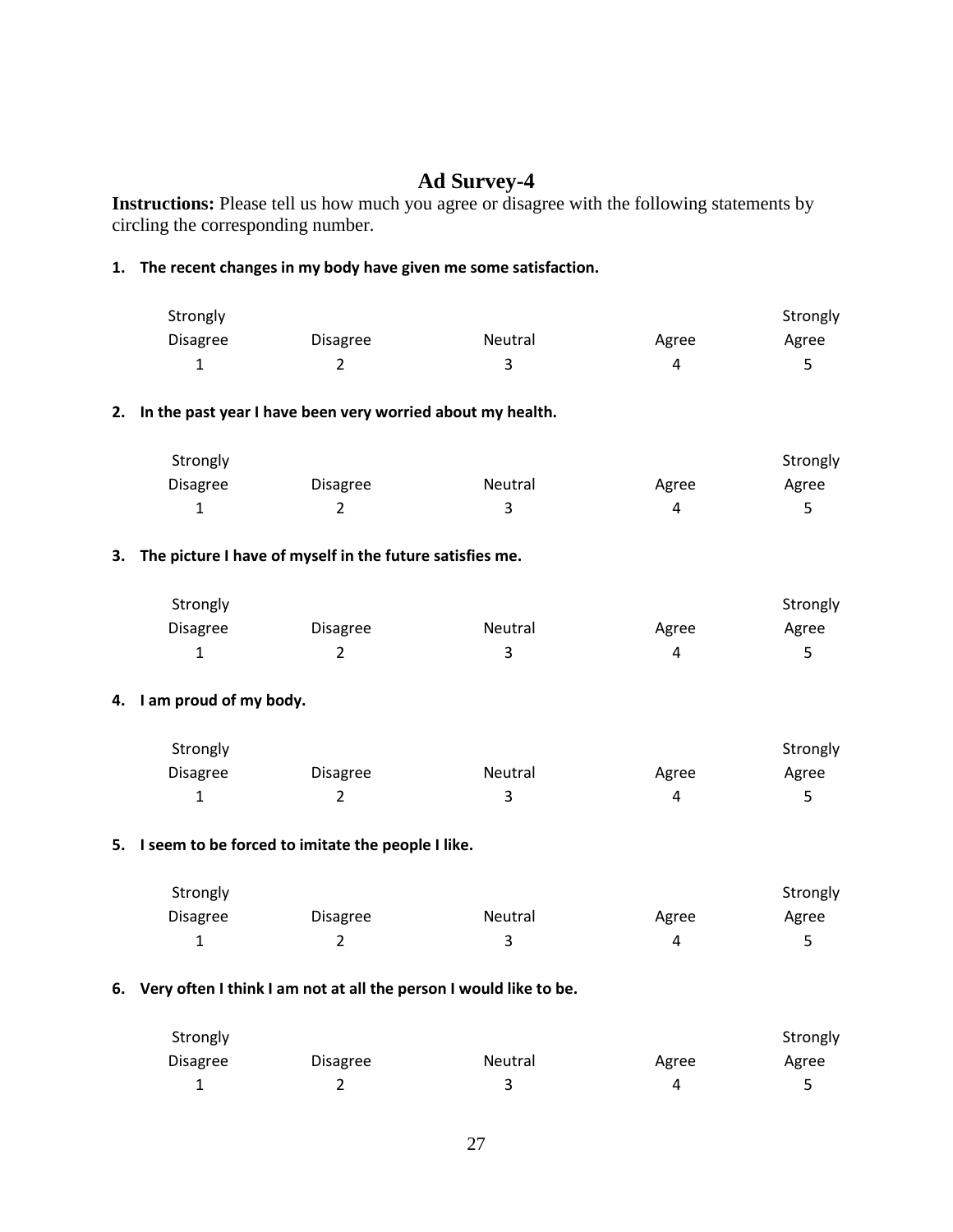## **7. I frequently feel ugly and unattractive.**

| Strongly        |          |         |       | Strongly |
|-----------------|----------|---------|-------|----------|
| <b>Disagree</b> | Disagree | Neutral | Agree | Agree    |
| -               |          |         |       |          |

## **8. When others look at me they must think that I am poorly developed.**

| Strongly        |          |         |       | Strongly |
|-----------------|----------|---------|-------|----------|
| <b>Disagree</b> | Disagree | Neutral | Agree | Agree    |
|                 | L        |         | 4     |          |

## **9. I feel strong and healthy.**

| Strongly        |          |                |       | Strongly |
|-----------------|----------|----------------|-------|----------|
| <b>Disagree</b> | Disagree | <b>Neutral</b> | Agree | Agree    |
|                 |          |                |       |          |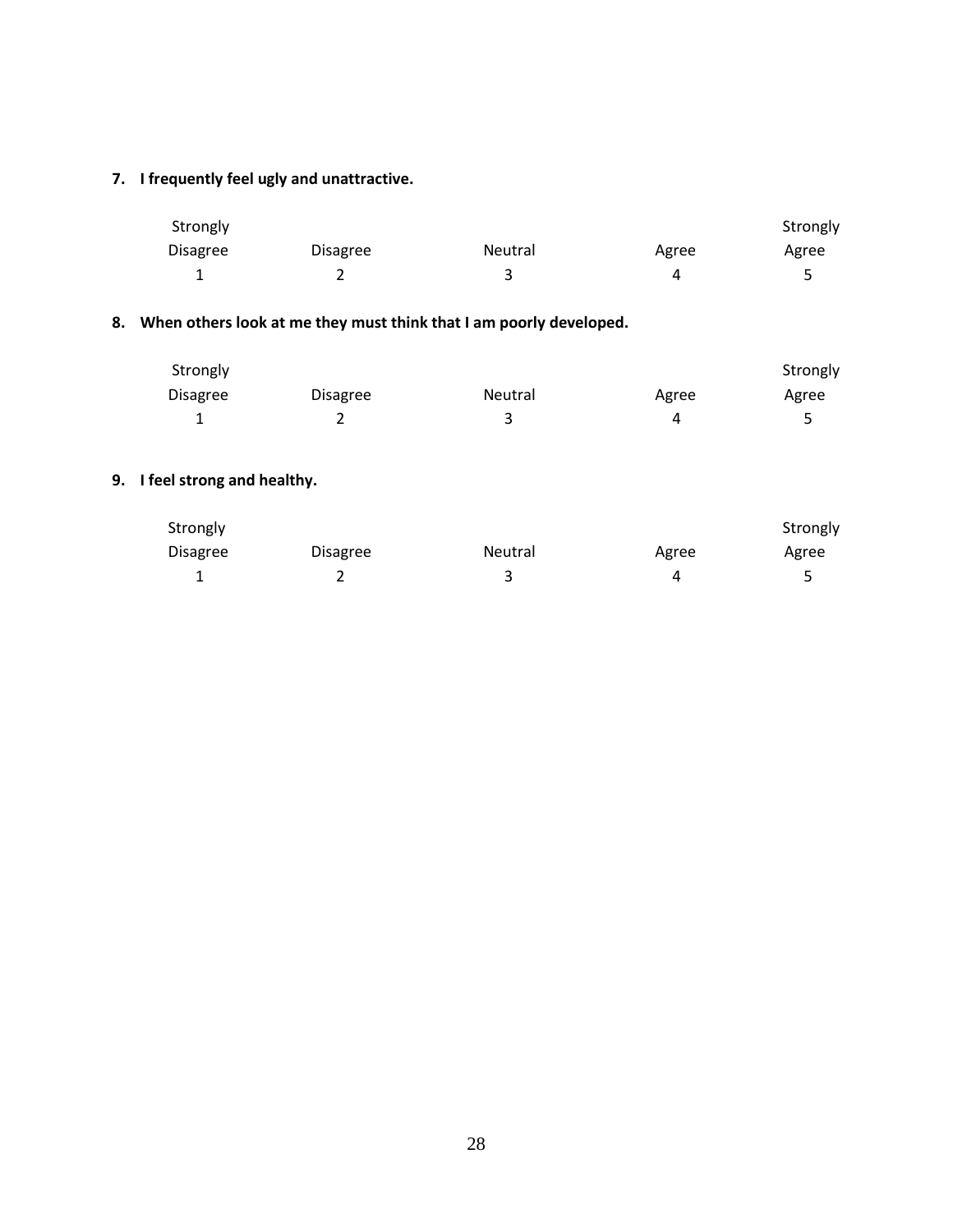**Instructions:** Please view the following ad and tell us how well you think each of the words listed below describes the ad you have just seen by circling the corresponding number. We are interested in your thoughts about the ad, not the brand or product class.



## **1. Believable**

|    | Not at all         | Not Very       | Fairly | Very | Extremely |
|----|--------------------|----------------|--------|------|-----------|
|    | Well               | Well           | Well   | Well | Well      |
|    | $\mathbf 1$        | $\overline{2}$ | 3      | 4    | 5         |
| 2. | For Me             |                |        |      |           |
|    | Not at all         | Not Very       | Fairly | Very | Extremely |
|    | Well               | Well           | Well   | Well | Well      |
|    | $\mathbf 1$        | 2              | 3      | 4    | 5         |
| 3. | <b>Informative</b> |                |        |      |           |
|    | Not at all         | Not Very       | Fairly | Very | Extremely |
|    | Well               | Well           | Well   | Well | Well      |
|    | 1                  | 2              | 3      | 4    | 5         |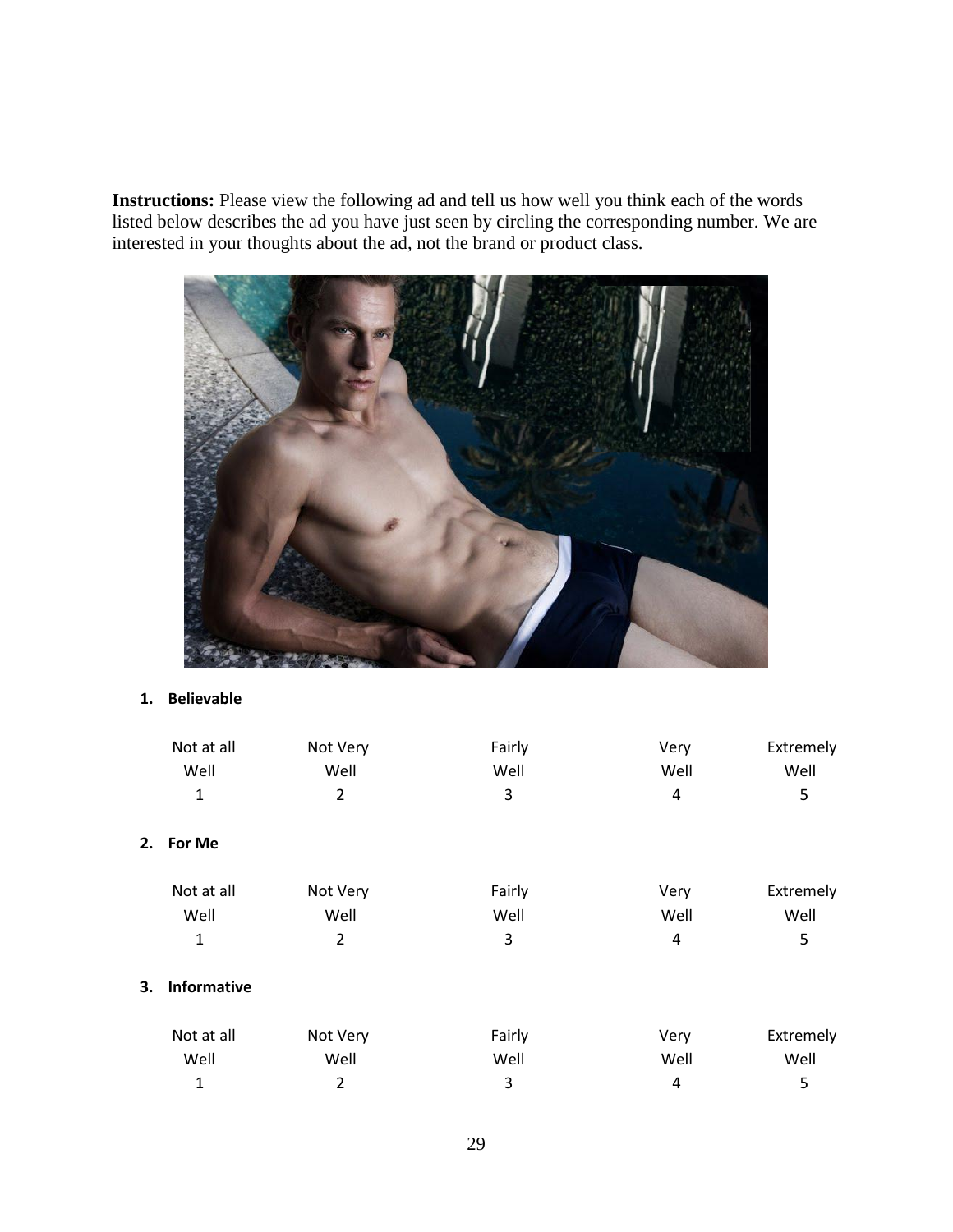## **4. Interesting**

|    | Not at all<br>Well      | Not Very<br>Well | Fairly<br>Well          | Very<br>Well            | Extremely<br>Well |
|----|-------------------------|------------------|-------------------------|-------------------------|-------------------|
|    | $\mathbf{1}$            | $\overline{2}$   | $\overline{\mathbf{3}}$ | $\overline{4}$          | 5                 |
| 5. | <b>Irritating</b>       |                  |                         |                         |                   |
|    | Not at all              | Not Very         | Fairly                  | Very                    | Extremely         |
|    | Well                    | Well             | Well                    | Well                    | Well              |
|    | $\mathbf{1}$            | $\overline{2}$   | $\overline{3}$          | $\overline{4}$          | 5                 |
| 6. | <b>Meaningful to me</b> |                  |                         |                         |                   |
|    | Not at all              | Not Very         | Fairly                  | Very                    | Extremely         |
|    | Well                    | Well             | Well                    | Well                    | Well              |
|    | $\mathbf{1}$            | $\overline{2}$   | $\overline{3}$          | $\overline{4}$          | 5                 |
| 7. | Phony                   |                  |                         |                         |                   |
|    | Not at all              | Not Very         | Fairly                  | Very                    | Extremely         |
|    | Well                    | Well             | Well                    | Well                    | Well              |
|    | $\mathbf{1}$            | $\overline{2}$   | $\overline{3}$          | $\overline{4}$          | 5                 |
| 8. | <b>Ridiculous</b>       |                  |                         |                         |                   |
|    | Not at all              | Not Very         | Fairly                  | Very                    | Extremely         |
|    | Well                    | Well             | Well                    | Well                    | Well              |
|    | $\mathbf{1}$            | $\overline{2}$   | 3                       | $\overline{4}$          | 5                 |
| 9. | <b>Terrible</b>         |                  |                         |                         |                   |
|    | Not at all              | Not Very         | Fairly                  | Very                    | Extremely         |
|    | Well                    | Well             | Well                    | Well                    | Well              |
|    | $\mathbf{1}$            | $\overline{2}$   | 3                       | $\overline{\mathbf{4}}$ | 5                 |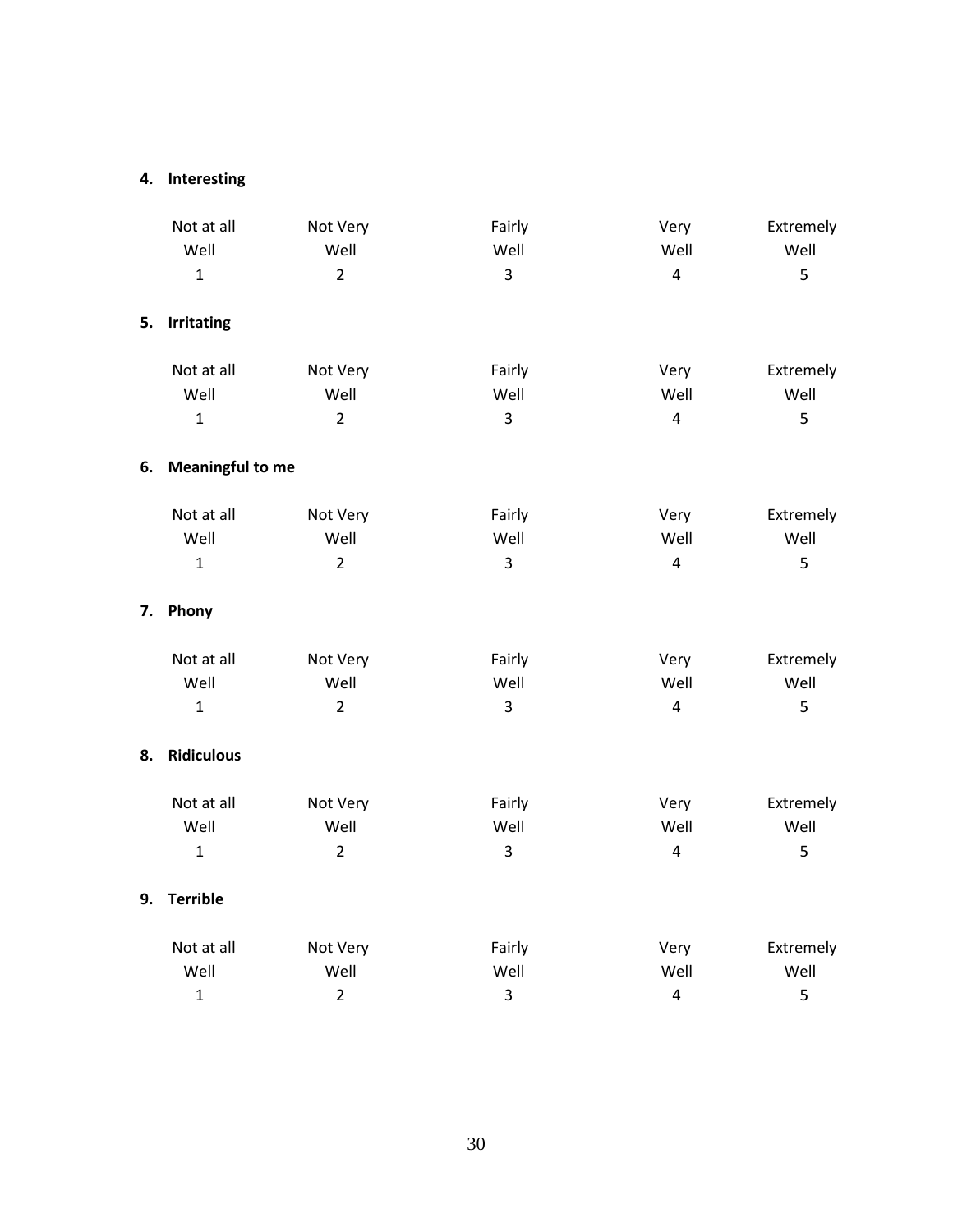#### **10. Valuable**

| Not at all              | Not Very       | Fairly         | Very           | Extremely |
|-------------------------|----------------|----------------|----------------|-----------|
| Well                    | Well           | Well           | Well           | Well      |
| $\mathbf{1}$            | $\overline{2}$ | 3              | $\overline{4}$ | 5         |
| 11. Worth Remembering   |                |                |                |           |
| Not at all              | Not Very       | Fairly         | Very           | Extremely |
| Well                    | Well           | Well           | Well           | Well      |
| $\mathbf{1}$            | $\overline{2}$ | $\overline{3}$ | $\overline{4}$ | 5         |
| 12. Convincing          |                |                |                |           |
| Not at all              | Not Very       | Fairly         | Very           | Extremely |
| Well                    | Well           | Well           | Well           | Well      |
| $\mathbf{1}$            | $\overline{2}$ | $\overline{3}$ | $\overline{4}$ | 5         |
| 13. Important to me     |                |                |                |           |
| Not at all              | Not Very       | Fairly         | Very           | Extremely |
| Well                    | Well           | Well           | Well           | Well      |
| $\mathbf{1}$            | $\overline{2}$ | 3              | $\overline{4}$ | 5         |
| 14. Stupid              |                |                |                |           |
| Not at all              | Not Very       | Fairly         | Very           | Extremely |
| Well                    | Well           | Well           | Well           | Well      |
| $\mathbf{1}$            | $\overline{2}$ | 3              | $\overline{4}$ | 5         |
| 15. Realistic Situation |                |                |                |           |
| Not at all              | Not Very       | Fairly         | Very           | Extremely |
| Well                    | Well           | Well           | Well           | Well      |
| $\mathbf{1}$            | $\overline{2}$ | 3              | $\sqrt{4}$     | 5         |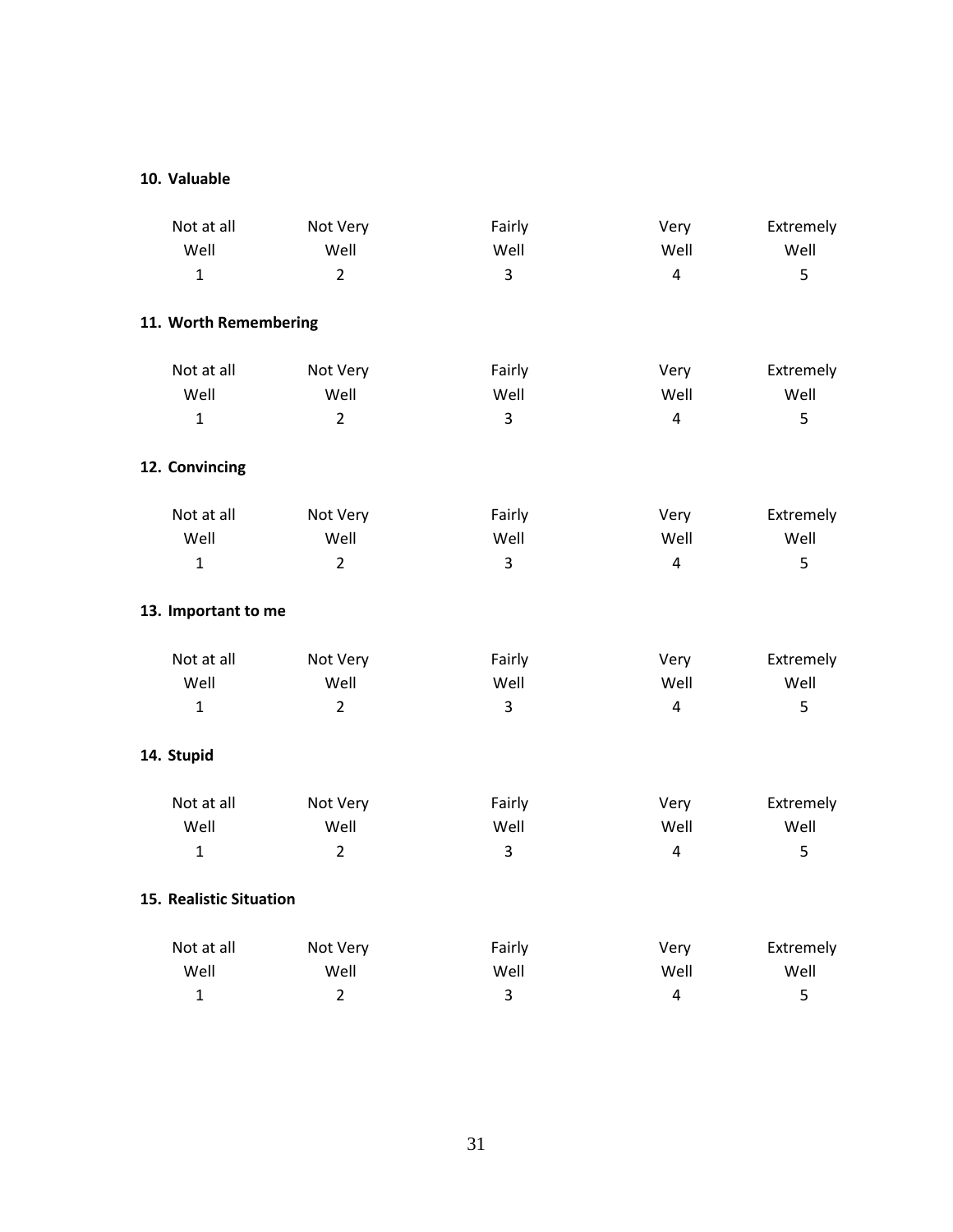#### **16. Original**

| Not at all               | Not Very | Fairly | Very | Extremely |
|--------------------------|----------|--------|------|-----------|
| Well                     | Well     | Well   | Well | Well      |
| 1                        | 2        | 3      | 4    | 5         |
| 17. Intelligent          |          |        |      |           |
| Not at all               | Not Very | Fairly | Very | Extremely |
| Well                     | Well     | Well   | Well | Well      |
| 1                        | 2        | 3      | 4    | 5         |
| 18. Makes me want to buy |          |        |      |           |
| Not at all               | Not Very | Fairly | Very | Extremely |
| Well                     | Well     | Well   | Well | Well      |
| 1                        | 2        | 3      | 4    | 5         |

**Instructions:** Please tell us about yourself. This information will help us in our research efforts. Your cooperation is greatly appreciated and your answers will be held in strictest confidence.

**1. What is your gender?** (please circle one)

Male Female

- **2. What is your age?** \_\_\_\_\_\_\_
- **3. What is your own yearly income?** (please circle one)

\$0 - \$5,000 \$5,001 - \$10,000 \$10,001 - \$15,000 \$15,001 - \$20,000 \$20,001 or more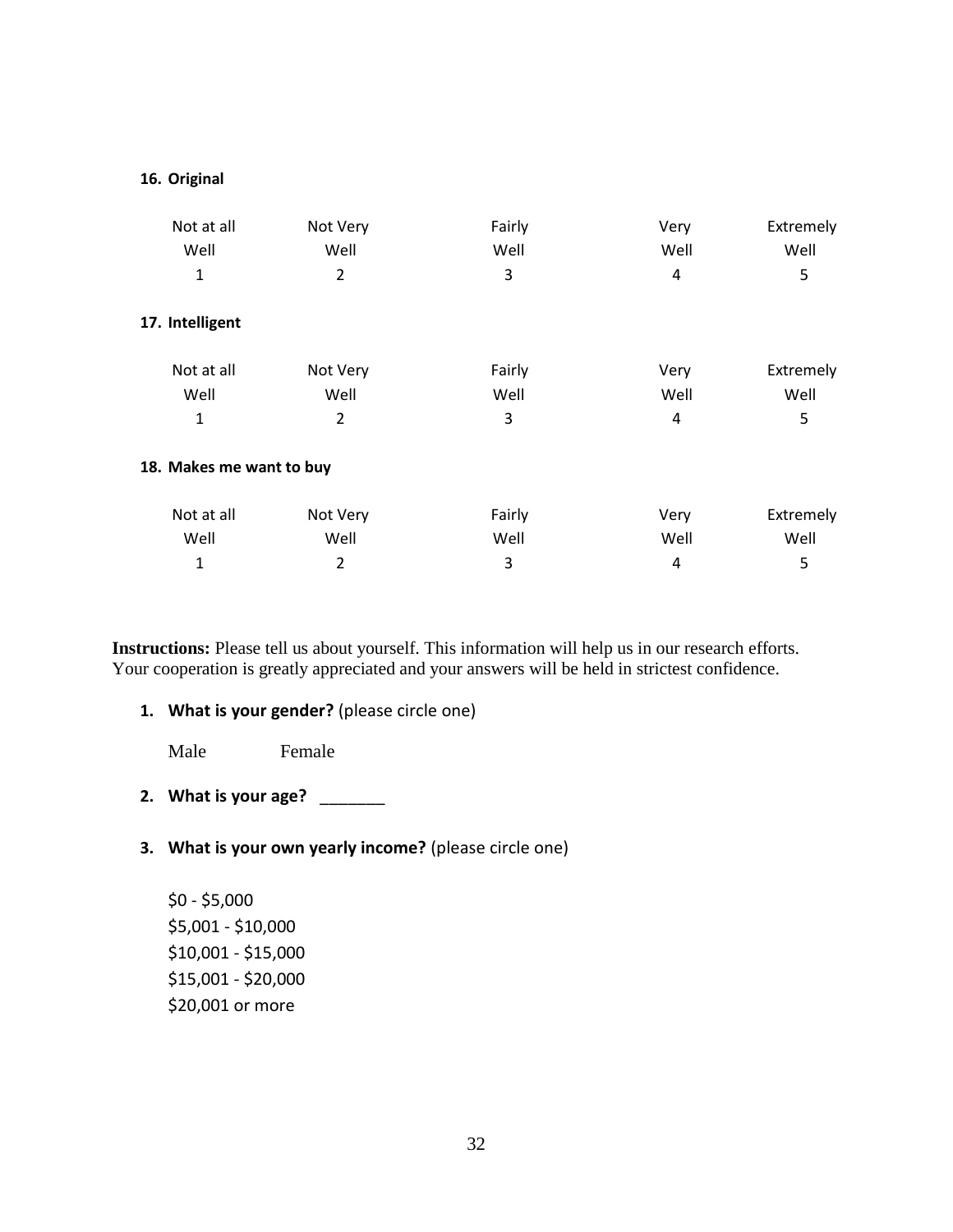## **4. What is your marital status?** (please circle one)

Single Living with Partner Married Divorced

## **5. What is your race?** (please circle one)

Caucasian or White African American or Black Hispanic Asian American Indian or Alaska Native Other: \_\_\_\_\_\_\_\_\_\_\_\_\_\_\_\_\_\_\_\_\_\_\_\_\_\_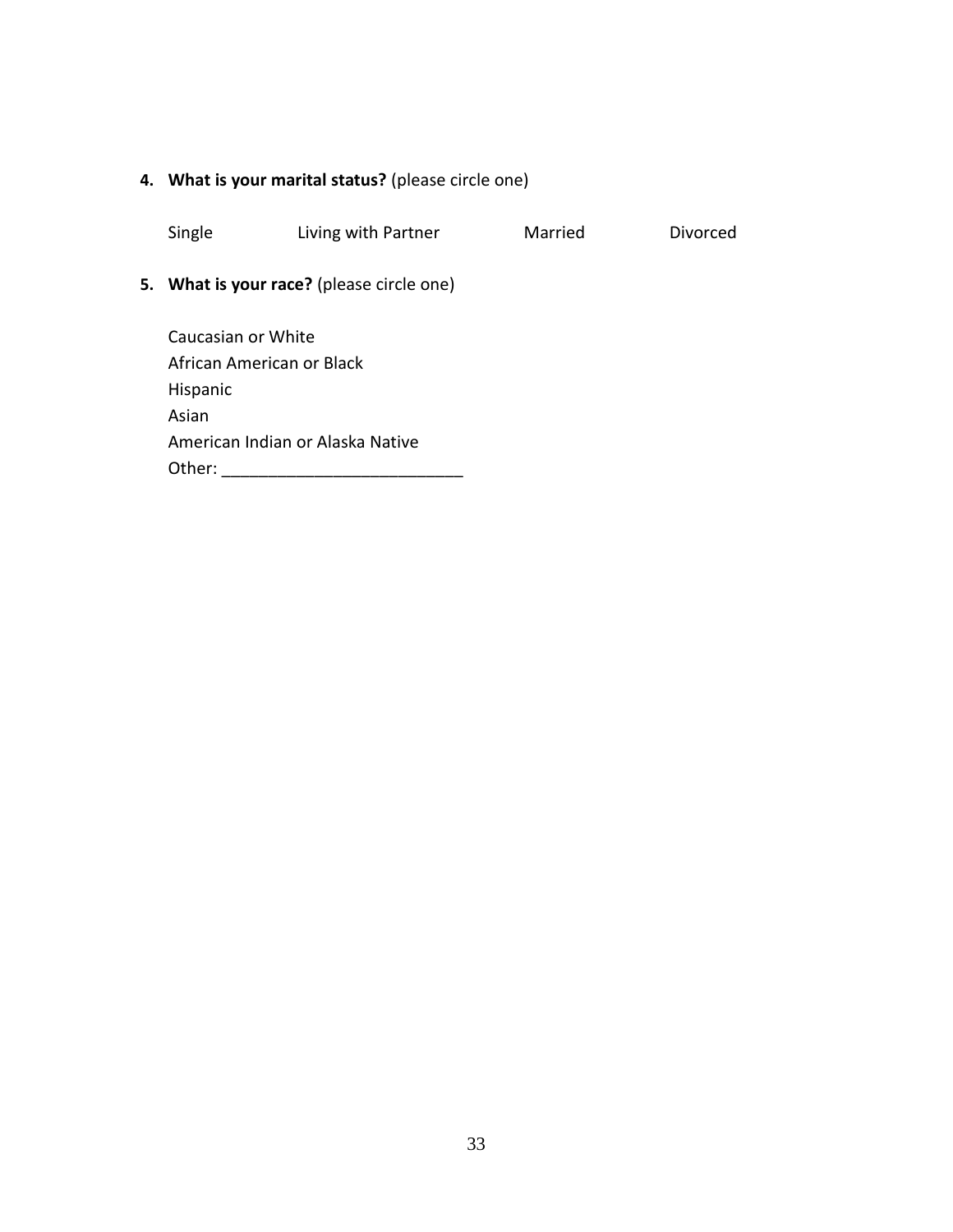<span id="page-42-0"></span>**APPENDIX D: FULLY-CLOTHED FEMALE MODEL AD TYPE**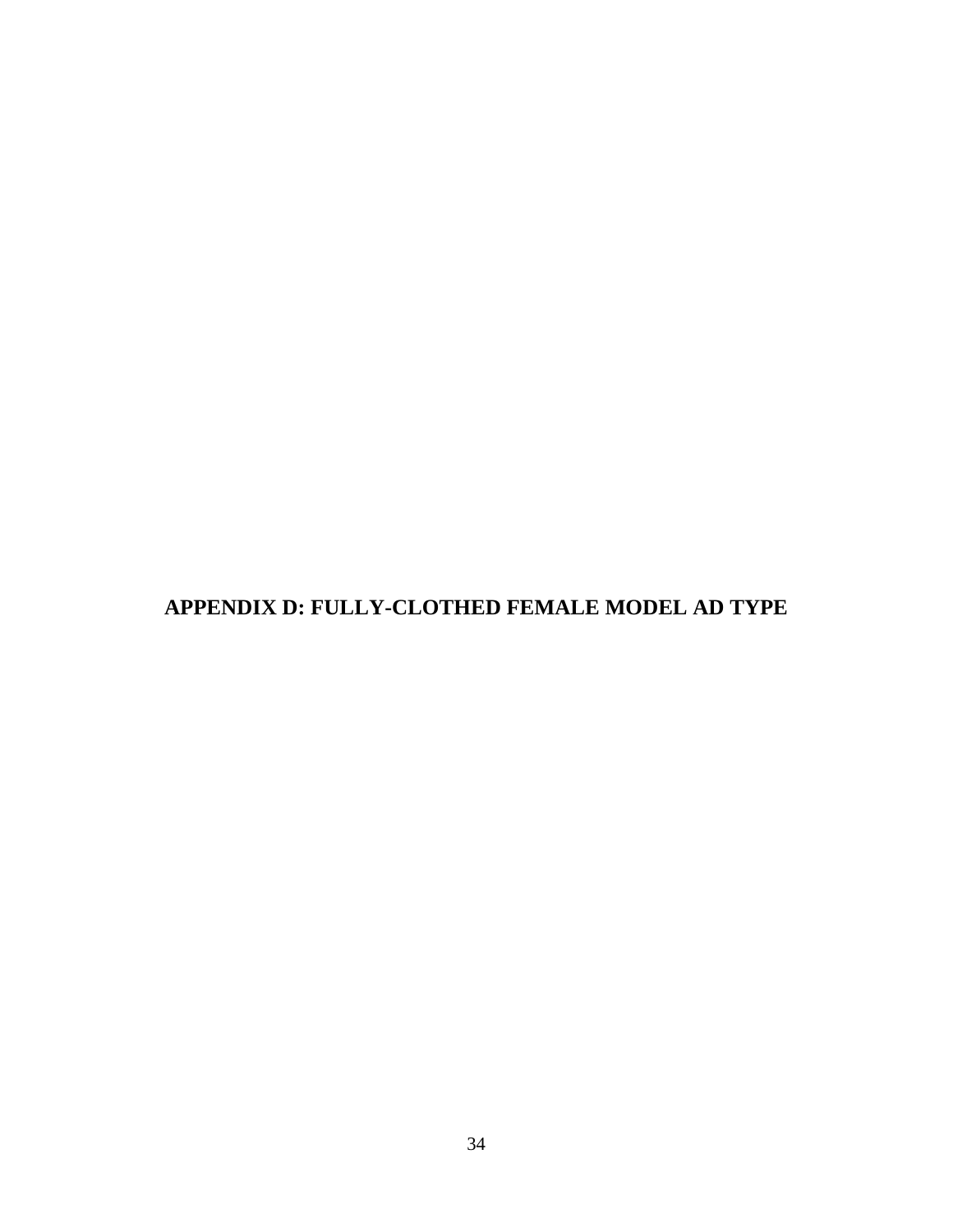## **Ad Survey - 1**

**Instructions:** Please tell us how much you agree or disagree with the following statements by circling the corresponding number.

#### **1. The recent changes in my body have given me some satisfaction.**

| Strongly        |                 |         |       | Strongly |
|-----------------|-----------------|---------|-------|----------|
| <b>Disagree</b> | <b>Disagree</b> | Neutral | Agree | Agree    |
|                 |                 |         |       |          |

#### **2. In the past year I have been very worried about my health.**

| Strongly        |                 |         |       | Strongly |
|-----------------|-----------------|---------|-------|----------|
| <b>Disagree</b> | <b>Disagree</b> | Neutral | Agree | Agree    |
|                 |                 |         | Д     |          |

#### **3. The picture I have of myself in the future satisfies me.**

| Strongly        |                 |         |       | Strongly |
|-----------------|-----------------|---------|-------|----------|
| <b>Disagree</b> | <b>Disagree</b> | Neutral | Agree | Agree    |
|                 |                 |         |       |          |

#### **4. I am proud of my body.**

| Strongly        |                 |                |       | Strongly |
|-----------------|-----------------|----------------|-------|----------|
| <b>Disagree</b> | <b>Disagree</b> | <b>Neutral</b> | Agree | Agree    |
|                 |                 |                |       |          |

#### **5. I seem to be forced to imitate the people I like.**

| Strongly        |          |         |       | Strongly |
|-----------------|----------|---------|-------|----------|
| <b>Disagree</b> | Disagree | Neutral | Agree | Agree    |
|                 |          |         | Д     |          |

#### **6. Very often I think I am not at all the person I would like to be.**

| Strongly        |          |         |       | Strongly |
|-----------------|----------|---------|-------|----------|
| <b>Disagree</b> | Disagree | Neutral | Agree | Agree    |
| ∸               |          |         |       |          |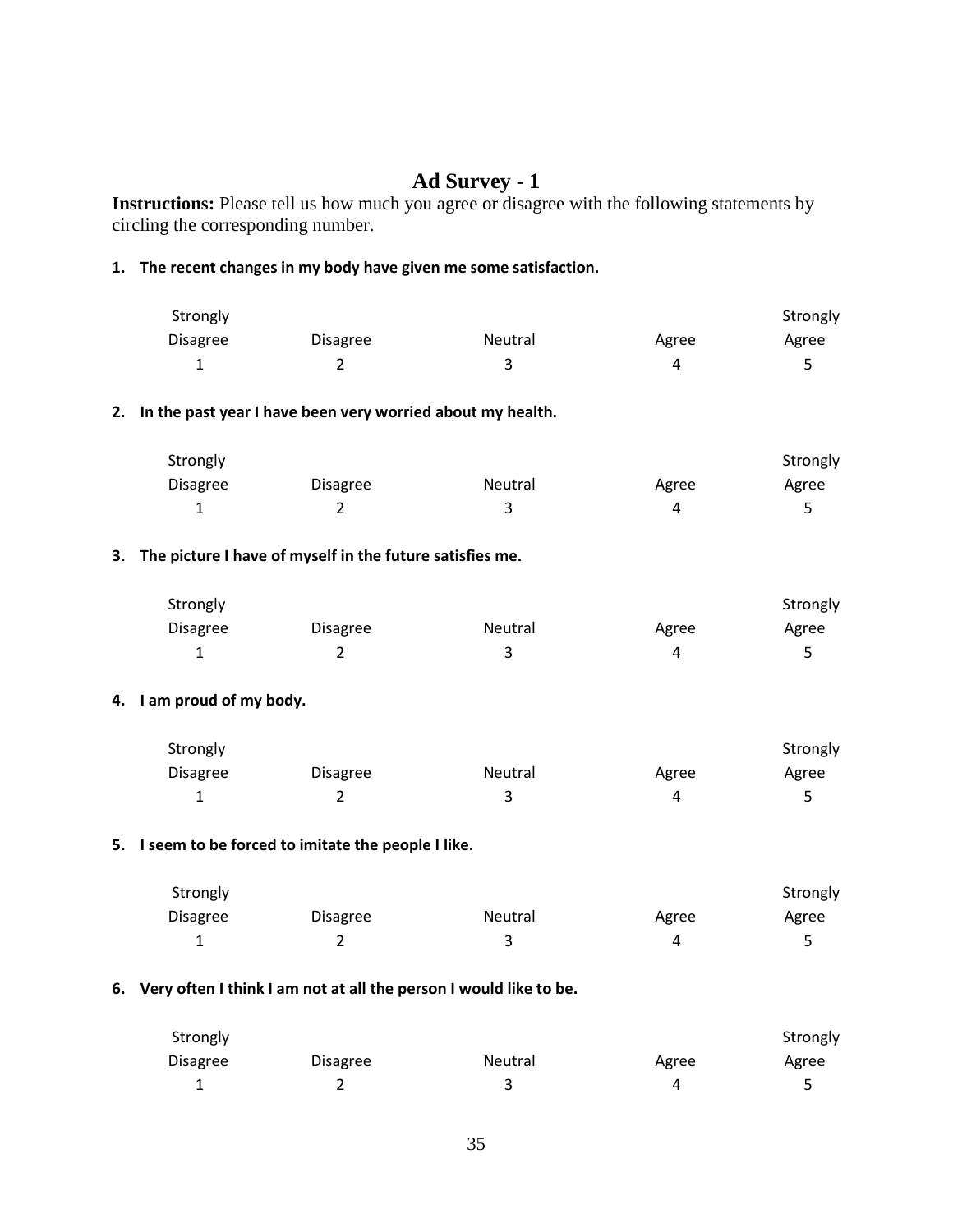## **7. I frequently feel ugly and unattractive.**

| Strongly        |          |         |       | Strongly |
|-----------------|----------|---------|-------|----------|
| <b>Disagree</b> | Disagree | Neutral | Agree | Agree    |
| -               |          |         |       |          |

## **8. When others look at me they must think that I am poorly developed.**

| Strongly        |                 |                |       | Strongly |
|-----------------|-----------------|----------------|-------|----------|
| <b>Disagree</b> | <b>Disagree</b> | <b>Neutral</b> | Agree | Agree    |
|                 |                 |                | Д     |          |

## **9. I feel strong and healthy.**

| Strongly        |                 |         |       | Strongly |
|-----------------|-----------------|---------|-------|----------|
| <b>Disagree</b> | <b>Disagree</b> | Neutral | Agree | Agree    |
|                 | -               |         | 4     |          |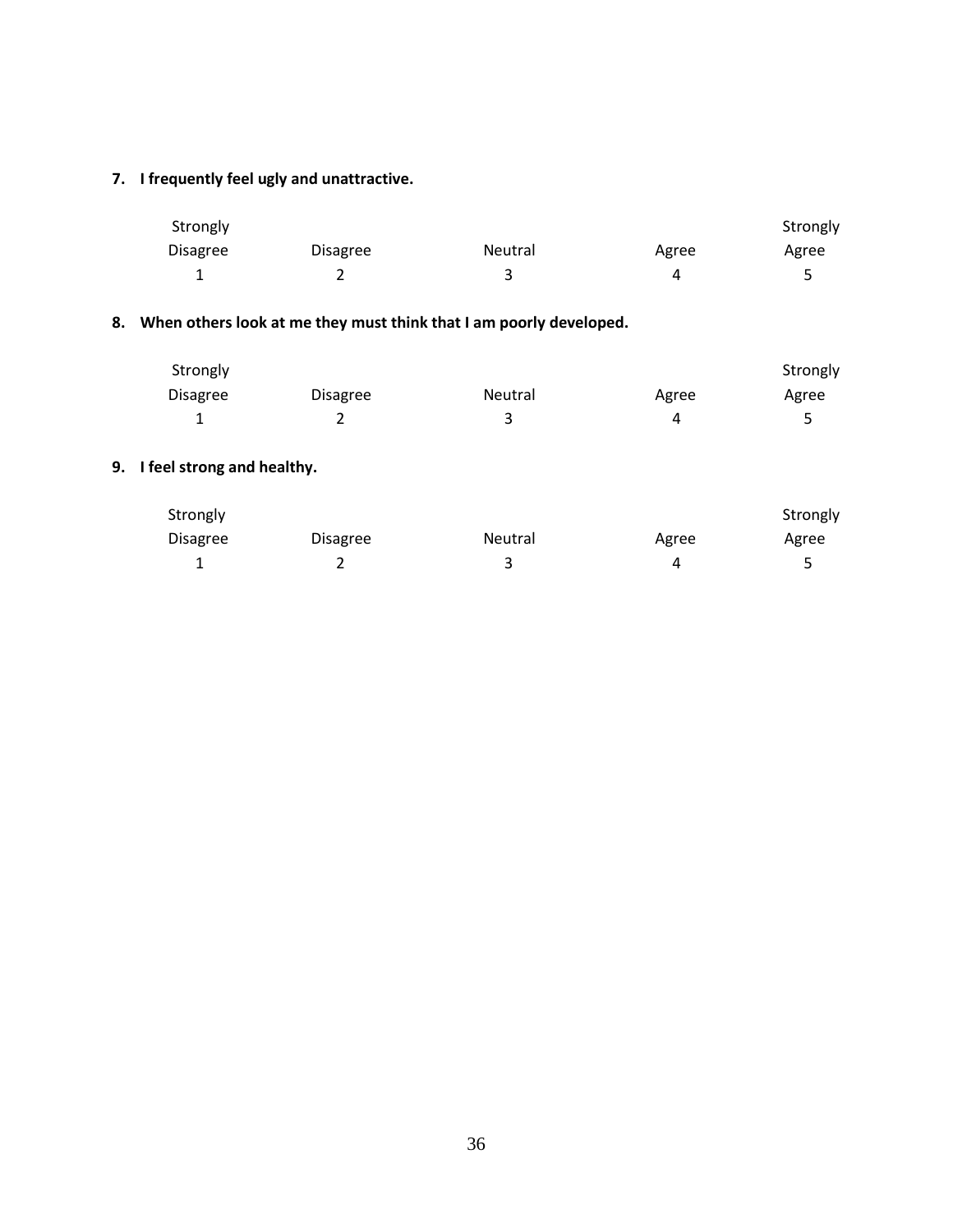**Instructions:** Please view the following ad and tell us how well you think each of the words listed below describes the ad you have just seen by circling the corresponding number. We are interested in your thoughts about the ad, not the brand or product class.



#### **1. Believable**

|    | Not at all         | Not Very       | Fairly | Very | Extremely |
|----|--------------------|----------------|--------|------|-----------|
|    | Well               | Well           | Well   | Well | Well      |
|    | 1                  | $\overline{2}$ | 3      | 4    | 5         |
| 2. | For Me             |                |        |      |           |
|    | Not at all         | Not Very       | Fairly | Very | Extremely |
|    | Well               | Well           | Well   | Well | Well      |
|    | $\mathbf 1$        | $\overline{2}$ | 3      | 4    | 5         |
| 3. | <b>Informative</b> |                |        |      |           |
|    | Not at all         | Not Very       | Fairly | Very | Extremely |
|    | Well               | Well           | Well   | Well | Well      |
|    | 1                  | 2              | 3      | 4    | 5         |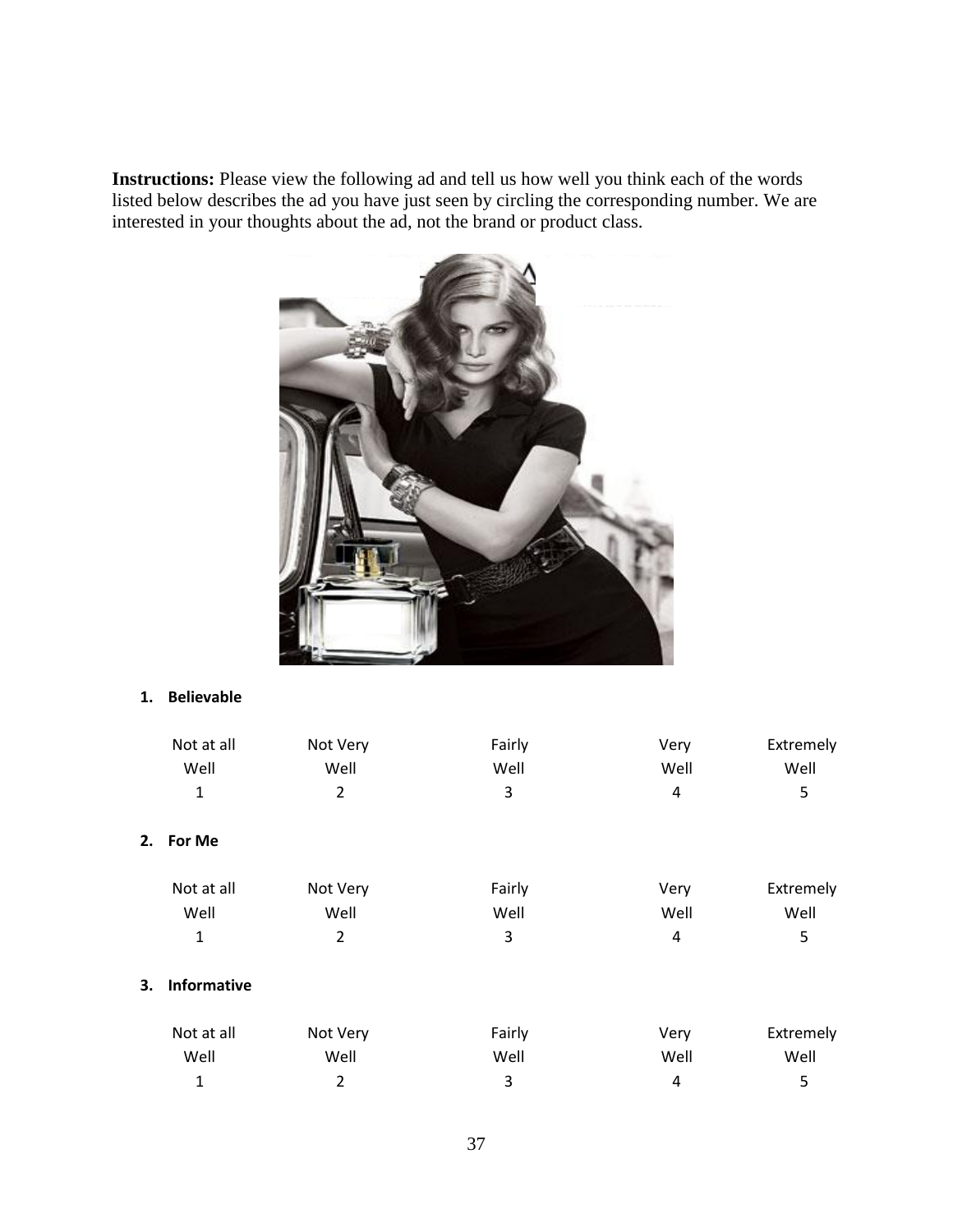## **4. Interesting**

|    | Not at all              | Not Very       | Fairly         | Very                    | Extremely |
|----|-------------------------|----------------|----------------|-------------------------|-----------|
|    | Well                    | Well           | Well           | Well                    | Well      |
|    | $\mathbf{1}$            | $\overline{2}$ | 3              | $\overline{4}$          | 5         |
| 5. | <b>Irritating</b>       |                |                |                         |           |
|    | Not at all              | Not Very       | Fairly         | Very                    | Extremely |
|    | Well                    | Well           | Well           | Well                    | Well      |
|    | $\mathbf{1}$            | $\overline{2}$ | $\overline{3}$ | $\overline{4}$          | 5         |
| 6. | <b>Meaningful to me</b> |                |                |                         |           |
|    | Not at all              | Not Very       | Fairly         | Very                    | Extremely |
|    | Well                    | Well           | Well           | Well                    | Well      |
|    | $\mathbf{1}$            | $\overline{2}$ | $\overline{3}$ | $\overline{4}$          | 5         |
| 7. | Phony                   |                |                |                         |           |
|    | Not at all              | Not Very       | Fairly         | Very                    | Extremely |
|    | Well                    | Well           | Well           | Well                    | Well      |
|    | $\mathbf{1}$            | $\overline{2}$ | 3              | $\overline{4}$          | 5         |
| 8. | <b>Ridiculous</b>       |                |                |                         |           |
|    | Not at all              | Not Very       | Fairly         | Very                    | Extremely |
|    | Well                    | Well           | Well           | Well                    | Well      |
|    | $\mathbf{1}$            | $\overline{2}$ | $\overline{3}$ | $\overline{4}$          | 5         |
| 9. | <b>Terrible</b>         |                |                |                         |           |
|    | Not at all              | Not Very       | Fairly         | Very                    | Extremely |
|    | Well                    | Well           | Well           | Well                    | Well      |
|    | $\mathbf{1}$            | $\overline{2}$ | $\mathbf{3}$   | $\overline{\mathbf{4}}$ | 5         |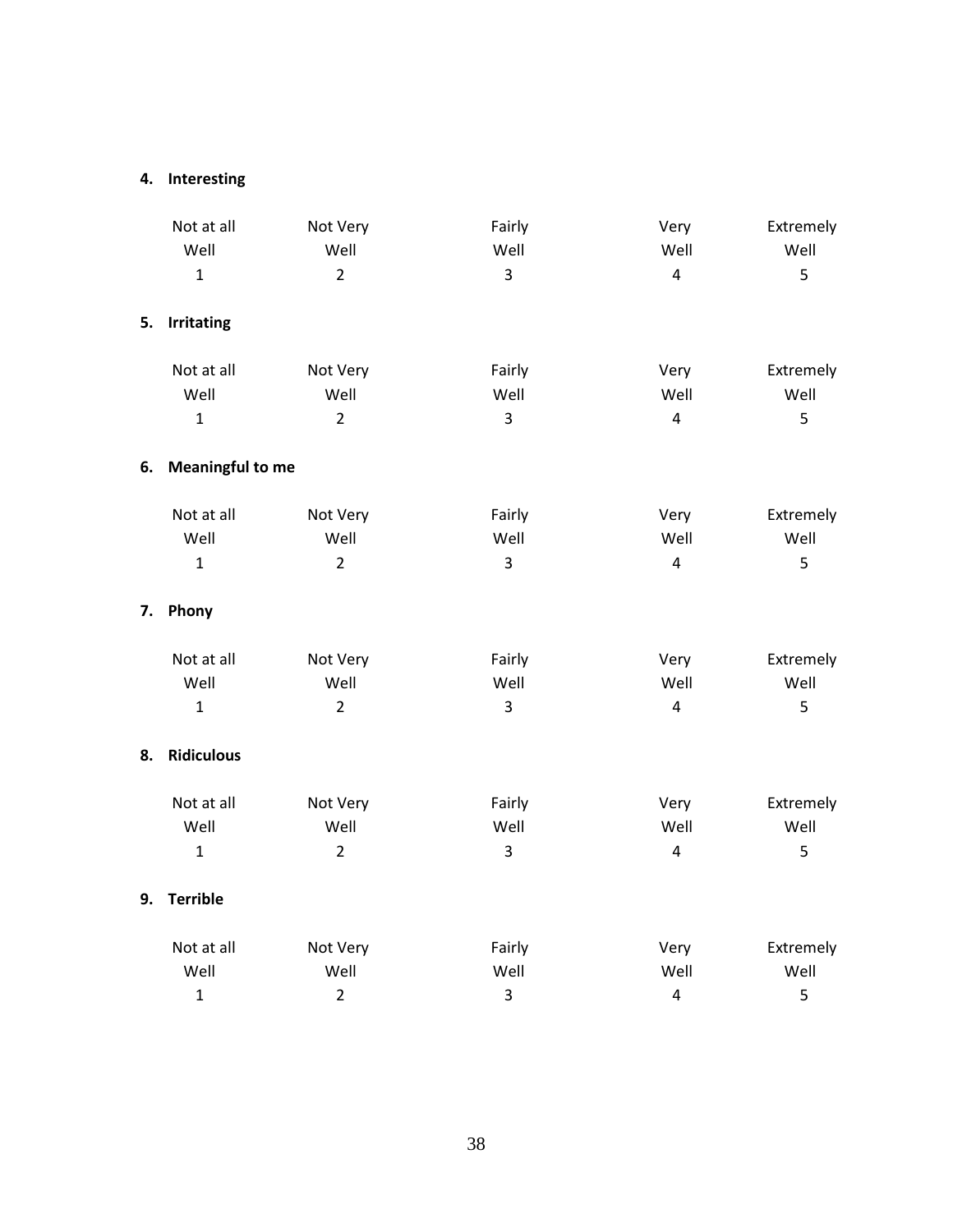#### **10. Valuable**

| Not at all              | Not Very       | Fairly         | Very           | Extremely |
|-------------------------|----------------|----------------|----------------|-----------|
| Well                    | Well           | Well           | Well           | Well      |
| $\mathbf{1}$            | $\overline{2}$ | 3              | $\overline{4}$ | 5         |
| 11. Worth Remembering   |                |                |                |           |
| Not at all              | Not Very       | Fairly         | Very           | Extremely |
| Well                    | Well           | Well           | Well           | Well      |
| $\mathbf{1}$            | $\overline{2}$ | $\overline{3}$ | $\overline{4}$ | 5         |
| 12. Convincing          |                |                |                |           |
| Not at all              | Not Very       | Fairly         | Very           | Extremely |
| Well                    | Well           | Well           | Well           | Well      |
| $\mathbf{1}$            | $\overline{2}$ | $\overline{3}$ | $\overline{4}$ | 5         |
| 13. Important to me     |                |                |                |           |
| Not at all              | Not Very       | Fairly         | Very           | Extremely |
| Well                    | Well           | Well           | Well           | Well      |
| $\mathbf{1}$            | $\overline{2}$ | 3              | $\overline{4}$ | 5         |
| 14. Stupid              |                |                |                |           |
| Not at all              | Not Very       | Fairly         | Very           | Extremely |
| Well                    | Well           | Well           | Well           | Well      |
| $\mathbf{1}$            | $\overline{2}$ | 3              | $\overline{4}$ | 5         |
| 15. Realistic Situation |                |                |                |           |
| Not at all              | Not Very       | Fairly         | Very           | Extremely |
| Well                    | Well           | Well           | Well           | Well      |
| $\mathbf{1}$            | $\overline{2}$ | 3              | $\pmb{4}$      | 5         |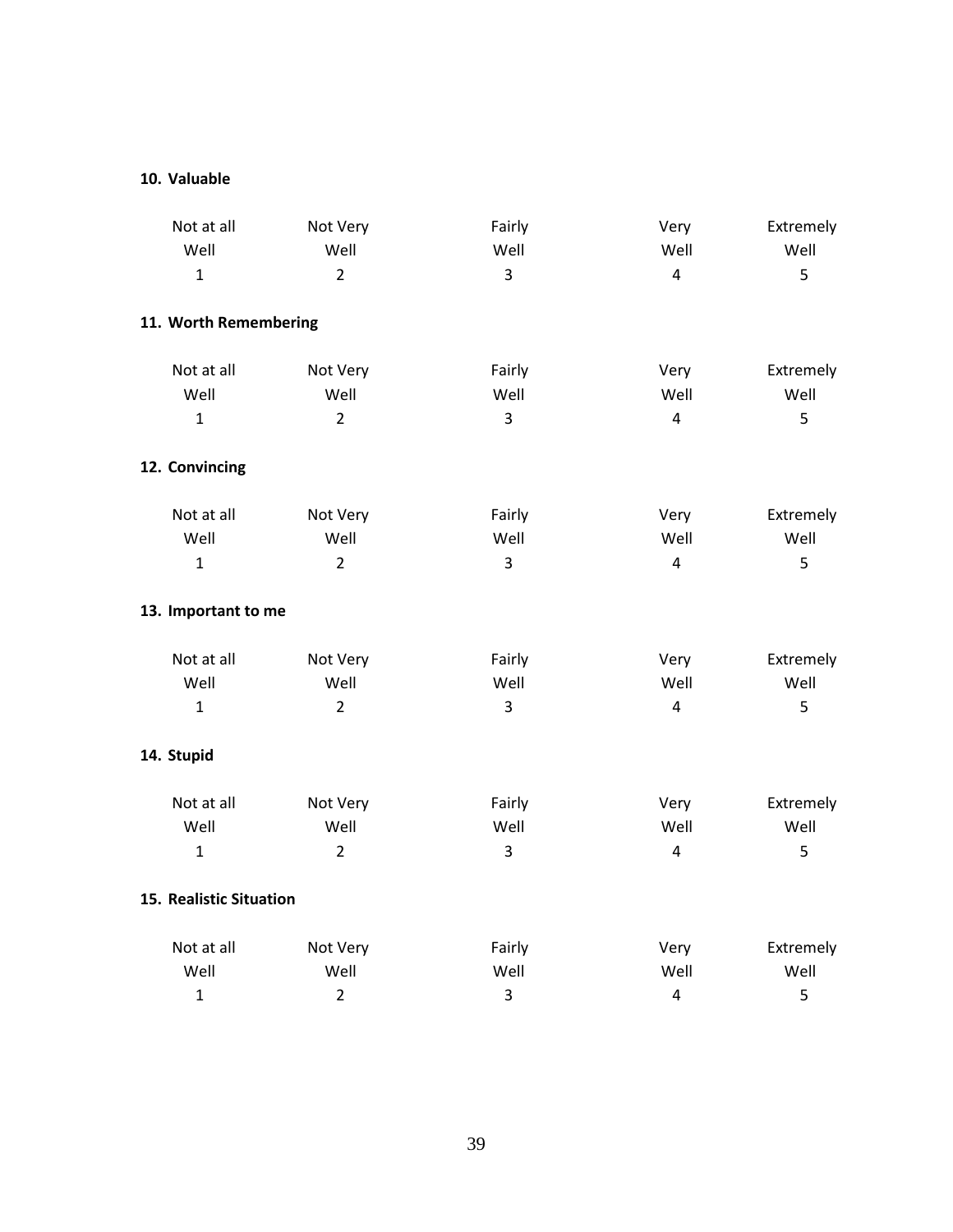#### **16. Original**

| Not at all               | Not Very | Fairly | Very | Extremely |
|--------------------------|----------|--------|------|-----------|
| Well                     | Well     | Well   | Well | Well      |
| 1                        | 2        | 3      | 4    | 5         |
| 17. Intelligent          |          |        |      |           |
| Not at all               | Not Very | Fairly | Very | Extremely |
| Well                     | Well     | Well   | Well | Well      |
| 1                        | 2        | 3      | 4    | 5         |
| 18. Makes me want to buy |          |        |      |           |
| Not at all               | Not Very | Fairly | Very | Extremely |
| Well                     | Well     | Well   | Well | Well      |
| 1                        | 2        | 3      | 4    | 5         |

**Instructions:** Please tell us about yourself. This information will help us in our research efforts. Your cooperation is greatly appreciated and your answers will be held in strictest confidence.

**1. What is your gender?** (please circle one)

Male Female

- **2. What is your age?** \_\_\_\_\_\_\_
- **3. What is your own yearly income?** (please circle one)

\$0 - \$5,000 \$5,001 - \$10,000 \$10,001 - \$15,000 \$15,001 - \$20,000 \$20,001 or more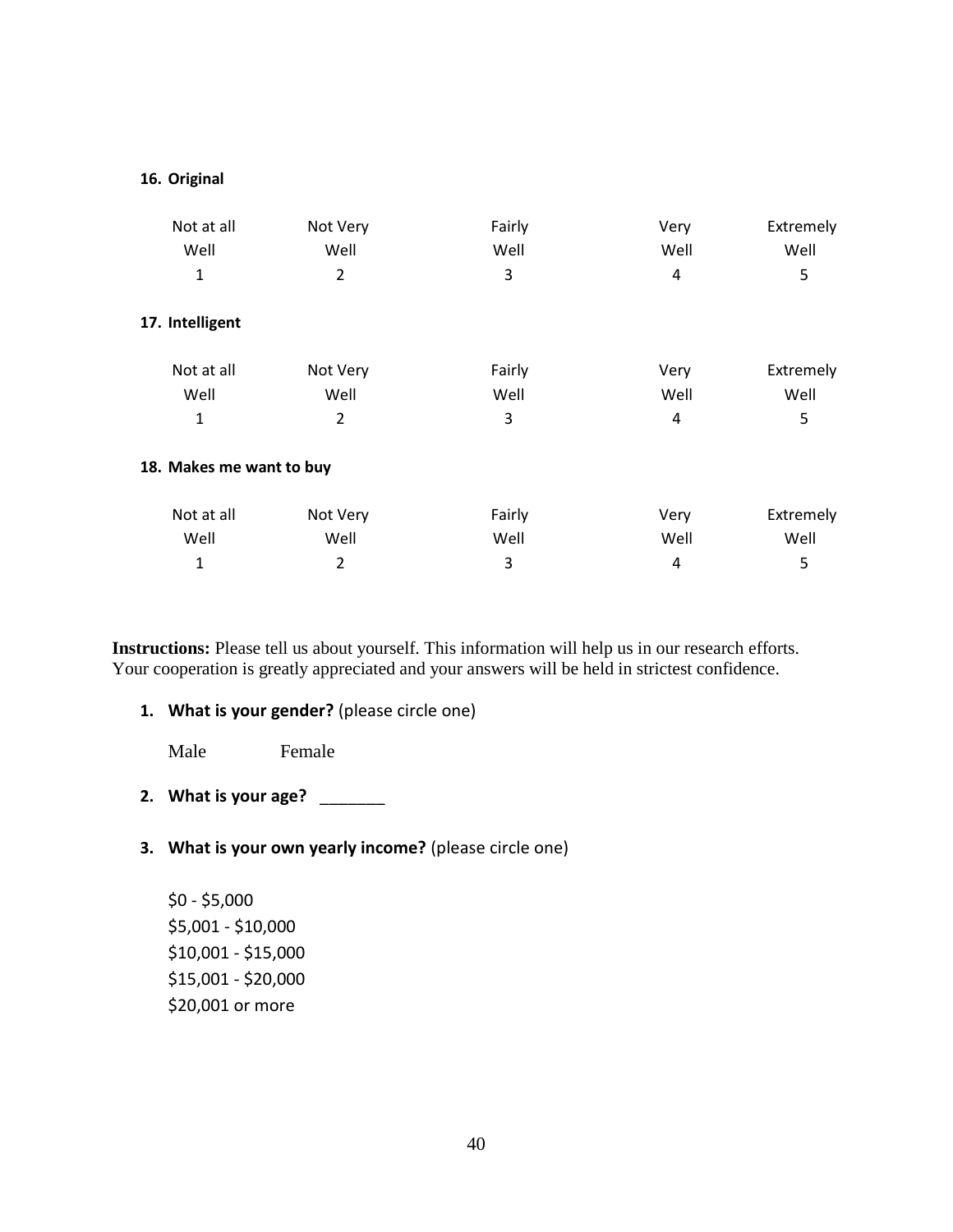## **4. What is your marital status?** (please circle one)

Single Living with Partner Married Divorced

## **5. What is your race?** (please circle one)

Caucasian or White African American or Black Hispanic Asian American Indian or Alaska Native Other: \_\_\_\_\_\_\_\_\_\_\_\_\_\_\_\_\_\_\_\_\_\_\_\_\_\_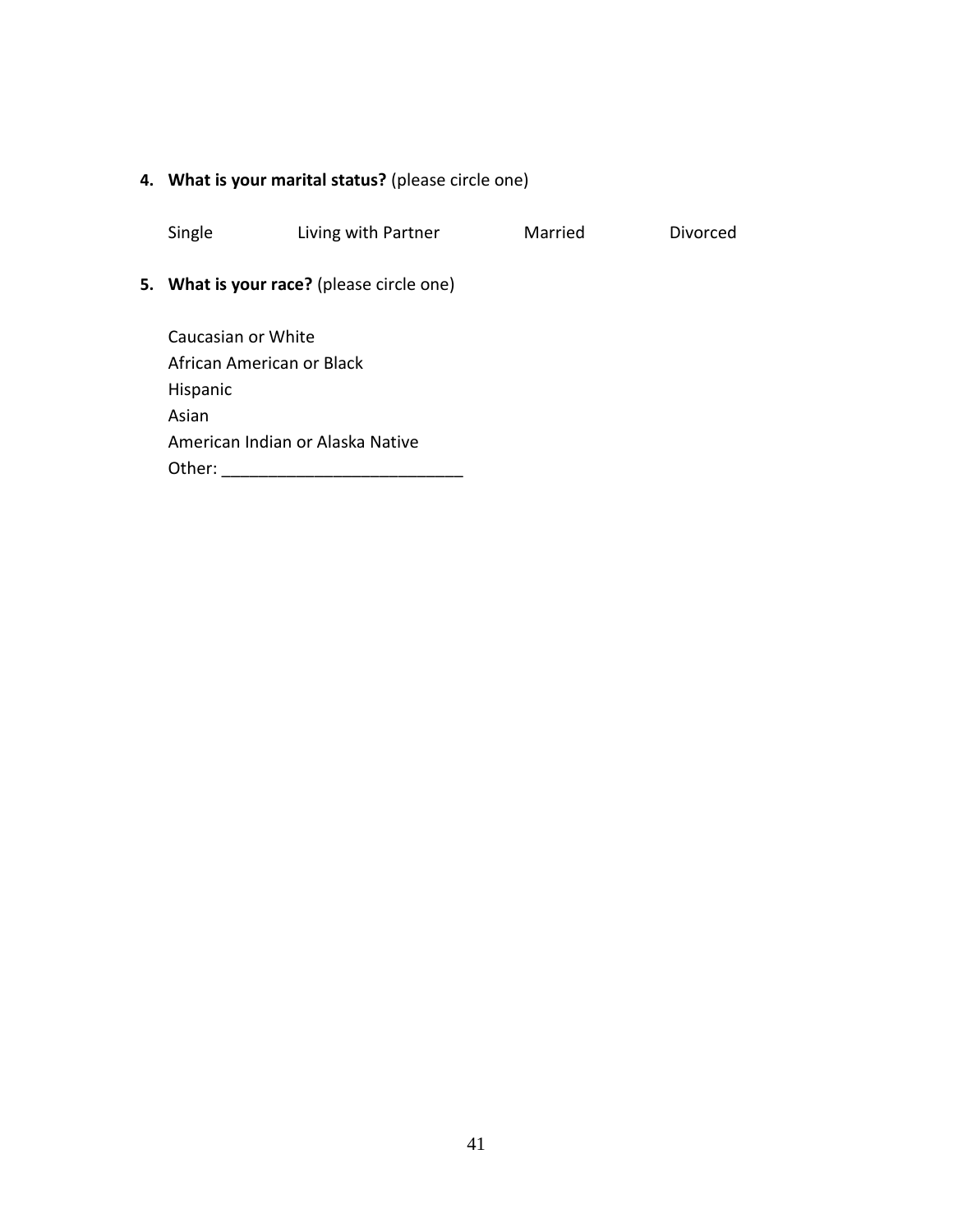<span id="page-50-0"></span>**APPENDIX E: PARTIALLY-CLOTHED FEMALE MODEL AD TYPE**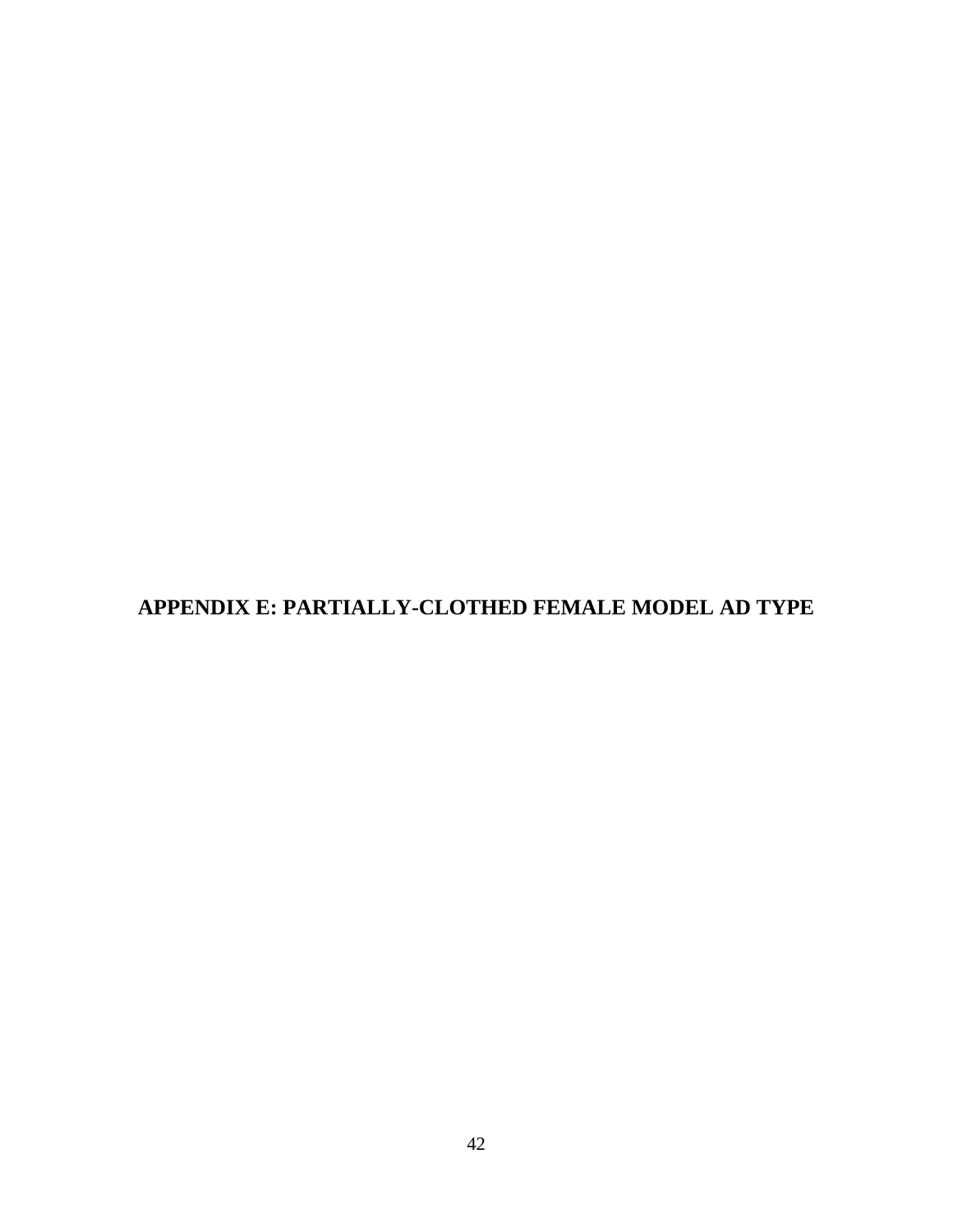## **Ad Survey - 2**

**Instructions:** Please tell us how much you agree or disagree with the following statements by circling the corresponding number.

#### **1. The recent changes in my body have given me some satisfaction.**

| Strongly        |          |         |       | Strongly |
|-----------------|----------|---------|-------|----------|
| <b>Disagree</b> | Disagree | Neutral | Agree | Agree    |
|                 |          |         |       |          |

#### **2. In the past year I have been very worried about my health.**

| Strongly        |          |         |       | Strongly |
|-----------------|----------|---------|-------|----------|
| <b>Disagree</b> | Disagree | Neutral | Agree | Agree    |
|                 |          |         | Д     |          |

#### **3. The picture I have of myself in the future satisfies me.**

| Strongly        |                 |         |       | Strongly |
|-----------------|-----------------|---------|-------|----------|
| <b>Disagree</b> | <b>Disagree</b> | Neutral | Agree | Agree    |
| ÷               |                 |         |       |          |

#### **4. I am proud of my body.**

| Strongly        |                 |                |       | Strongly |
|-----------------|-----------------|----------------|-------|----------|
| <b>Disagree</b> | <b>Disagree</b> | <b>Neutral</b> | Agree | Agree    |
|                 |                 |                | Δ     |          |

#### **5. I seem to be forced to imitate the people I like.**

| Strongly        |          |         |       | Strongly |
|-----------------|----------|---------|-------|----------|
| <b>Disagree</b> | Disagree | Neutral | Agree | Agree    |
|                 | -        |         | Д     |          |

#### **6. Very often I think I am not at all the person I would like to be.**

| Strongly        |                 |                |       | Strongly |
|-----------------|-----------------|----------------|-------|----------|
| <b>Disagree</b> | <b>Disagree</b> | <b>Neutral</b> | Agree | Agree    |
| ∸               |                 |                |       |          |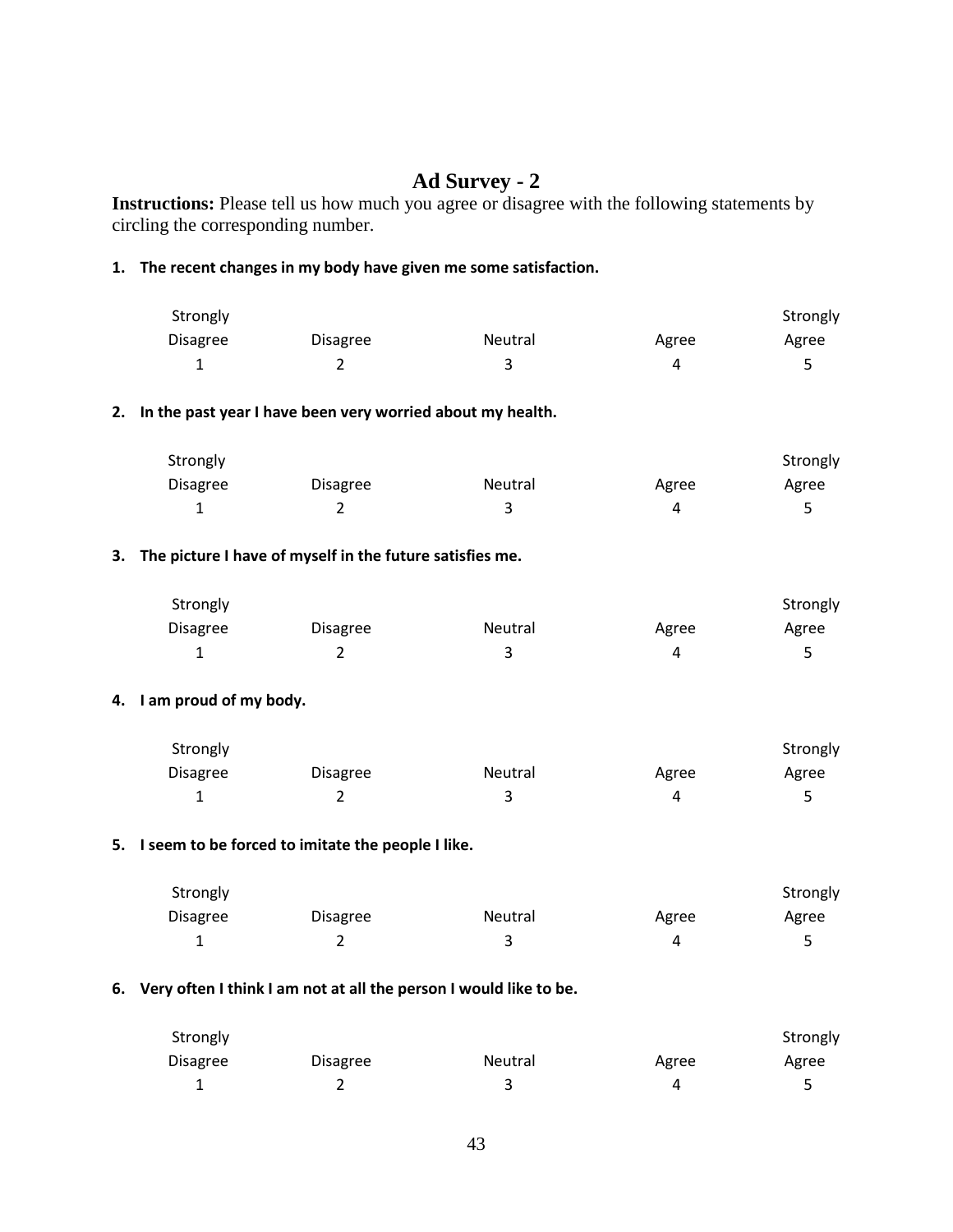## **7. I frequently feel ugly and unattractive.**

| Strongly        |          |         |       | Strongly |
|-----------------|----------|---------|-------|----------|
| <b>Disagree</b> | Disagree | Neutral | Agree | Agree    |
| -               |          |         |       |          |

## **8. When others look at me they must think that I am poorly developed.**

| Strongly        |          |         |       | Strongly |
|-----------------|----------|---------|-------|----------|
| <b>Disagree</b> | Disagree | Neutral | Agree | Agree    |
|                 | L        |         | 4     |          |

## **9. I feel strong and healthy.**

| Strongly        |          |                |       | Strongly |
|-----------------|----------|----------------|-------|----------|
| <b>Disagree</b> | Disagree | <b>Neutral</b> | Agree | Agree    |
|                 |          |                |       |          |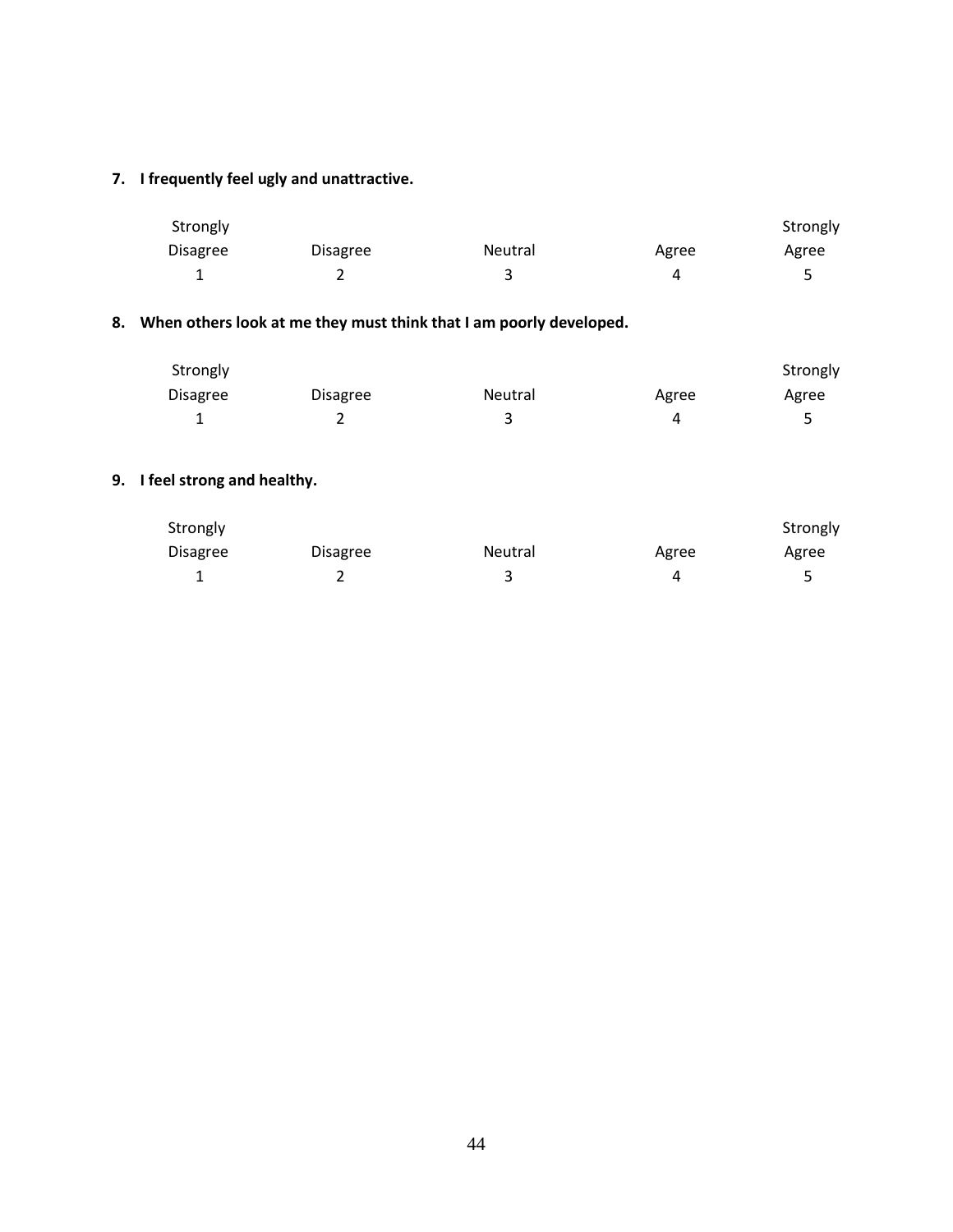**Instructions:** Please view the following ad and tell us how well you think each of the words listed below describes the ad you have just seen by circling the corresponding number. We are interested in your thoughts about the ad, not the brand or product class.



#### **1. Believable**

|    | Not at all         | Not Very       | Fairly | Very | Extremely |
|----|--------------------|----------------|--------|------|-----------|
|    | Well               | Well           | Well   | Well | Well      |
|    | $\mathbf{1}$       | $\overline{2}$ | 3      | 4    | 5         |
| 2. | For Me             |                |        |      |           |
|    | Not at all         | Not Very       | Fairly | Very | Extremely |
|    | Well               | Well           | Well   | Well | Well      |
|    | 1                  | $\overline{2}$ | 3      | 4    | 5         |
| 3. | <b>Informative</b> |                |        |      |           |
|    | Not at all         | Not Very       | Fairly | Very | Extremely |
|    | Well               | Well           | Well   | Well | Well      |
|    | 1                  | $\overline{2}$ | 3      | 4    | 5         |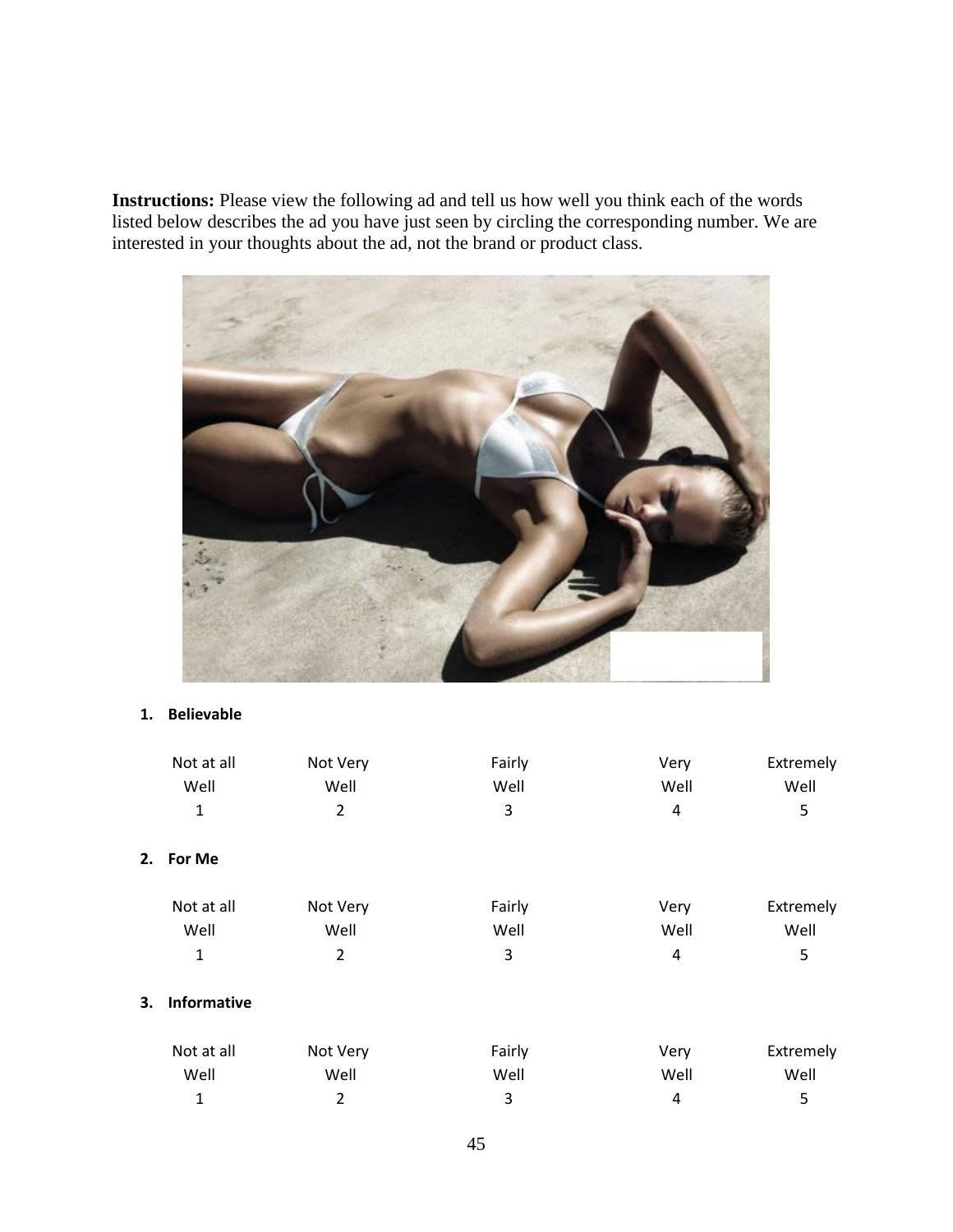## **4. Interesting**

|    | Not at all              | Not Very       | Fairly         | Very                    | Extremely |
|----|-------------------------|----------------|----------------|-------------------------|-----------|
|    | Well                    | Well           | Well           | Well                    | Well      |
|    | $\mathbf{1}$            | $\overline{2}$ | 3              | $\overline{4}$          | 5         |
| 5. | <b>Irritating</b>       |                |                |                         |           |
|    | Not at all              | Not Very       | Fairly         | Very                    | Extremely |
|    | Well                    | Well           | Well           | Well                    | Well      |
|    | $\mathbf{1}$            | $\overline{2}$ | 3              | $\overline{4}$          | 5         |
| 6. | <b>Meaningful to me</b> |                |                |                         |           |
|    | Not at all              | Not Very       | Fairly         | Very                    | Extremely |
|    | Well                    | Well           | Well           | Well                    | Well      |
|    | $\mathbf{1}$            | $\overline{2}$ | $\overline{3}$ | $\overline{4}$          | 5         |
| 7. | Phony                   |                |                |                         |           |
|    | Not at all              | Not Very       | Fairly         | Very                    | Extremely |
|    | Well                    | Well           | Well           | Well                    | Well      |
|    | $\mathbf{1}$            | $\overline{2}$ | 3              | $\overline{4}$          | 5         |
| 8. | <b>Ridiculous</b>       |                |                |                         |           |
|    | Not at all              | Not Very       | Fairly         | Very                    | Extremely |
|    | Well                    | Well           | Well           | Well                    | Well      |
|    | $\mathbf{1}$            | $\overline{2}$ | 3              | $\overline{4}$          | 5         |
| 9. | <b>Terrible</b>         |                |                |                         |           |
|    | Not at all              | Not Very       | Fairly         | Very                    | Extremely |
|    | Well                    | Well           | Well           | Well                    | Well      |
|    | $\mathbf{1}$            | $\overline{2}$ | 3              | $\overline{\mathbf{4}}$ | 5         |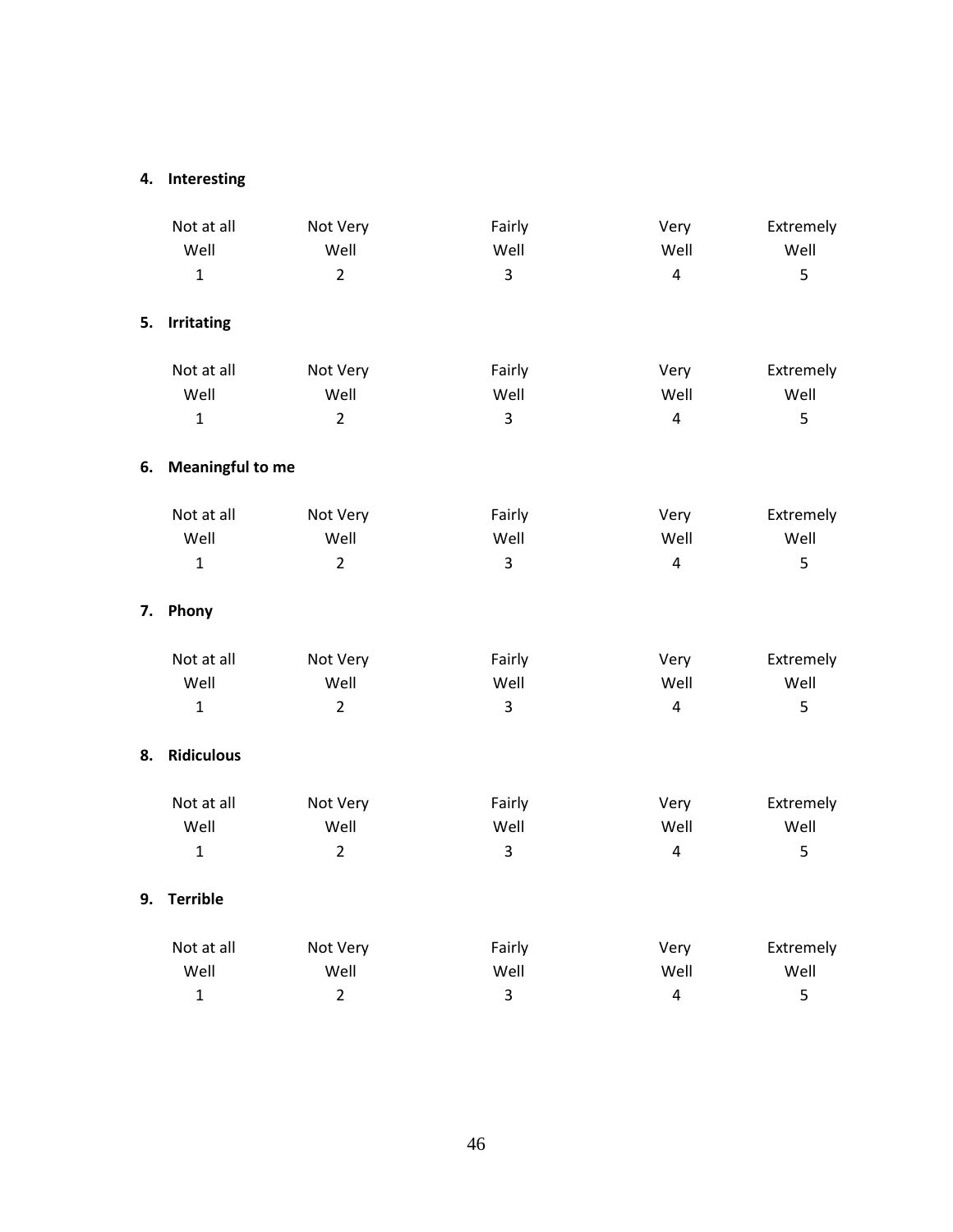## **10. Valuable**

| Not at all              | Not Very       | Fairly         | Very           | Extremely |
|-------------------------|----------------|----------------|----------------|-----------|
| Well                    | Well           | Well           | Well           | Well      |
| $\mathbf{1}$            | $\overline{2}$ | $\overline{3}$ | $\overline{4}$ | 5         |
| 11. Worth Remembering   |                |                |                |           |
| Not at all              | Not Very       | Fairly         | Very           | Extremely |
| Well                    | Well           | Well           | Well           | Well      |
| $\mathbf{1}$            | $\overline{2}$ | 3              | $\overline{4}$ | 5         |
| 12. Convincing          |                |                |                |           |
| Not at all              | Not Very       | Fairly         | Very           | Extremely |
| Well                    | Well           | Well           | Well           | Well      |
| $\mathbf{1}$            | $\overline{2}$ | 3              | $\overline{4}$ | 5         |
| 13. Important to me     |                |                |                |           |
| Not at all              | Not Very       | Fairly         | Very           | Extremely |
| Well                    | Well           | Well           | Well           | Well      |
| $\mathbf{1}$            | $\overline{2}$ | 3              | $\overline{4}$ | 5         |
| 14. Stupid              |                |                |                |           |
| Not at all              | Not Very       | Fairly         | Very           | Extremely |
| Well                    | Well           | Well           | Well           | Well      |
| $\mathbf{1}$            | $\overline{2}$ | 3              | $\overline{4}$ | 5         |
| 15. Realistic Situation |                |                |                |           |
| Not at all              | Not Very       | Fairly         | Very           | Extremely |
| Well                    | Well           | Well           | Well           | Well      |
| $\mathbf{1}$            | $\overline{2}$ | 3              | $\overline{4}$ | 5         |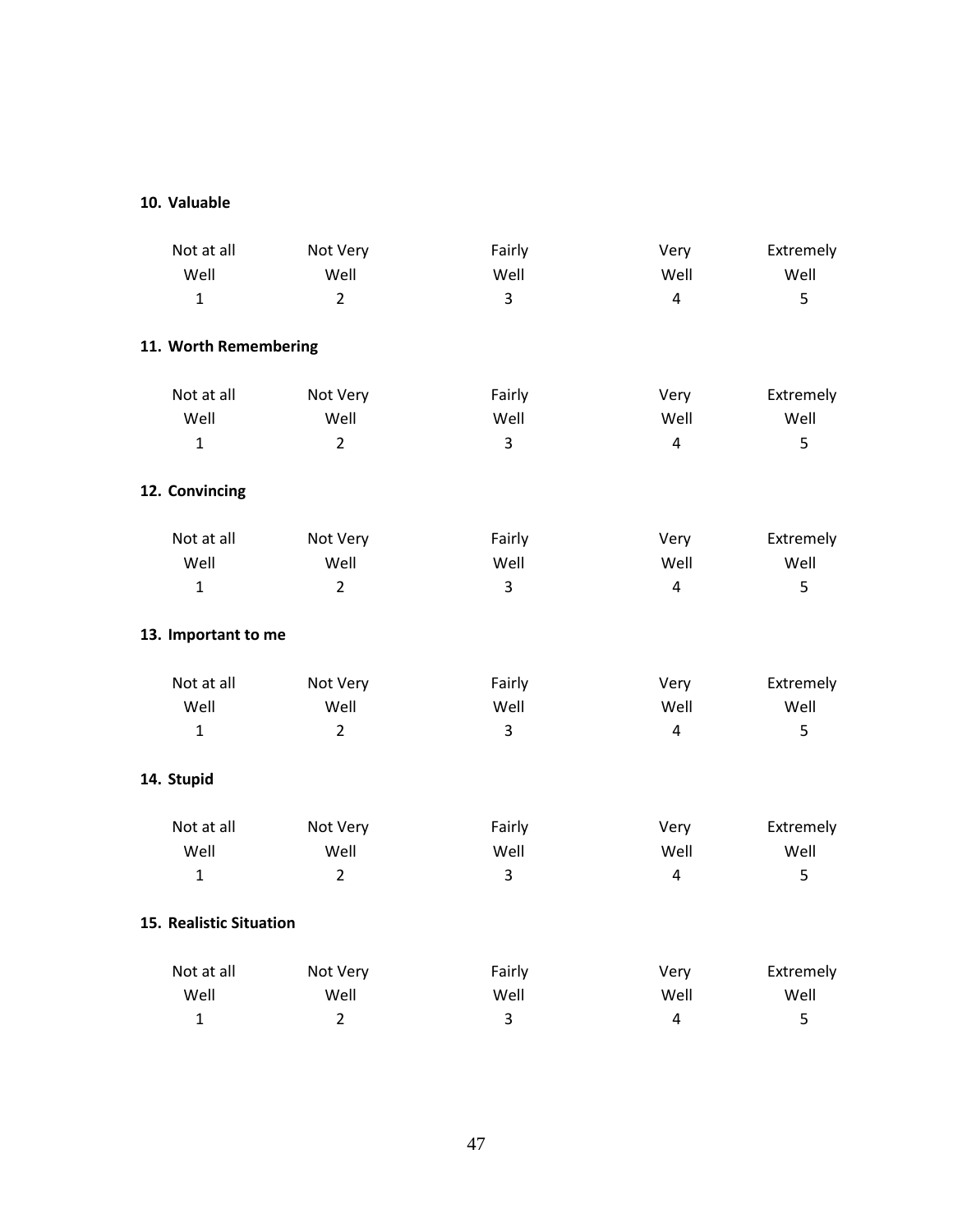#### **16. Original**

| Not at all               | Not Very | Fairly | Very | Extremely |
|--------------------------|----------|--------|------|-----------|
| Well                     | Well     | Well   | Well | Well      |
| 1                        | 2        | 3      | 4    | 5         |
| 17. Intelligent          |          |        |      |           |
| Not at all               | Not Very | Fairly | Very | Extremely |
| Well                     | Well     | Well   | Well | Well      |
| 1                        | 2        | 3      | 4    | 5         |
| 18. Makes me want to buy |          |        |      |           |
| Not at all               | Not Very | Fairly | Very | Extremely |
| Well                     | Well     | Well   | Well | Well      |
| 1                        | 2        | 3      | 4    | 5         |

**Instructions:** Please tell us about yourself. This information will help us in our research efforts. Your cooperation is greatly appreciated and your answers will be held in strictest confidence.

**1. What is your gender?** (please circle one)

Male Female

- **2. What is your age?** \_\_\_\_\_\_\_
- **3. What is your own yearly income?** (please circle one)

\$0 - \$5,000 \$5,001 - \$10,000 \$10,001 - \$15,000 \$15,001 - \$20,000 \$20,001 or more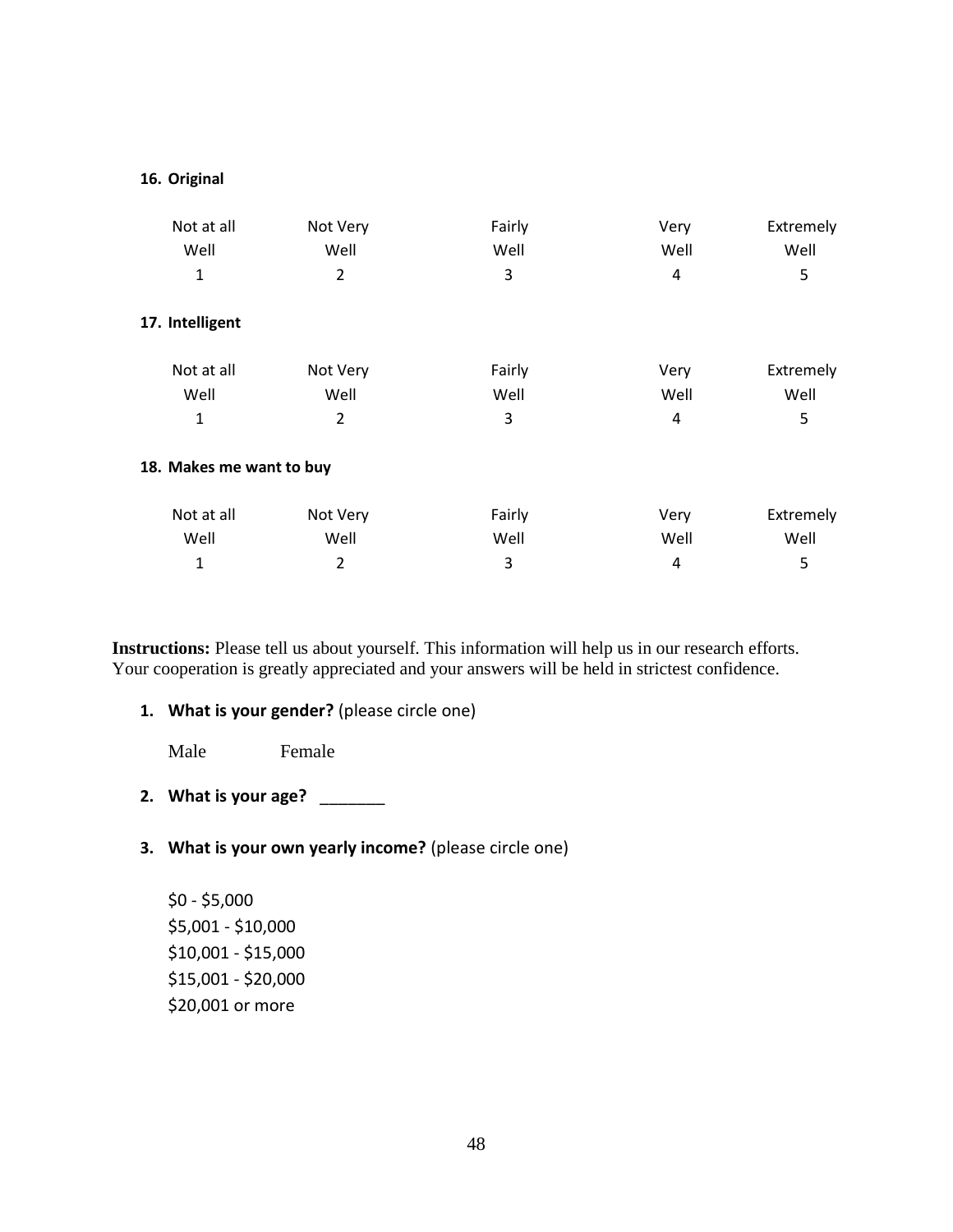## **4. What is your marital status?** (please circle one)

Single Living with Partner Married Divorced

## **5. What is your race?** (please circle one)

Caucasian or White African American or Black Hispanic Asian American Indian or Alaska Native Other: \_\_\_\_\_\_\_\_\_\_\_\_\_\_\_\_\_\_\_\_\_\_\_\_\_\_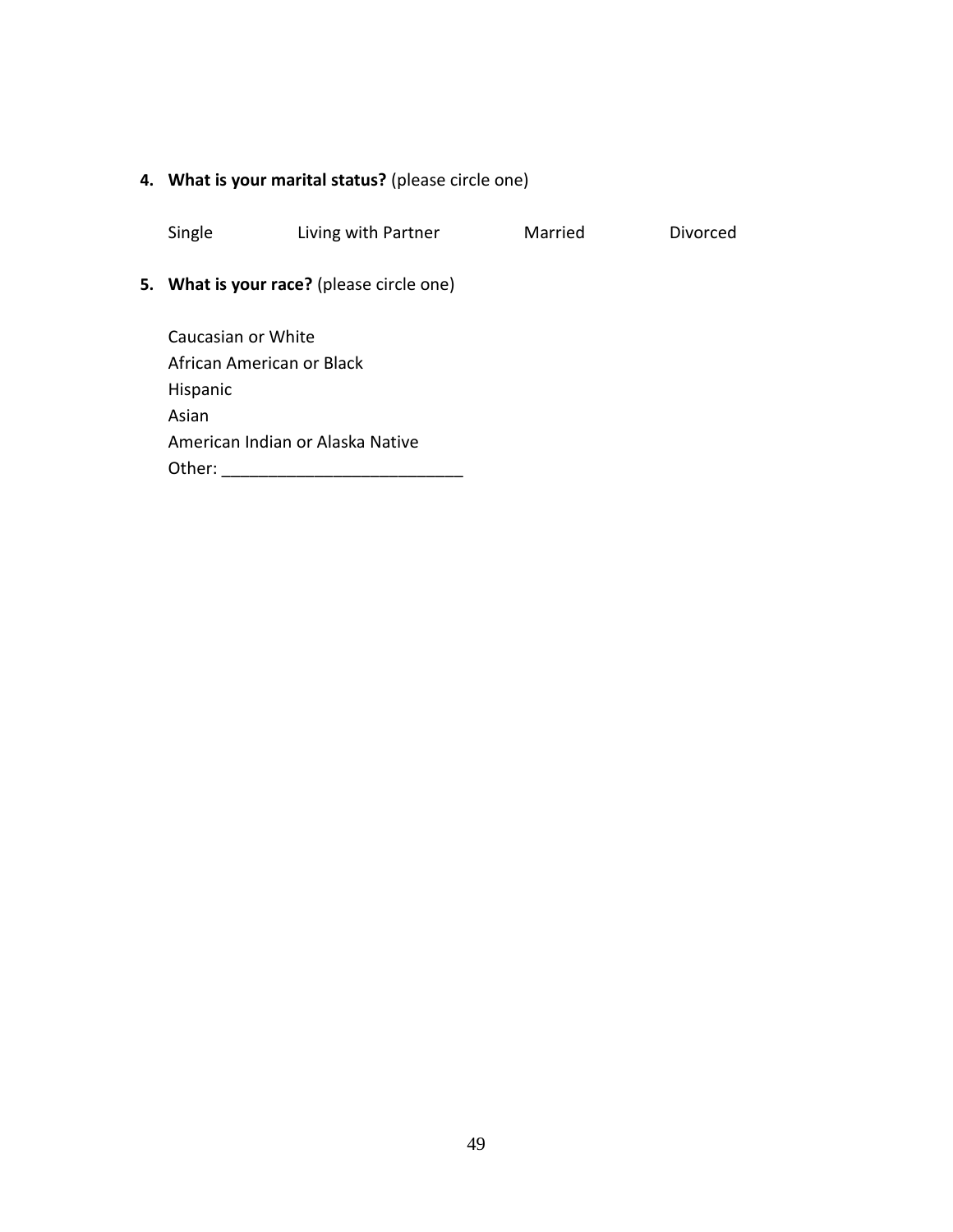<span id="page-58-0"></span>**APPENDIX F: RESEARCH RESULTS TABLES**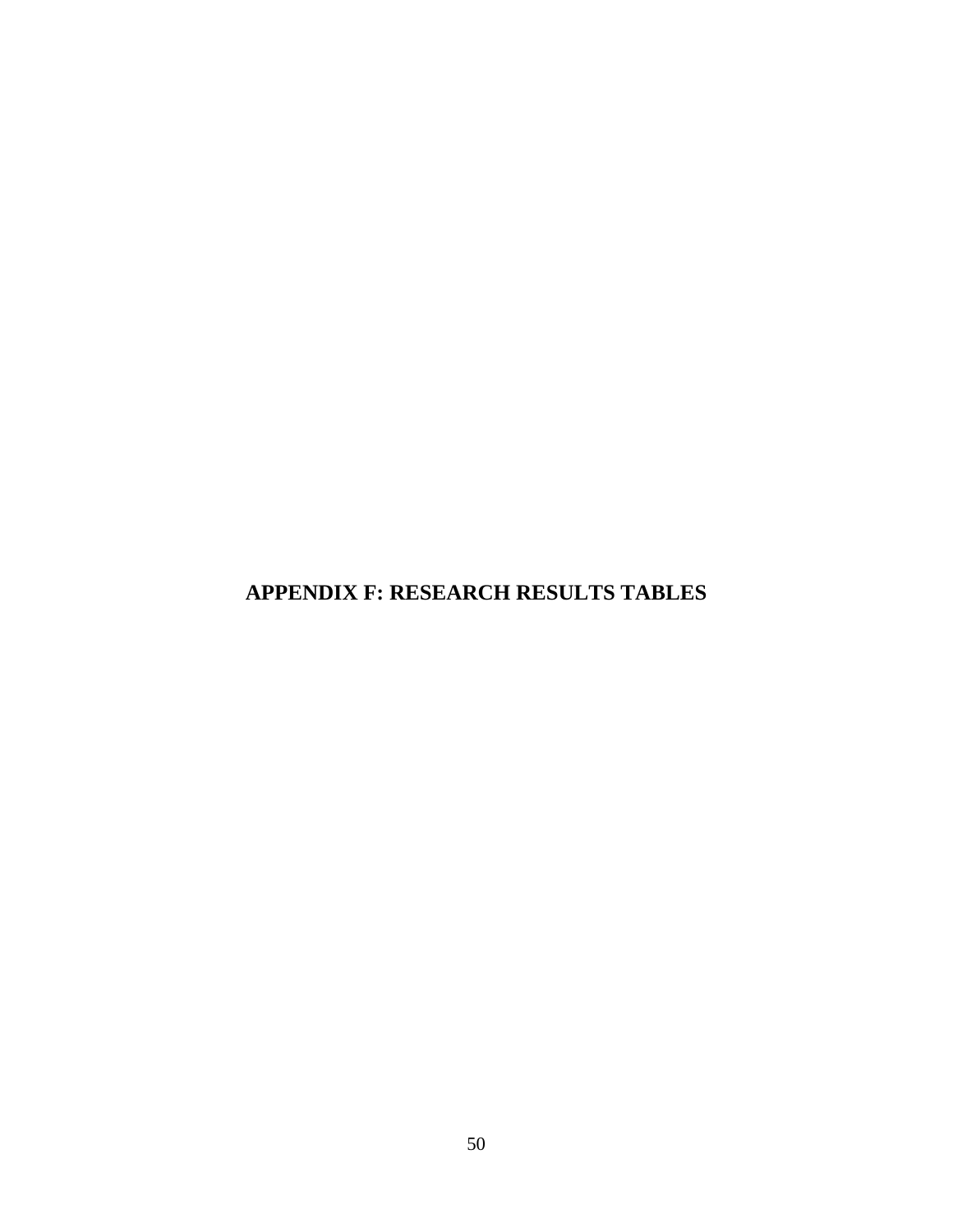| Advertising                              | Self-Image | Mean | <b>SD</b> |
|------------------------------------------|------------|------|-----------|
| Type                                     | Level      |      |           |
|                                          |            |      |           |
| Fully-Clothed                            | High       | 2.64 | .51       |
| <b>Female Model</b>                      |            |      |           |
|                                          | Low        | 2.68 | .35       |
|                                          |            |      |           |
|                                          |            |      |           |
| Partially-Clothed<br><b>Female Model</b> | High       | 2.37 | .52       |
|                                          | Low        | 2.47 | .45       |
|                                          |            |      |           |
|                                          |            |      |           |
| Fully-Clothed                            | High       | 2.86 | .67       |
| Male Model                               | Low        | 2.65 | .63       |
|                                          |            |      |           |
|                                          |            |      |           |
| Partially-Clothed                        | High       | 2.54 | .65       |
| Male Model                               |            |      |           |
|                                          | Low        | 2.37 | .54       |
|                                          |            |      |           |

## **Means and Standard Deviations for Attitude Towards Advertisement**

#### **TABLE 2**

## **Two-Way Analysis of Variance (DV = Attitude Towards the Advertisement)**

| Source                  | S.S.  | df  | F-value |
|-------------------------|-------|-----|---------|
| Advertisement Type (AT) | 3.73  |     | 4.15    |
| Self-Image (SI)         | .18   |     | .61     |
| AT x SI                 | .81   |     | .90     |
| Error                   | 56.01 | 187 |         |

Corrected Model:  $R^2 = .08$ ;  $F = 2.41$ ;  $p = .02$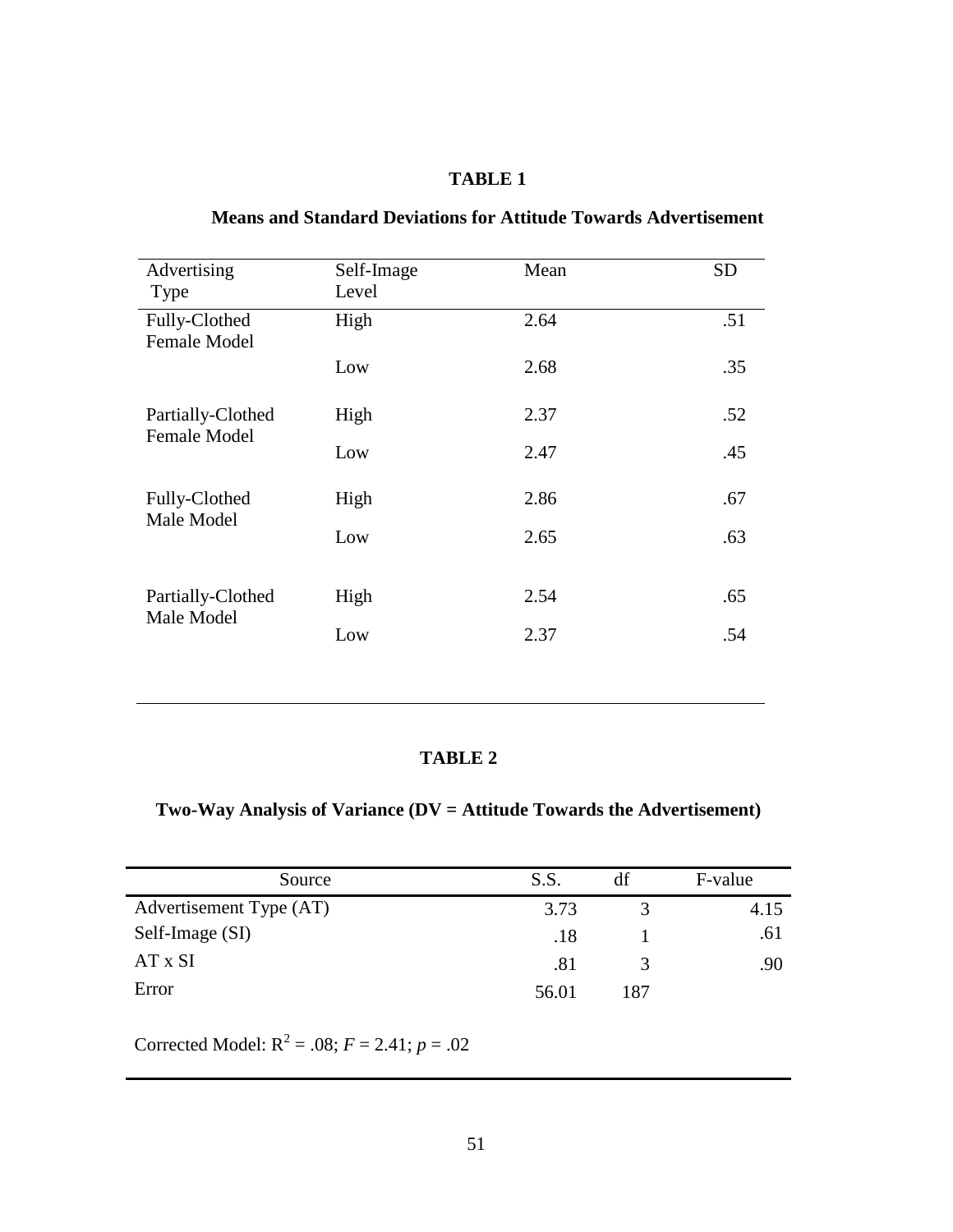| Advertising                          | Gender | Mean | <b>SD</b> |
|--------------------------------------|--------|------|-----------|
| Type                                 |        |      |           |
| Fully-Clothed<br><b>Female Model</b> | Female | 2.60 | .43       |
|                                      |        |      |           |
|                                      | Male   | 2.71 | .42       |
| Partially-Clothed                    | Female | 2.32 | .46       |
| <b>Female Model</b>                  |        |      |           |
|                                      | Male   | 2.49 | .50       |
| Fully-Clothed                        | Female | 2.91 | .66       |
| Male Model                           |        |      |           |
|                                      | Male   | 2.59 | .60       |
| Partially-Clothed                    | Female | 2.49 | .55       |
|                                      |        |      |           |
| Male Model                           | Male   | 2.39 | .66       |
|                                      |        |      |           |

## **Means and Standard Deviations for Attitude Towards Advertisement**

**TABLE 4**

| Two-Way Analysis of Variance ( $DV =$ Attitude Towards the Advertisement) |       |     |         |  |
|---------------------------------------------------------------------------|-------|-----|---------|--|
| Source                                                                    | S.S.  | df  | F-value |  |
| Advertisement Type (AT)                                                   | 3.91  |     | 4.41    |  |
| Gender $(G)$                                                              | .06   |     | .20     |  |
| $AT \times G$                                                             | 1.77  |     | 2.00    |  |
| Error                                                                     | 56.01 | 187 |         |  |

Corrected Model:  $R^2 = .10$ ;  $F = 2.85$ ;  $p = .01$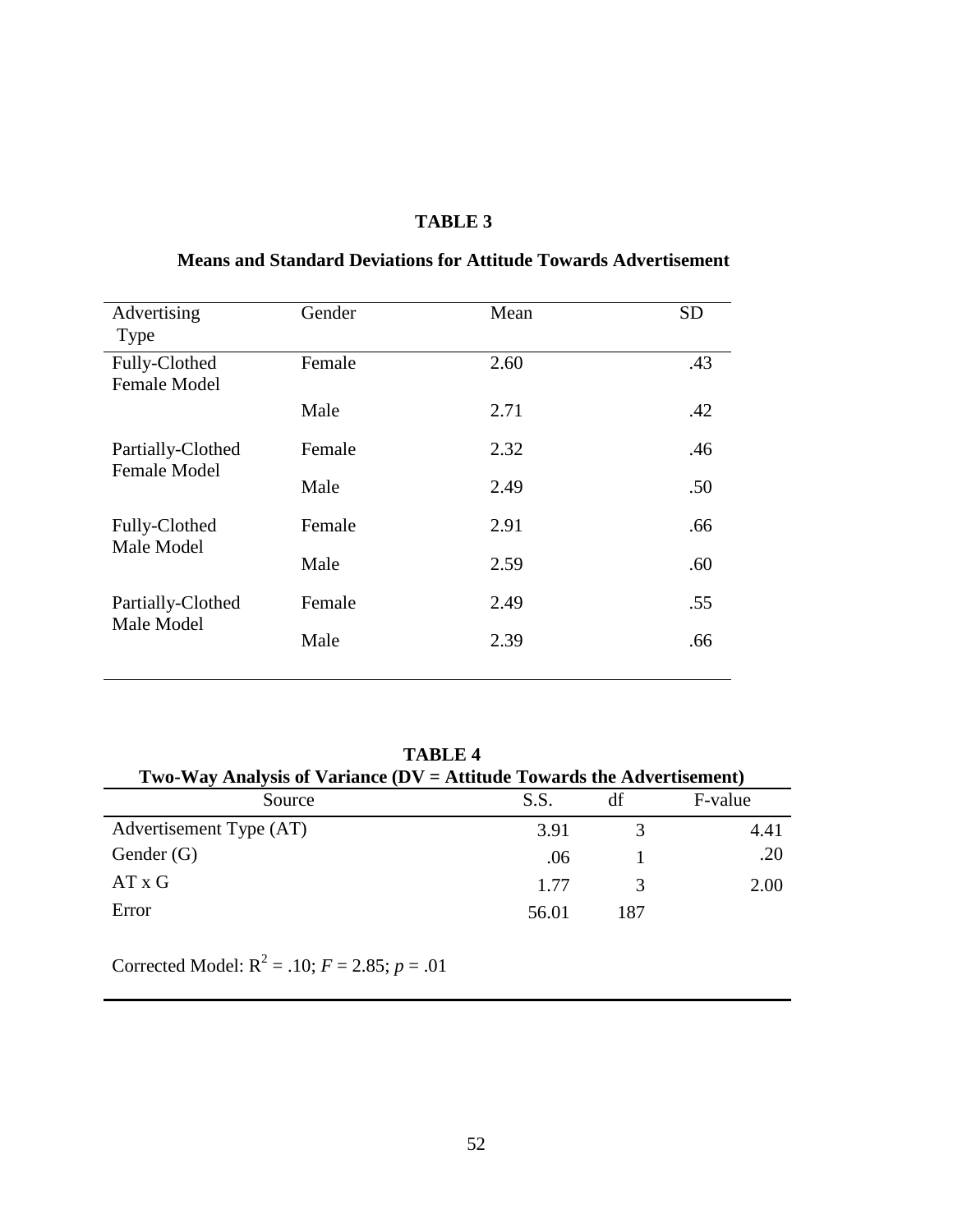|                                          |            |      | <b>SD</b> |
|------------------------------------------|------------|------|-----------|
| Advertising                              | Self-Image | Mean |           |
| Type                                     | Level      |      |           |
| Fully-Clothed                            | High       | 2.64 | .57       |
| <b>Female Model</b>                      |            |      |           |
|                                          | Low        | 2.75 | .30       |
|                                          |            |      |           |
|                                          |            |      |           |
| Partially-Clothed<br><b>Female Model</b> | High       | 2.47 | .52       |
|                                          | Low        | 2.52 | .50       |
|                                          |            |      |           |
| Fully-Clothed<br>Male Model              |            |      |           |
|                                          | High       | 2.66 | .58       |
|                                          | Low        | 2.43 | .66       |
|                                          |            |      |           |
|                                          |            |      |           |
| Partially-Clothed<br>Male Model          | High       | 2.36 | .71       |
|                                          |            |      |           |
|                                          | Low        | 2.44 | .60       |
|                                          |            |      |           |

## **Means and Standard Deviations for Attitude Towards Advertisement\***

*\*Male Respondents Only*

#### **TABLE 6**

## **Two-Way Analysis of Variance (DV = Attitude Towards the Advertisement)\***

| Source                  | S.S.  | df | F-value |
|-------------------------|-------|----|---------|
| Advertisement Type (AT) | 1.04  |    | 1.15    |
| Self-Image (SI)         | .00.  |    | .00     |
| AT x SI                 | .39   |    | .43     |
| Error                   | 27.55 | 92 |         |

Corrected Model:  $R^2 = .06$ ;  $F = .83$ ;  $p = .57$ 

*\*Male Respondents Only*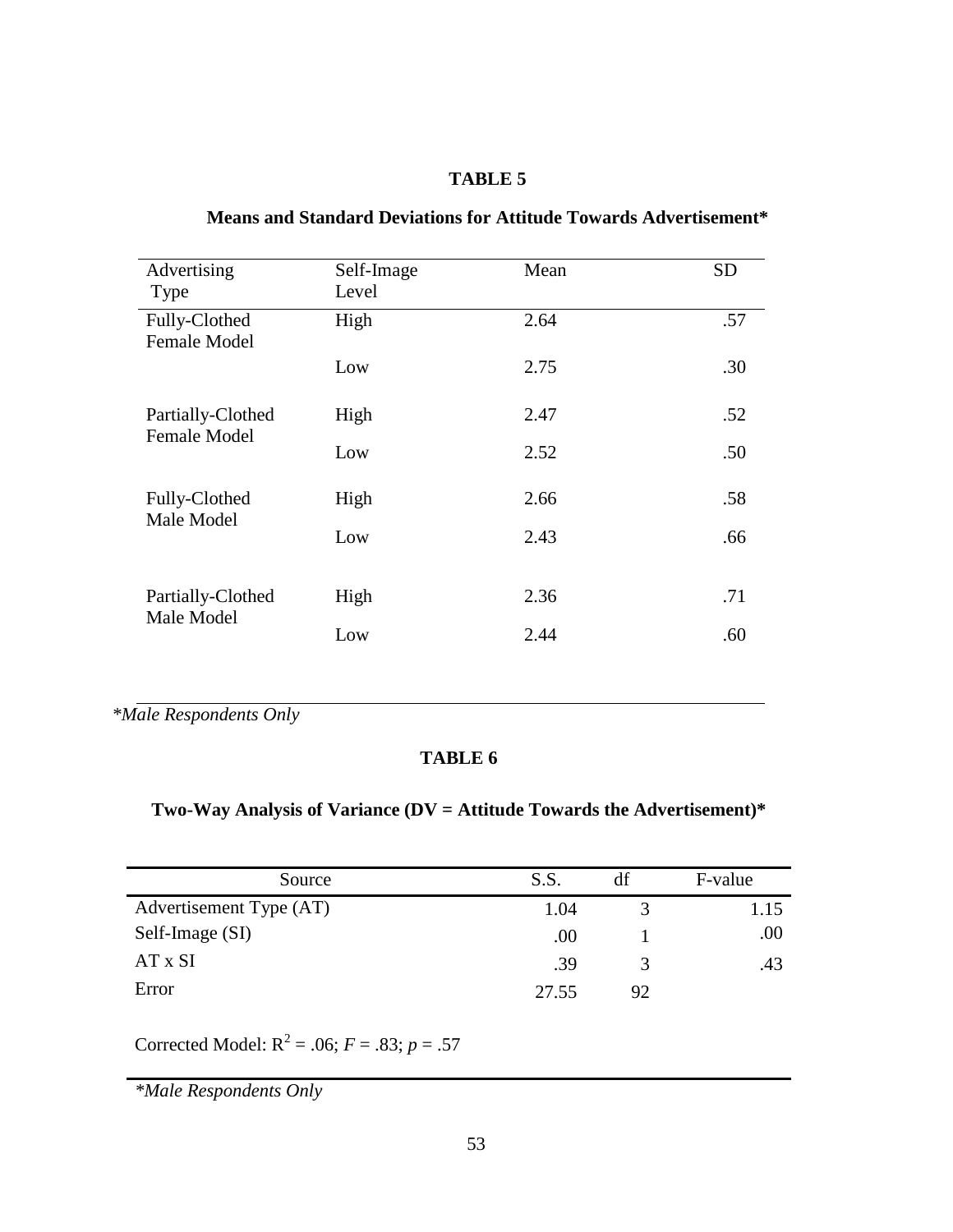| .46 |
|-----|
|     |
| .42 |
| .46 |
| .43 |
| .71 |
| .60 |
| .51 |
| .53 |
|     |

## **Means and Standard Deviations for Attitude Towards Advertisement\***

*\*Female Respondents Only*

## **TABLE 8**

## **Two-Way Analysis of Variance (DV = Attitude Towards the Advertisement)\***

| Source                  | S.S.  | df | F-value |
|-------------------------|-------|----|---------|
| Advertisement Type (AT) | 4.97  |    | 5.85    |
| Self-Image (SI)         | .34   |    | 1.21    |
| AT x SI                 | 1.83  | 3  | 2.15    |
| Error                   | 24.62 | 87 |         |

Corrected Model:  $R^2 = .22$ ;  $F = 3.56$ ;  $p = .00$ 

*\*Female Respondents Only*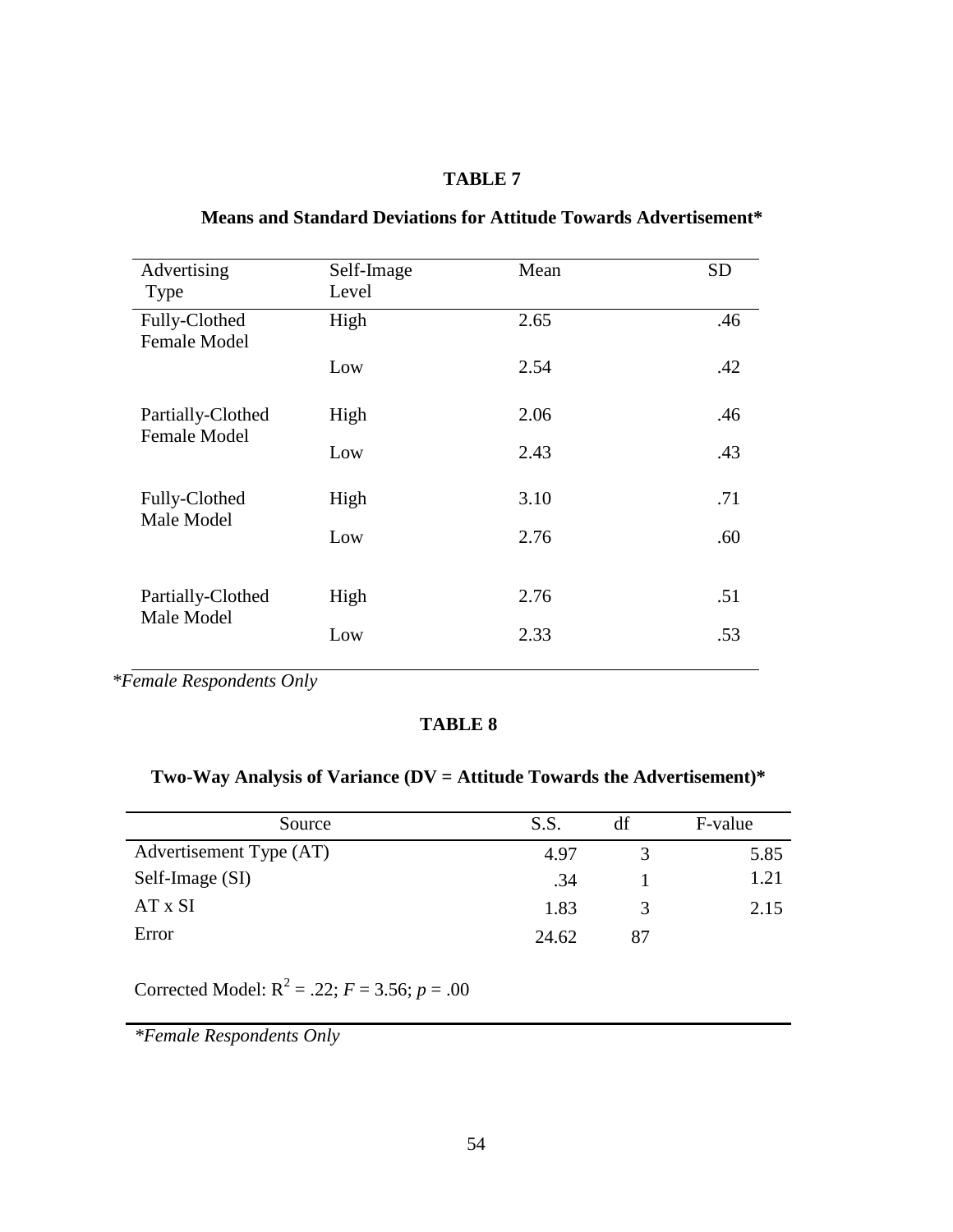## **REFERENCES**

- <span id="page-63-0"></span>Baird, A. & Grieve, F. (2006). Exposure to male models in advertisements leads to a decrease in men's body satisfaction. *North American Journal of Psychology*, *8*(1), 115-121.
- Belch, Michael A., Barbra Holgerson, George Belch and Jerry Koppman (1981). Psychological and Cognitive Responses to Sex in Advertising. *Advances In Consumer Research*, Vol. 9. Andrew Mitchell, ed., Association for Consumer Research. pp. 424-427.
- Burke, M.C & Edell, J.A. (1986). Ad Reactions Over Time: Capturing Changes in the Real World. *Journal of Consumer Research*, 13 (June), 114-118.
- Cohen, John (1988). *Statistical power analysis for the behavioral sciences* ( $2<sup>nd</sup>$  ed.). Hillsdale, NJ: Lawrence Earlbaum Associates.
- Elliott, R. & Elliott, C. (2005). Idealized images of the male body in advertising: A readerresponse exploration. *Journal of Marketing Communications*, *11*(1), 3-19.
- Elliott, R., Jones, A., Benfield, A., & Barlow, M. (1995). Overt sexuality in advertising: A discourse analysis of gender responses. Journal of Consumer Policy, 18(2, 3), 187.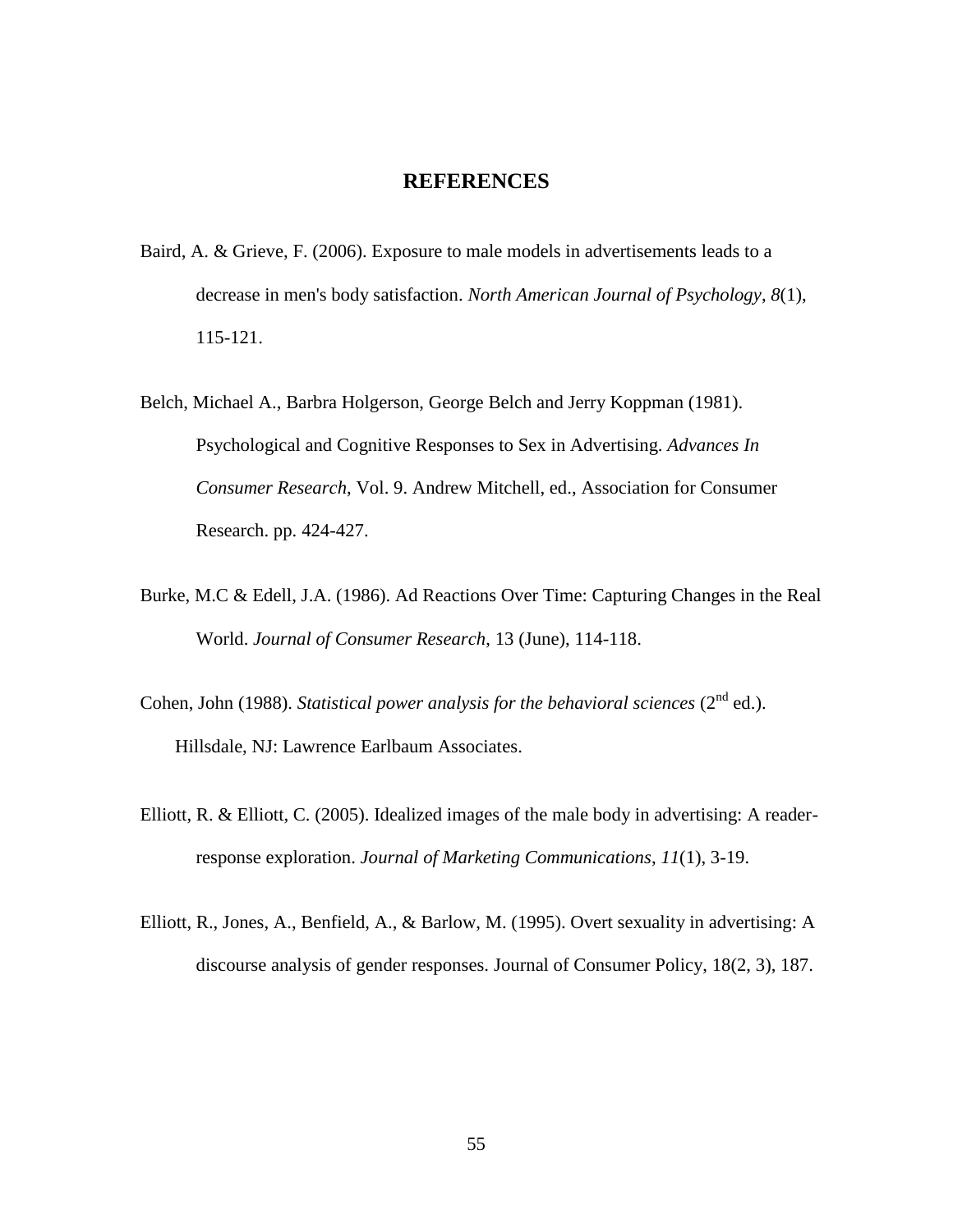- Gulas, C. & McKeage, K. (2000). Extending social comparison: An examination of the unintended consequences of idealized advertising imagery. *Journal of Advertising*, *29*(2), 17-28.
- Kolbe, R. & Albanese, P. (1996). Man to Man: A Content Analysis of Sole-Male Images in Male-Audience Magazines. *Journal of Advertising*, *25*(4), 1-20.
- Lorenzen, L., Grieve, F., & Thomas, A. (2004). Exposure to Muscular Male Models Decreases Men's Body Satisfaction. *Sex Roles*, 51(11/12), 743-8.
- Marcotte, D., Fortin, L., Potvin, P., & Papillon, M. (2002). Gender Differences in Depressive Symptoms During Adolescence: Role of Gender-Typed Characteristics, Self-Esteem, Body Image, Stressful Life Events, and Pubertal Status. *Journal of Emotional and Behavioral Disorders*, 10 (1), 29-42.
- Offer, D. (1981). *The Adolescent: A Psychological Self-Portrait.* New York, NY: Basic Books.
- Pollay, R. (1986). The Distorted Mirror: Reflections on the Unintended Consequences of Advertising. *Journal of Marketing*, *50*(2), 18-36.
- Razzouk, N., Seitz, V., & Capo, K. P. (2007). A comparison of consumer decision-making behavior of married and cohabiting couples. *The Journal of Consumer Marketing, 24*(5), 264.